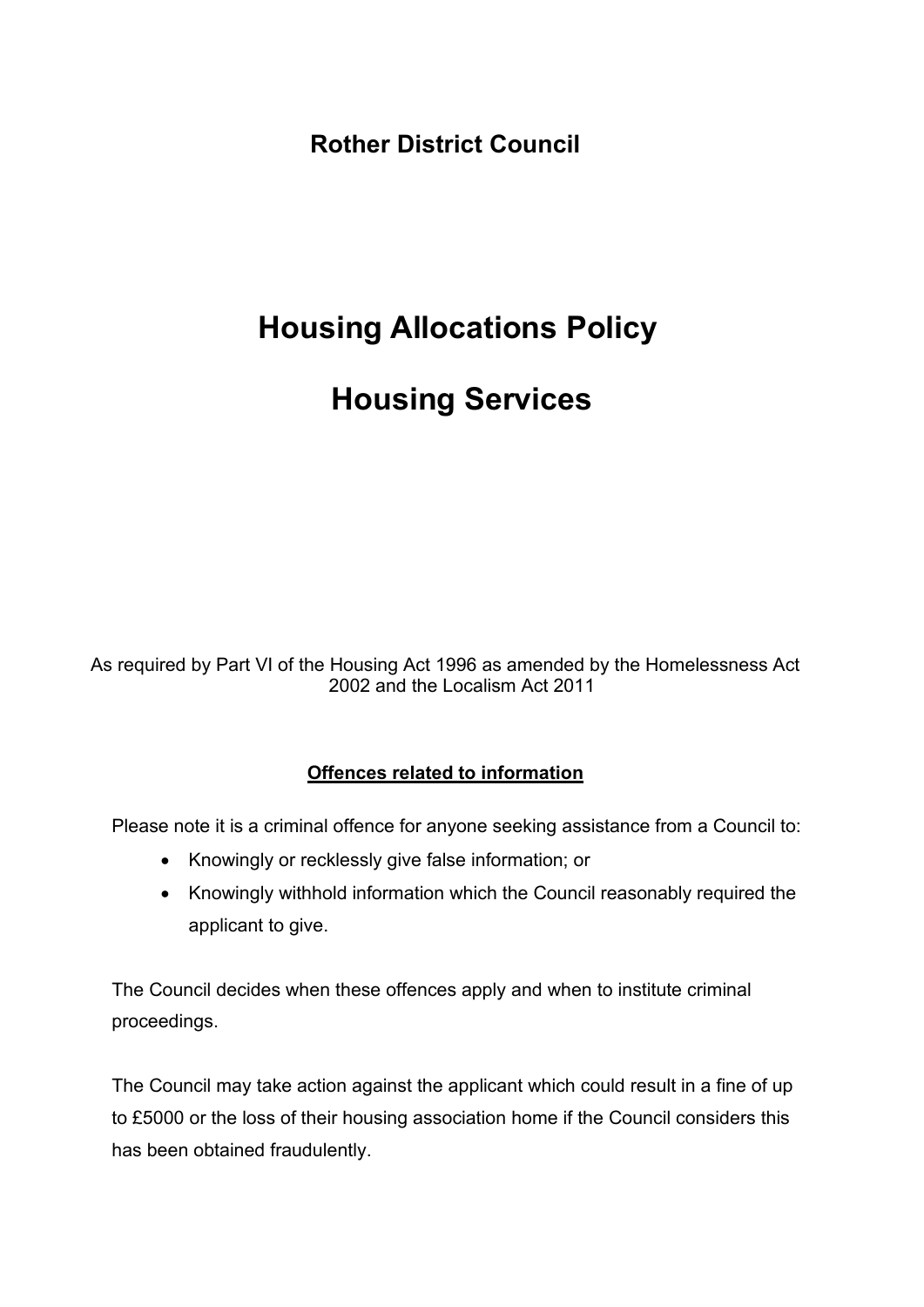## **Table of Contents**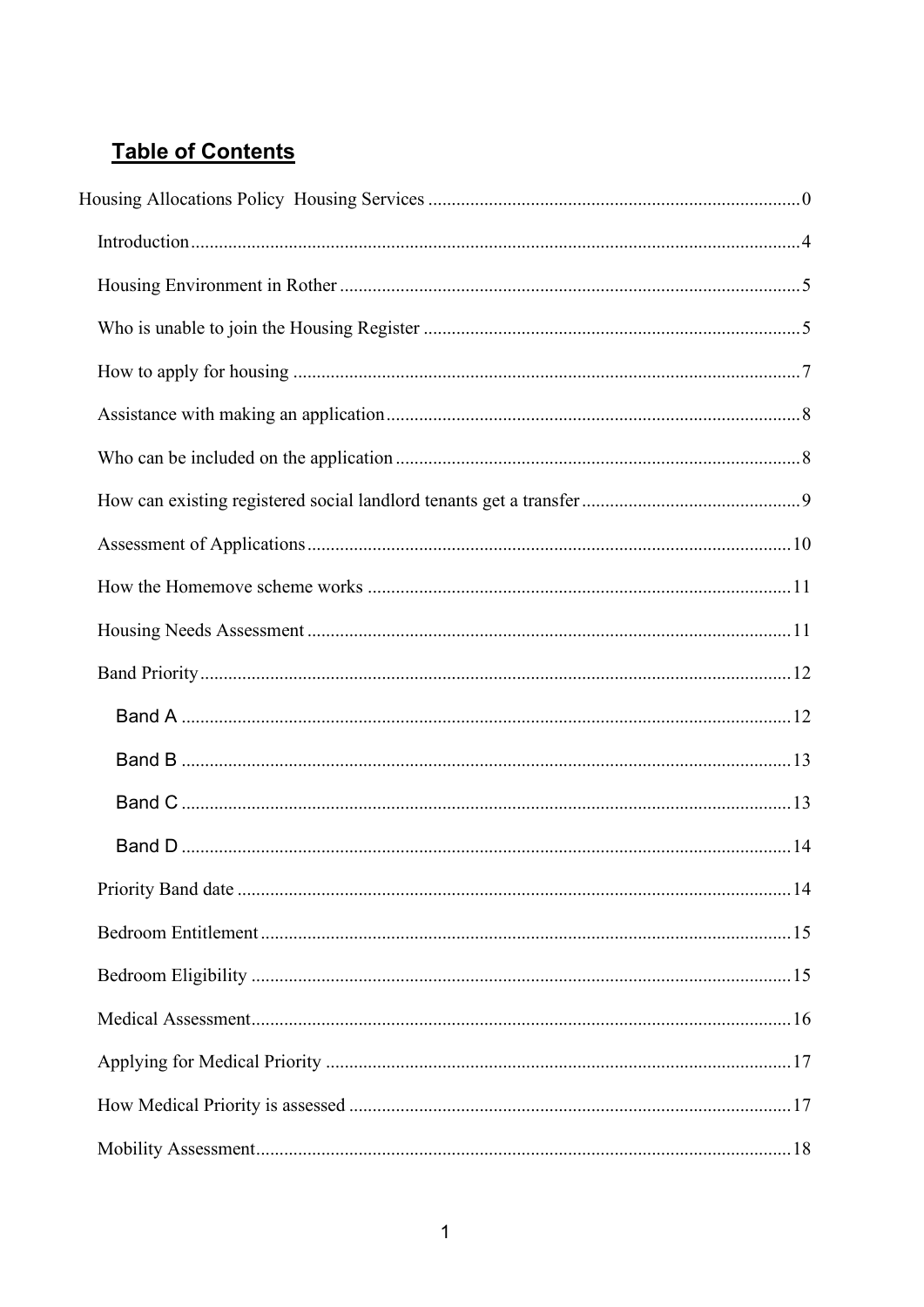| Right of appeal suitability of the accommodation and the discharge of homelessness duty31 |  |
|-------------------------------------------------------------------------------------------|--|
|                                                                                           |  |
|                                                                                           |  |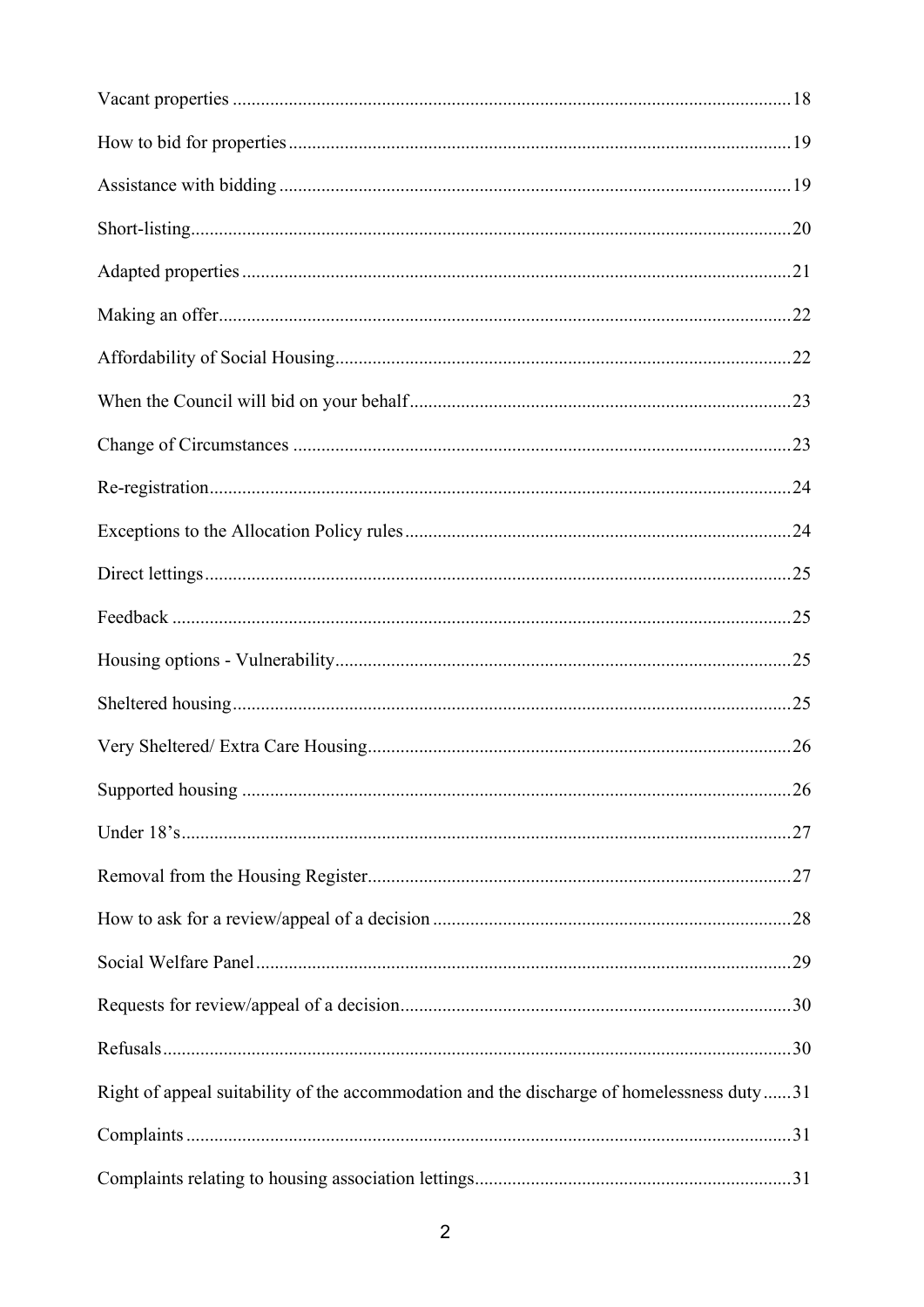| Applicants who are not eligible under S160a Housing Act 199636                        |  |
|---------------------------------------------------------------------------------------|--|
|                                                                                       |  |
|                                                                                       |  |
|                                                                                       |  |
|                                                                                       |  |
| Appendix 5 – List of information required to verify a housing application 44          |  |
|                                                                                       |  |
|                                                                                       |  |
|                                                                                       |  |
|                                                                                       |  |
|                                                                                       |  |
| Appendix 11 - Types of Tenancy and Affordable Rents - changes from the Localism Act56 |  |
|                                                                                       |  |
|                                                                                       |  |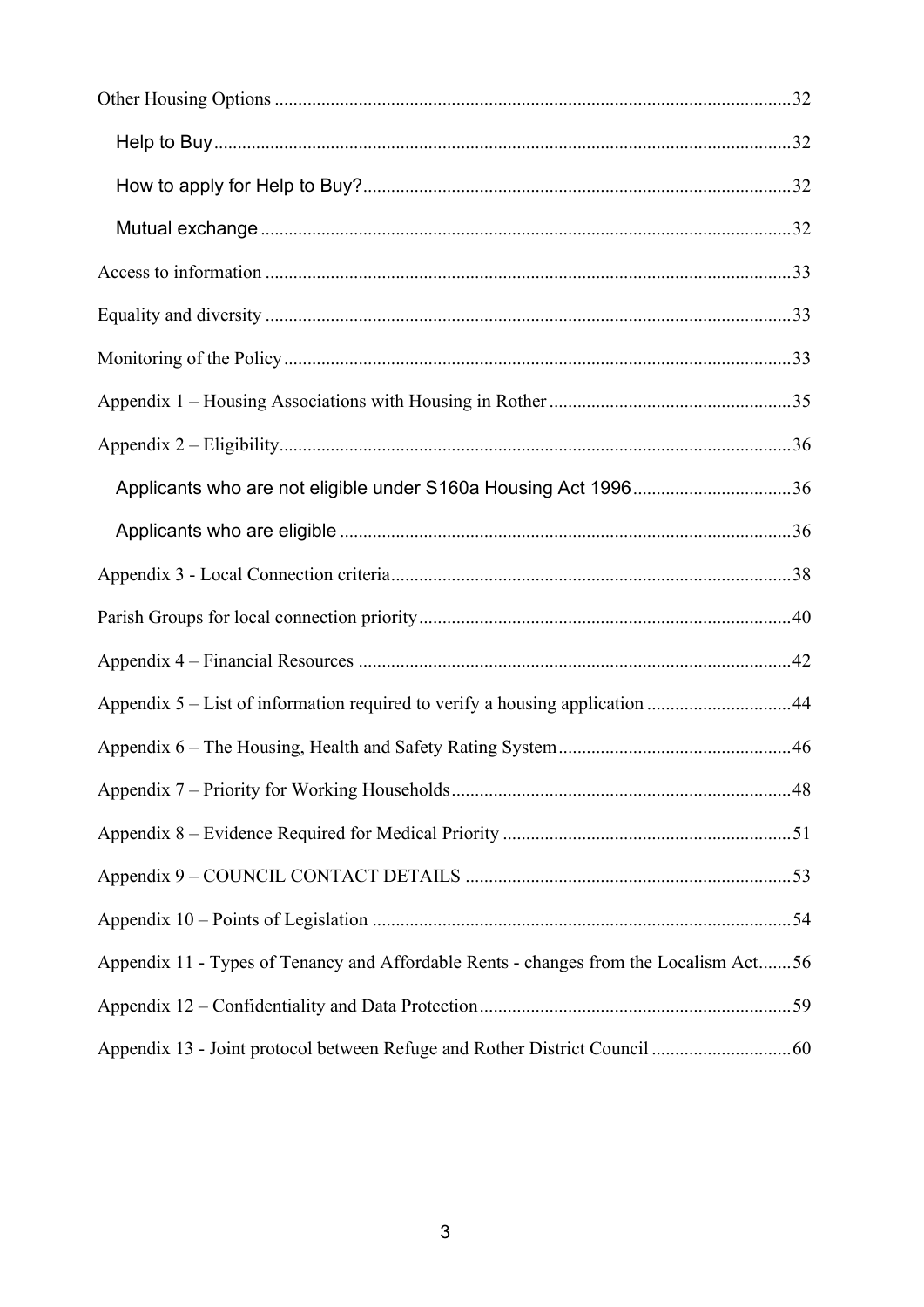## <span id="page-4-0"></span>**Introduction**

 All Councils are required by law to have a scheme which explains how it will allocate the social housing to which it has nomination rights. This document sets out the Council's Housing Allocations Policy and contains the priorities and procedures for allocating social housing in the district.

The Council has a responsibility through this policy to maximise the use of social housing in the district and to meet the housing requirements of those in housing need effectively offering choice to applicants registered for housing and enabling applicants to make informed choices about their housing options.

The Council's objectives are to ensure that social housing goes to those with the greatest need and in addition to those who have a local connection to the Rother District, either through residence, family connection, employment or voluntary activity. It aims to give the highest priority to those residents in unsuitable housing or who are less able to provide for their housing needs.

We define unsuitable housing as:

- Accommodation that is having a major adverse effect on someone's medical condition or disability
- Accommodation that is significantly detrimental to their welfare
- Accommodation that is severely overcrowded or severely unsanitary

The Council has no housing stock of its own however it has nomination rights to some of the housing stock in Rother owned by housing associations (see Appendix 1). The Council and its partner housing associations have introduced a Choice Based Lettings scheme called Homemove and available properties are advertised through this scheme. All applicants who apply for housing become members of Homemove and can search and bid for properties that they are interested in. The bidder with a local connection to the parish cluster where the vacancy occurs, the highest level of priority (Band), and the most time in the Band, is usually offered the property.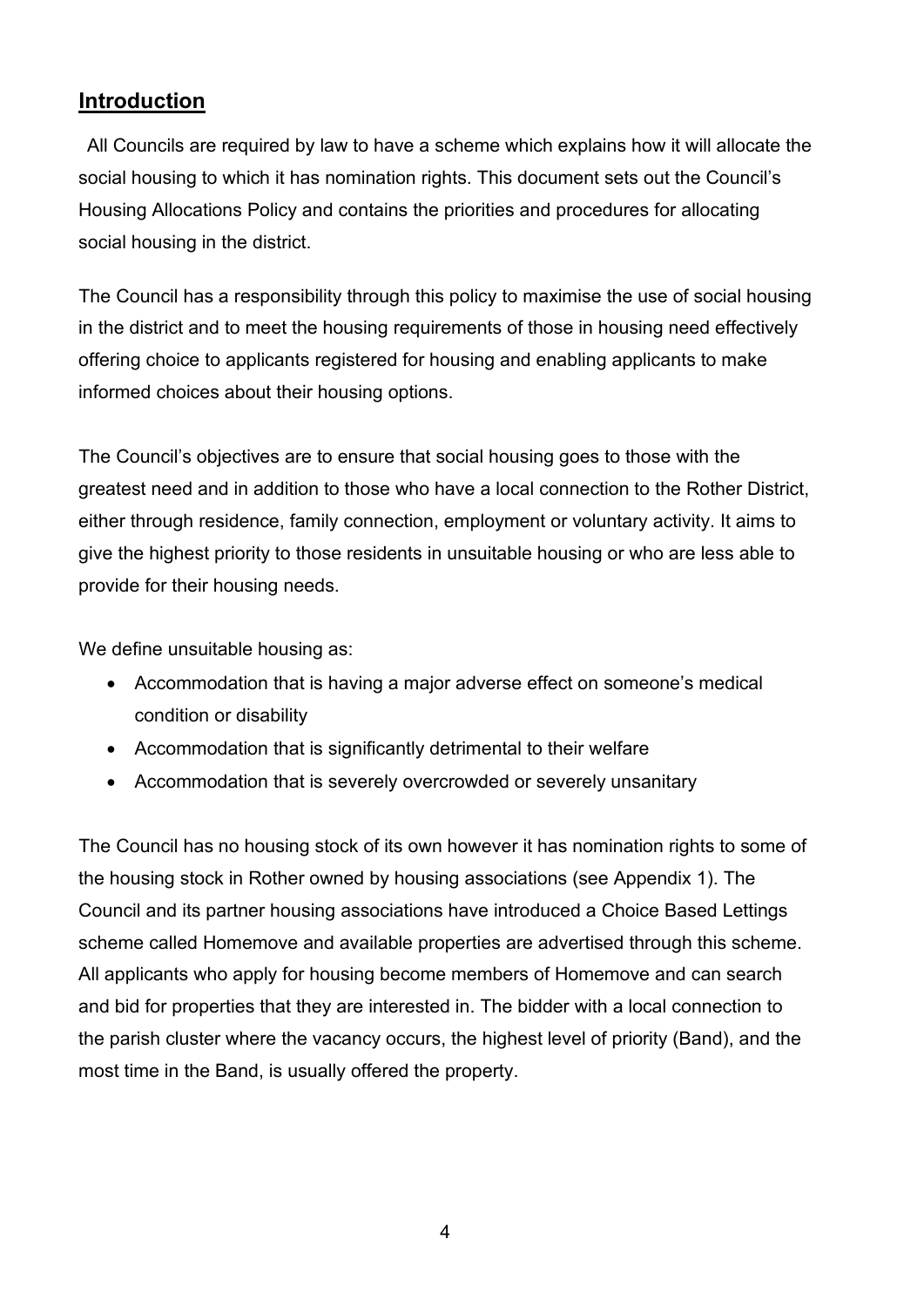## <span id="page-5-0"></span>**Housing Environment in Rother**

Housing in the Rother District is predominately owner occupied. Only 8.7 per cent of all the available accommodation in Rother is social housing and as such the demand for social housing far outweighs the supply. The Council is therefore committed to enabling applicants to become pro-active in resolving their own housing need.

In January 2014 there were approximately 1,400 applicants on the Housing Register. There are on average an estimated 280 vacancies each year, many of these are homes for older people or those with special supported housing needs. This means that unfortunately over 80% of households on the Housing Register will not be rehoused in social housing.

## <span id="page-5-1"></span>**Who is unable to join the Housing Register**

Under Section 160a of the 1996 Housing Act certain applicants cannot be considered for an allocation of accommodation and as such are not eligible to join the housing register. These include:

- Persons subject to immigration control (unless classified as eligible by the Secretary of State)
- Other persons from abroad who the Secretary of State has decided are ineligible for an allocation of housing accommodation - See Appendix 2 for further information

In addition the following persons will **not be eligible** to join the Housing Register:

- Applicants who do not have a recognised local connection to Rother See Appendix 3.
- Applicants under the age of 16 although applicants under 18 will only be offered accommodation in certain circumstances.
- Applicants with social housing or Council related debts in excess of £1,000 will be ineligible until evidence has been provided that the debt has been repaid or the applicant has maintained a repayment agreement for the last 6 months. By social housing or Council related debts we mean outstanding rent arrears or other incurred debt with a housing association or debts incurred as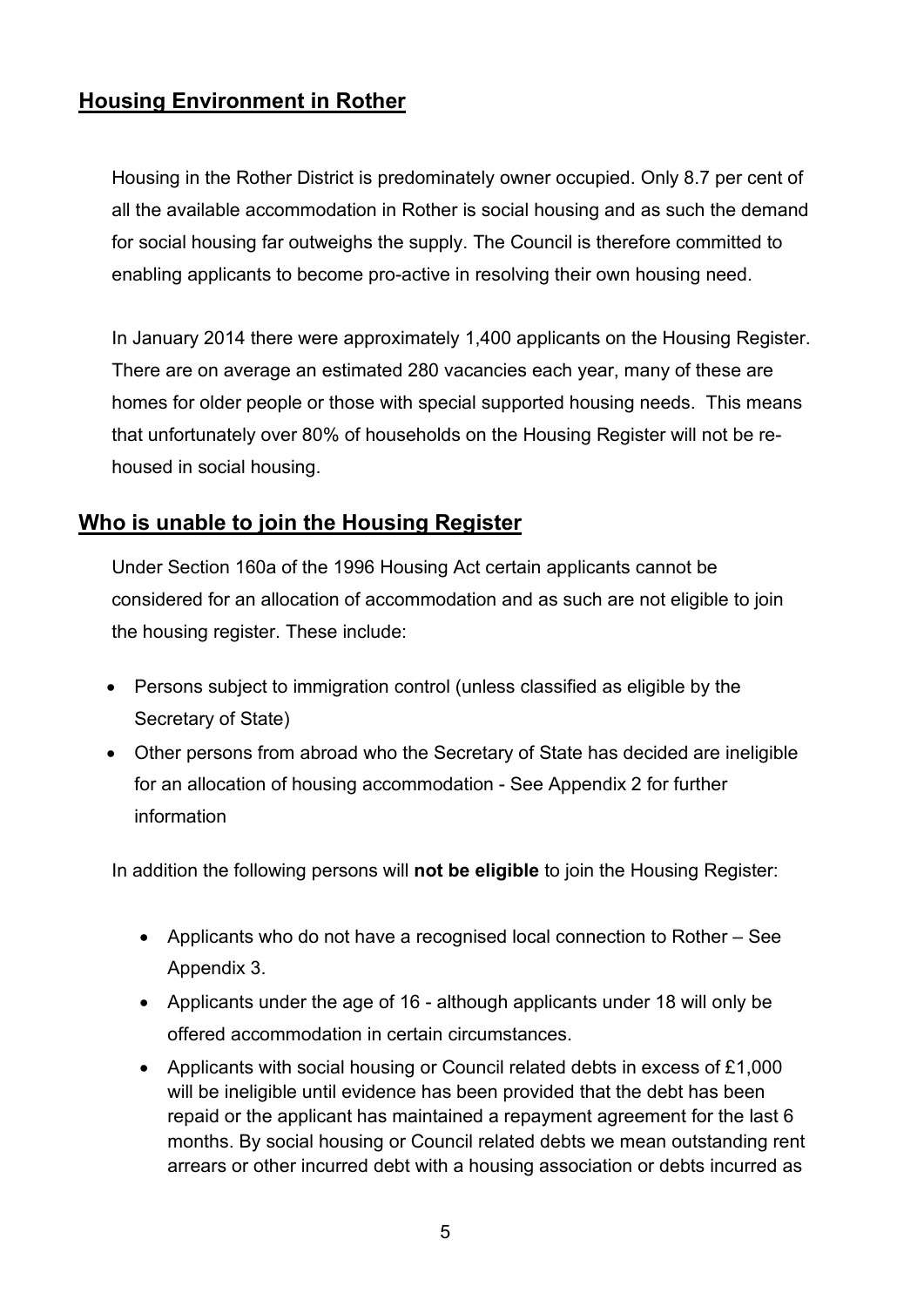a result of non payment of service charges for temporary placements, storage costs and travel.

- Persons currently in Prison.
- Persons giving false or misleading information or withholding information that has been reasonably requested.
- Applicants who have been rehoused into social housing by Rother District Council within the last 12 months, unless there has been a significant change to their circumstances and the accommodation is no longer suitable for their needs. This will normally only include cases where there is an identified and significant need to move on medical grounds or welfare grounds or the household composition has changed and the household is under occupying social housing.
- Any member of the household who the Council has identified as being guilty of anti- social behaviour. This will include persons:
- a) Guilty of anti-social behaviour and a possession order is being sought or has been obtained.
- b) Has been guilty of behaviour which the Council considers would entitle it, had they been a secure tenant, to obtain a possession order under S.84 of the Housing Act 1985 on any ground other than rent arrears.
- c) Being convicted of or had legal action taken against them for physical or verbal abuse against Council or Housing Association staff or its contractors.
- d) Applicants will also be considered ineligible if they are or have recently been repeatedly verbally or physically abusive to Council or Housing Association staff.

An applicant or member of their household who the Council has identified as being involved in anti-social behaviour will be ineligible for housing until they have sustained 12 months with no reported issues of anti-social behaviour against them. This will be agreed by senior management.

• Applicants with sufficient financial means to secure their own accommodation will be considered ineligible. This will include;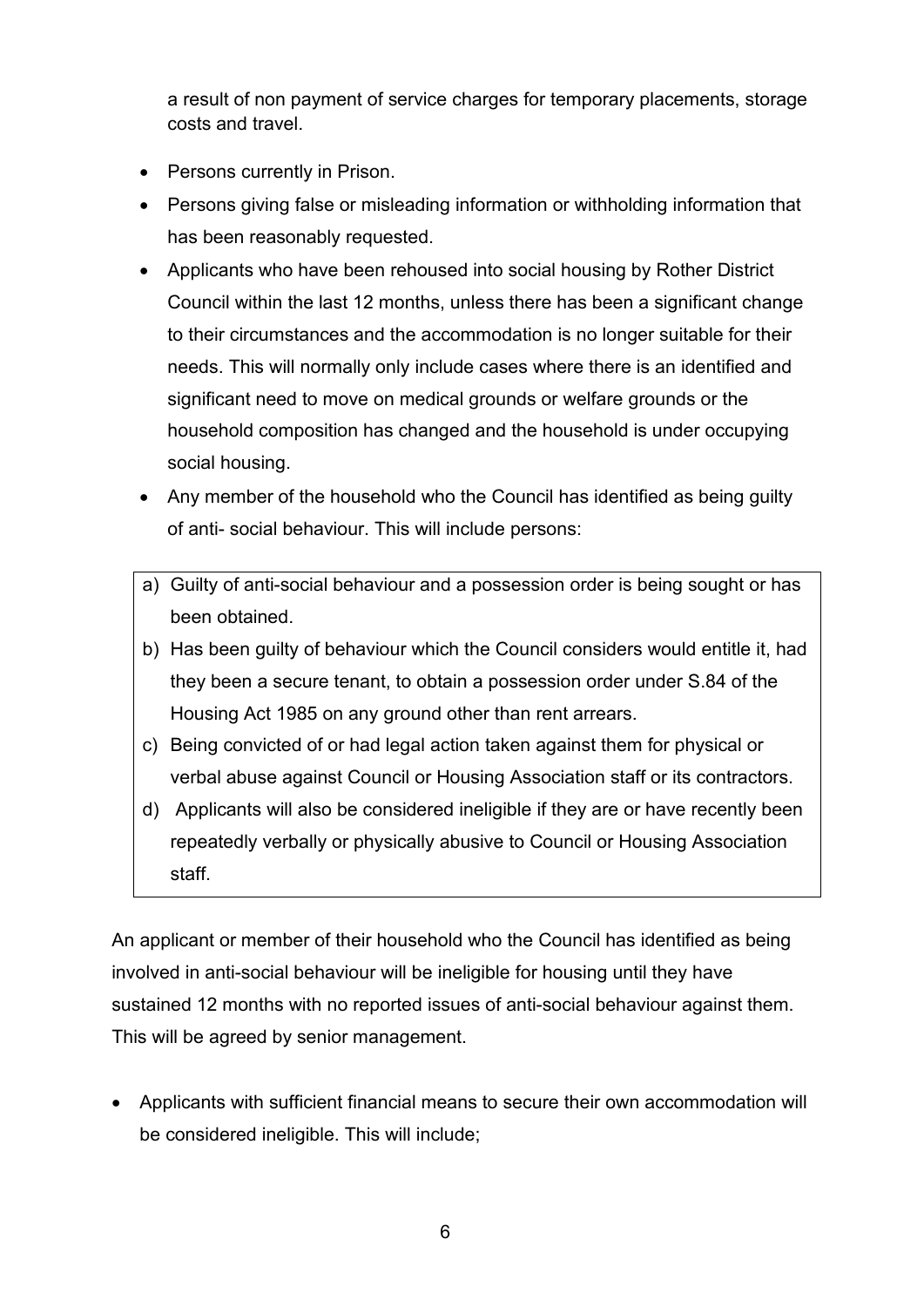- a) Home-owners with sufficient equity to be able to secure a suitable alternative accommodation at a market rent or to buy. Applicants over the age of 65 will be considered eligible if their current home is not suitable for their needs and they need to move into sheltered accommodation.
- b) Applicants with a combined income in excess of £35,000 per year who are considered able to secure alternative accommodation.
- c) Applicants with savings in excess of £24,000, unless this is the only source of income

See Appendix 4 – Financial Resources for further information.

Any applicant found to be 'ineligible' will be excluded from joining the Housing Register unless they become 'eligible'. The Council will write to all applicants found ineligible advising them of the reason.

Applicants can request a review of the decision to exclude them and the review procedure is set out on Page 28.

If applicants become 'eligible' they must reapply using the online form and provide supporting evidence which confirms they are now eligible.

Please note these categories may be updated if legislation, guidance or regulations are changed.

## <span id="page-7-0"></span>**How to apply for housing**

All applicants and existing housing association tenants who wish to apply for housing must complete the online application form and provide documents to support their application. Applications can be made by visiting:

#### [www.rother.gov.uk/housing](http://www.rother.gov.uk/housing)

Once the application has been submitted online applicants have 21 days to provide supporting information as detailed on the online form and in Appendix 5. At this stage the status of the application will be "online to be validated".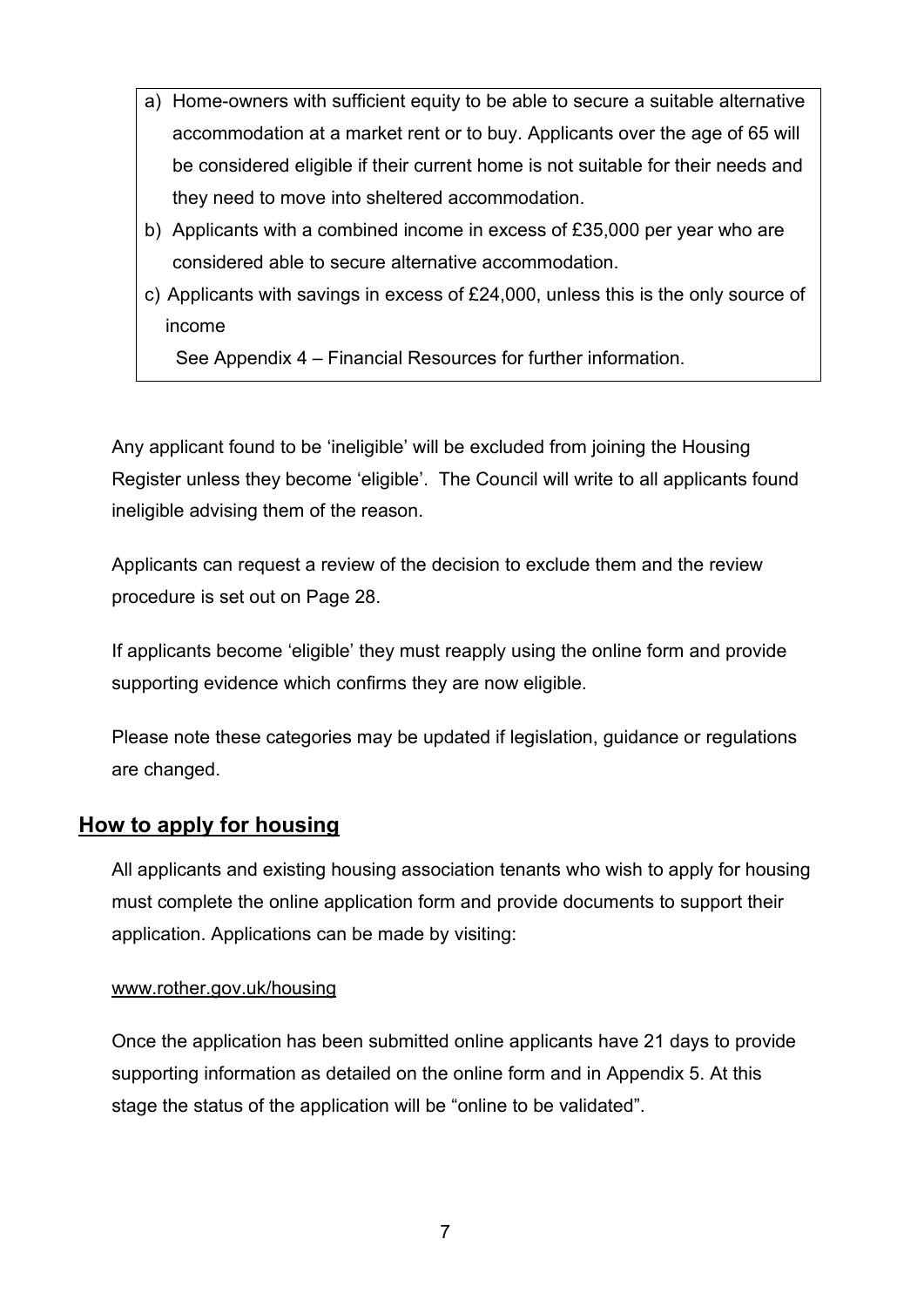Once the supporting documents have been provided the application will then be assessed to establish eligibility to join the register, local connection, bedroom need and the applicant's priority for housing. The Council **will not** process applications until supporting information has been provided. The Council will aim to assess applications within 28 days of receipt of their supporting evidence.

#### <span id="page-8-0"></span>**Assistance with making an application**

In exceptional circumstances where the applicant is unable to use a computer and has no friend, relative or advocate assisting them, the Council may refer the applicant to an outside organisation who will assist the applicant to submit an application.

## <span id="page-8-1"></span>**Who can be included on the application**

- A partner, a civil partner or spouse, who lives with the applicant or who might reasonably be expected to live with them.
- Dependent children under 18 years who live with the applicant or who might reasonably be expected to live with them, where the applicant is the parent or guardian and is in receipt of Child Benefit or can provide a formal agreement of residency, for more than 50% of the time. Applicants with contact arrangements for children will not normally be eligible for family type accommodation where the children have accommodation available to them with the other parent or guardian.
- Any other non-dependant adult who can demonstrate they are normally permanently resident with the applicant or has a clear need to do so. This will not include lodgers or anyone subletting from the applicant.
- Dependant Relatives a relative who has joined or needs to join the household because they are unable to live independently will be included on the application only if there are no other options for the family. Evidence from an appropriate professional will be required.
- A carer can be included on the application where it can be demonstrated that; a) a live-in carer is essential on a 24 hour, daily and continuing basis; and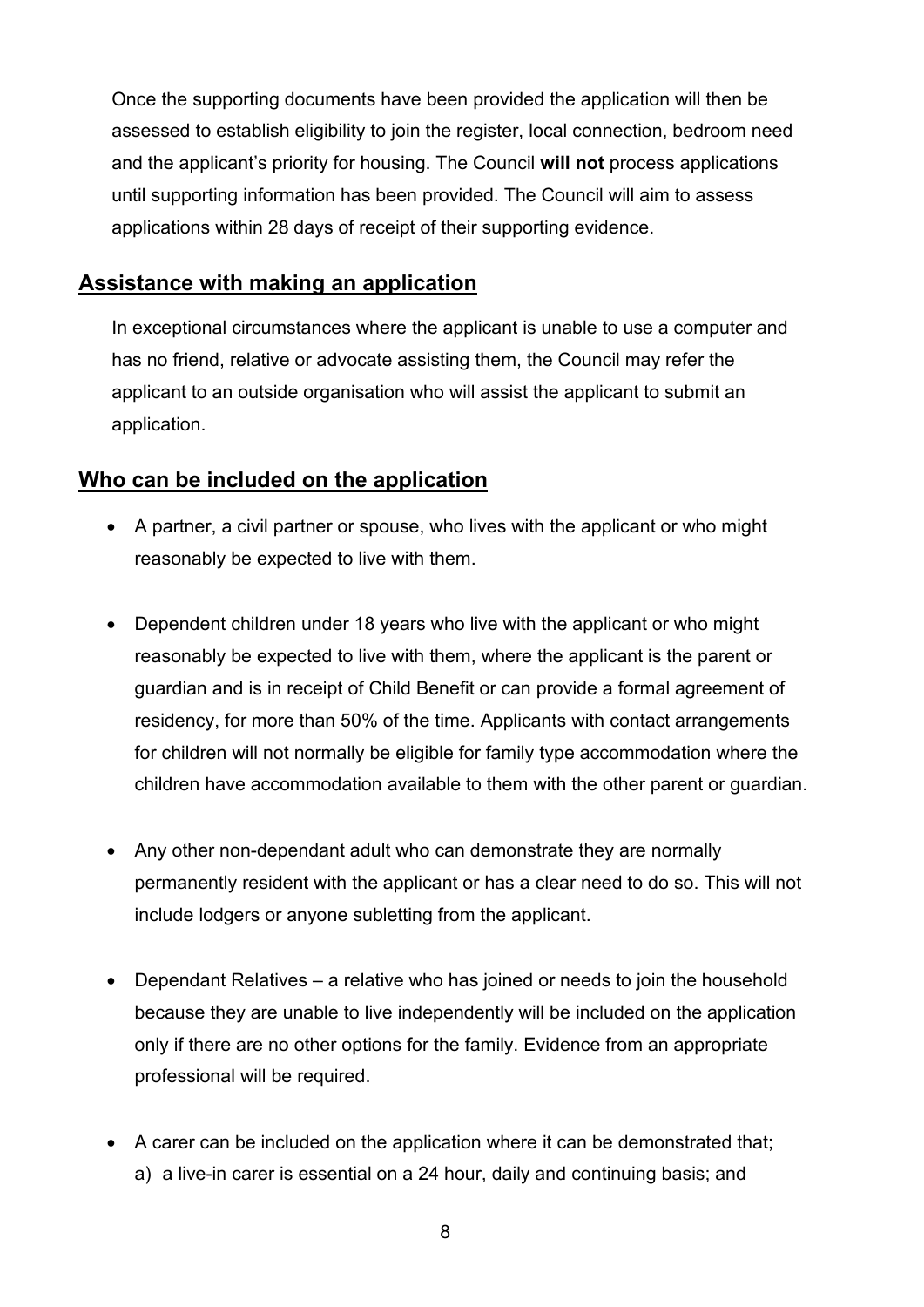- b) a live-in carer has been identified and has moved in with the household or is ready to do so when accommodation is made available; and
- c) if the applicant were to claim Housing benefit the extra bedroom would be awarded, in conjunction with Housing benefit regulations.

Receipt of carers allowance does not necessarily mean that it is necessary for the carer to live with the person being cared for. In all cases, regardless of whether or not the carer is in receipt of carer's allowance, it will be necessary for the applicant to provide evidence that they receive disability benefits commensurate with the need for a live in carer.

#### **Exceptions:**

- The Council will not include on the application any family member not resident in the UK at the time of the application.
- Young people living away from home as students with a rent liability will not be included on the application. (Normally students resident in designated Halls of residence will not have a separate rent liability and can be included whilst resident in this accommodation).
- A family member who already has an existing housing application will not be included.

The decision of whether persons are normally resident with the applicant and who is considered to be part of the household will be determined by the Council based on the facts of the case.

## <span id="page-9-0"></span>**How can existing registered social landlord tenants get a transfer**

Any housing association tenant living in the district, provided they have a local connection, can apply for a move to another home within Rother. These applicants will be classed as transfer cases.

In all transfer cases the tenant's conduct and rent history will be taken into account in determining their suitability for an offer of accommodation.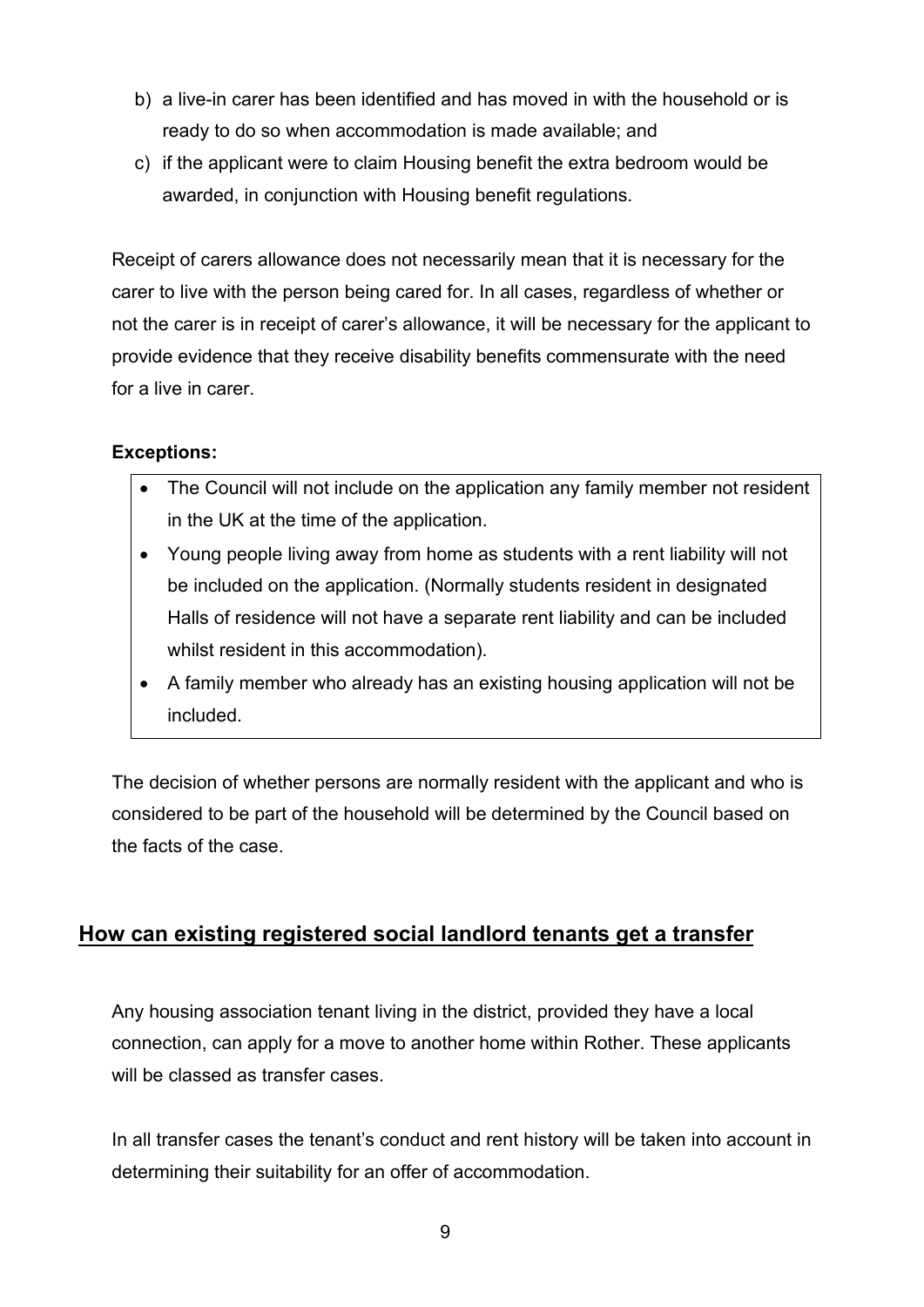Applicants seeking a Mutual Exchange should contact their landlord directly for further information.

### <span id="page-10-0"></span>**Assessment of Applications**

Once the Council has received an applicant's supporting information, eligible applicants will be assessed and placed in one of the four priority Bands. Band A having the highest priority, Band D the lowest. The Council aims to assess and Band the application within 28 working days of receiving all the required supporting information. This may not be achieved when unusually large numbers of new applications are received.

A home visit may be made to an applicant at the Council's discretion where considered appropriate, i.e. to further verify the housing circumstances or clarify any issues.

Once the applicant has provided their supporting documents the Council will consider the information and if, the Council believes that an applicant may be homeless or threatened with homelessness, the applicant will be offered advice and assistance as required.

Applicants who are homeless or threatened with homelessness are advised to contact the Housing Options team as soon as possible as it is unlikely that new applicants will be successful in securing accommodation via the Housing Register within a short time scale.

The applicant will be notified in writing when they are placed on the Housing Register and informed of the priority Band they have been given. They will also be told of the relevant date when their Band status starts and their assessed bedroom need.

An application will not be made "live" and will be held in 'pending' if the Council requires further supporting information or if the applicant has not provided all the

10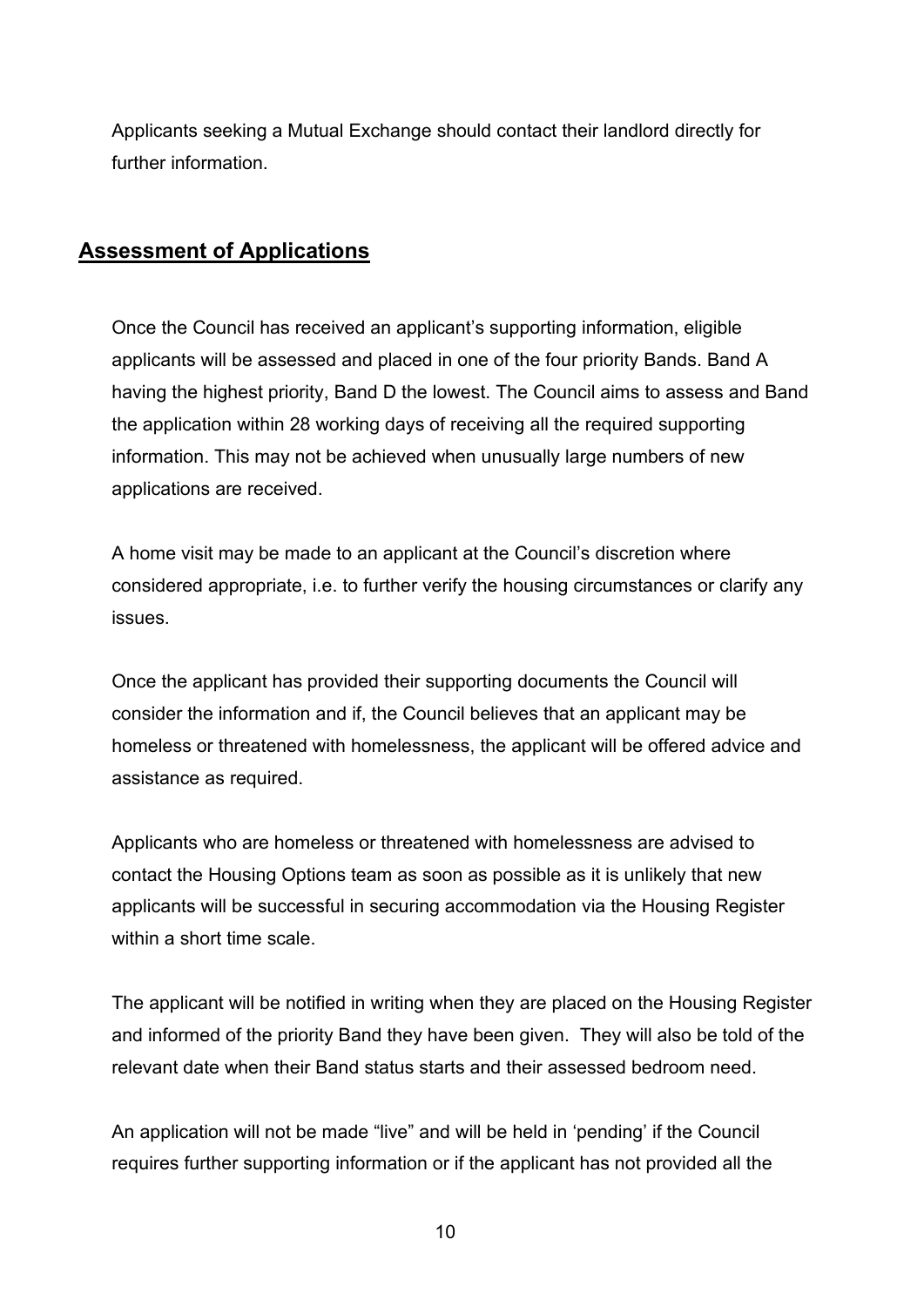information required to verify their case. If supporting documents are not provided by the applicant within 21 working days, the case and all existing documents will be archived and the applicant must make a new application. The Council will not contact applicants who have submitted an online form until supporting evidence has been provided.

Further guidance is provided at Appendix 5 and on-line to explain the documents required.

#### <span id="page-11-0"></span>**How the Homemove scheme works**

Once an applicant has been accepted onto the Housing Register, Homemove will write to them, giving them a unique identification number which will allow the applicant to securely bid for properties. This will also explain which Band the applicant is in (A, B, C or D), with their priority Band date and the number of bedrooms the household is eligible for. A scheme User Guide explaining the bidding process can be found on the Homemove website: [www.homemove.org.uk](http://www.homemove.org.uk/) or a copy can be requested from the Housing Needs team.

Once the applicant receives this information they are able to bid for suitable vacancies.

## <span id="page-11-1"></span>**Housing Needs Assessment**

The Council will determine the applicant's level of priority based on the information provided. All applicants will be placed into one of four priority groups and their priority awarded depending on the **suitability of their current accommodation**.

Applicants are assessed as either Homeseekers or Transfer tenants. Transfer tenants are already renting a Registered Social Landlord property in the Rother area. Homeseekers live in any other type of home.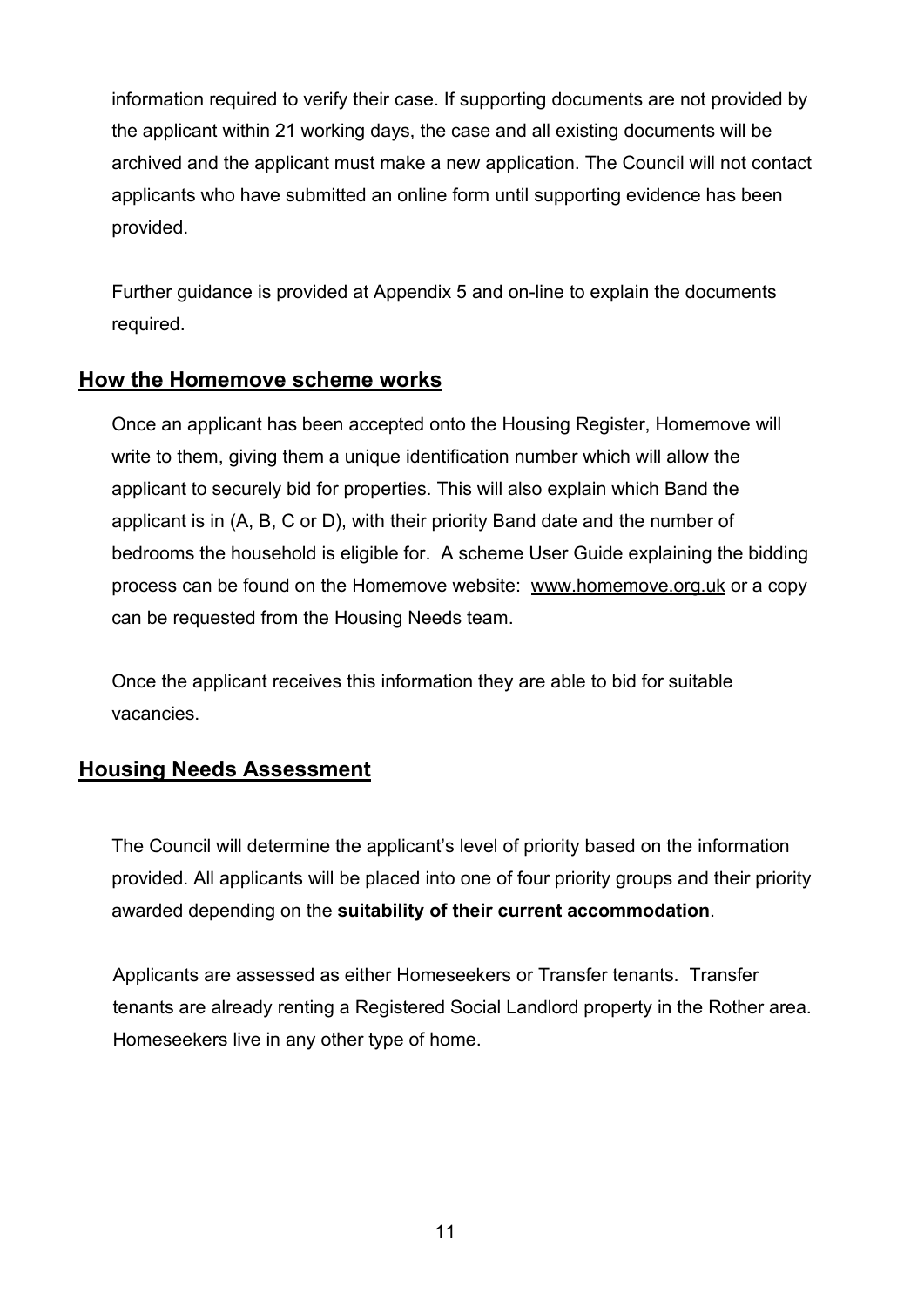## <span id="page-12-0"></span>**Band Priority**

The reasons for applicants Band priority are set out below in Band order. Band A are applicants in the most housing need and Band D the least housing need.

The four priority Bands are set out in order of priority below:

## <span id="page-12-1"></span>**Band A**

- Applicants who the Council has accepted as homeless or threatened with homelessness under Part Vll of the 1996 Act.
- Applicants in severe need where exceptional circumstances warrant priority in order to prevent homelessness as awarded by the Social Welfare panel.
- Applicants with an overriding medical priority whose current accommodation is having a life threatening or significantly adverse effect on their health as to warrant highest priority.
- Housing association transfer applicants, living in Rother, who are underoccupying family sized accommodation.
- Applicants who live in Rother who need to be moved permanently because there is an urgent and immediate need for major repair or redevelopment of their home.
- Housing Association transfer applicants occupying an adapted property which is no longer needed and is required by other applicants.
- Applicants resident in Supporting People funded supported accommodation in the Rother area meeting the local connection criteria and assessed as ready to move onto independent living.
- Priority transfer cases existing transfer tenants where the Council, in conjunction with the registered provider agrees that emergency priority should be awarded.
- Applicants where the Councils Private Sector Housing team has deemed the residents current accommodation to be an imminent risk to life.

Please refer to the Council's Homelessness Policy at Appendix 13 which explains how we discharge our housing duty for homeless households in the private rented sector.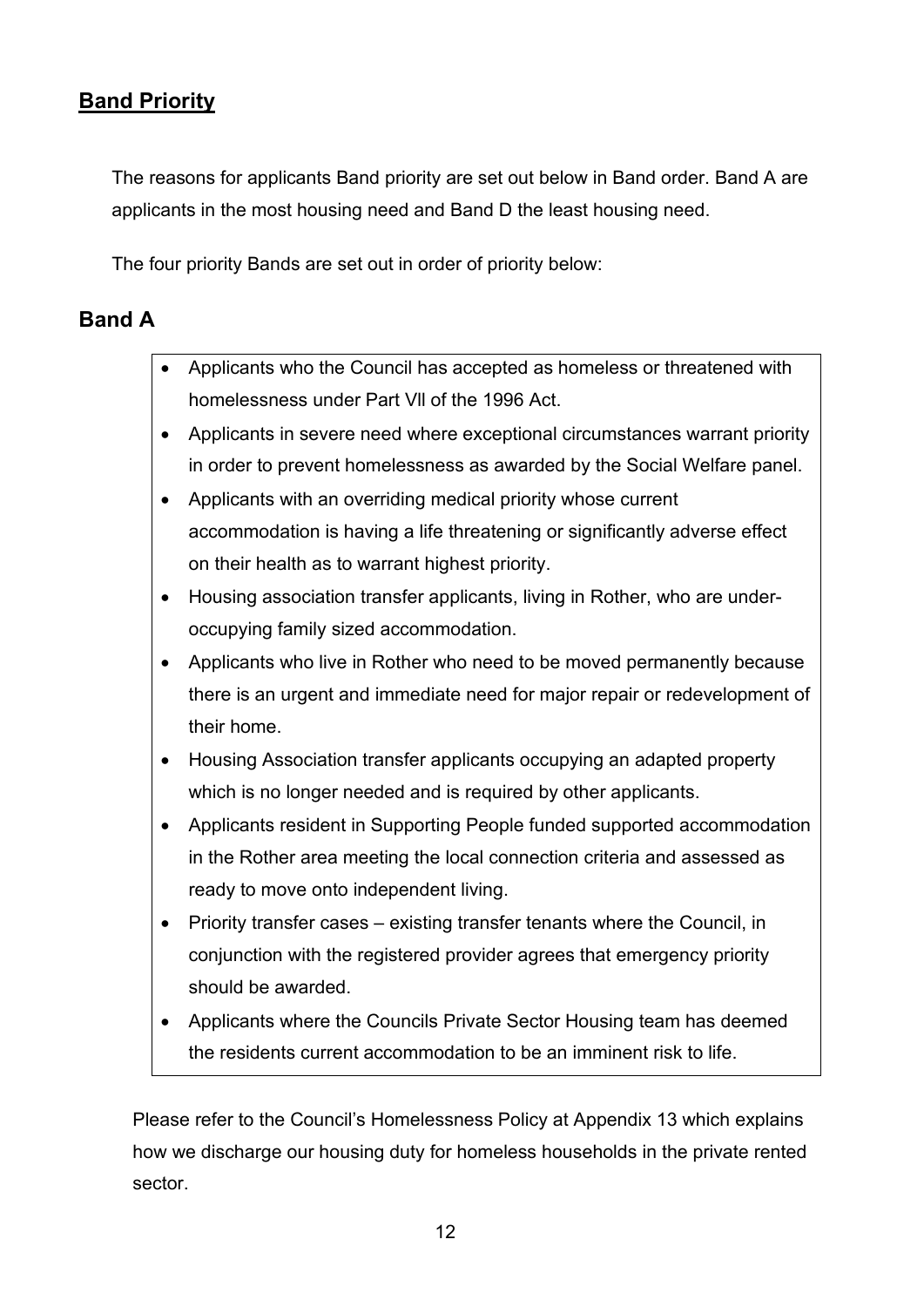## <span id="page-13-0"></span>**Band B**

- Households occupying accommodation that lacks two or more separate bedrooms.
- Applicants assessed as having very high medical priority where their current housing is seriously affecting their health.
- Applicants with dependent children living in insecure and unsuitable accommodation lacking or sharing facilities.
- Applicants in high need where exceptional circumstances warrant priority as awarded by the Social Welfare Panel.
- Single homeless applicants who the Council have confirmed as rough sleeping within the district. This will be verified via interview and/or formal confirmation from an external organisation.
- Working households with school age children whom the Council has assessed meets the poverty threshold – see Appendix 7.
- Applicants living in accommodation that has been deemed by Private Sector Housing or the Environmental Health department as containing a "category one" environmental hazard and the property owner is unable or unwilling to remedy the defects - See Appendix 6.
- Applicant who are resident in a refuge in the Rother area and meet the Rother Refuge agreed protocol – See Appendix 13.
- Multiple Needs Cumulative Band C reasons.

## <span id="page-13-1"></span>**Band C**

- Households lacking one separate bedroom.
- Applicants with medium or low medical priority where their current housing is adversely affecting their health.
- Single applicants resident with parents or other relative and sharing or lacking a bedroom.
- Households living in unsatisfactory housing conditions which the Council deems poses a moderate risk to their health and safety – this will normally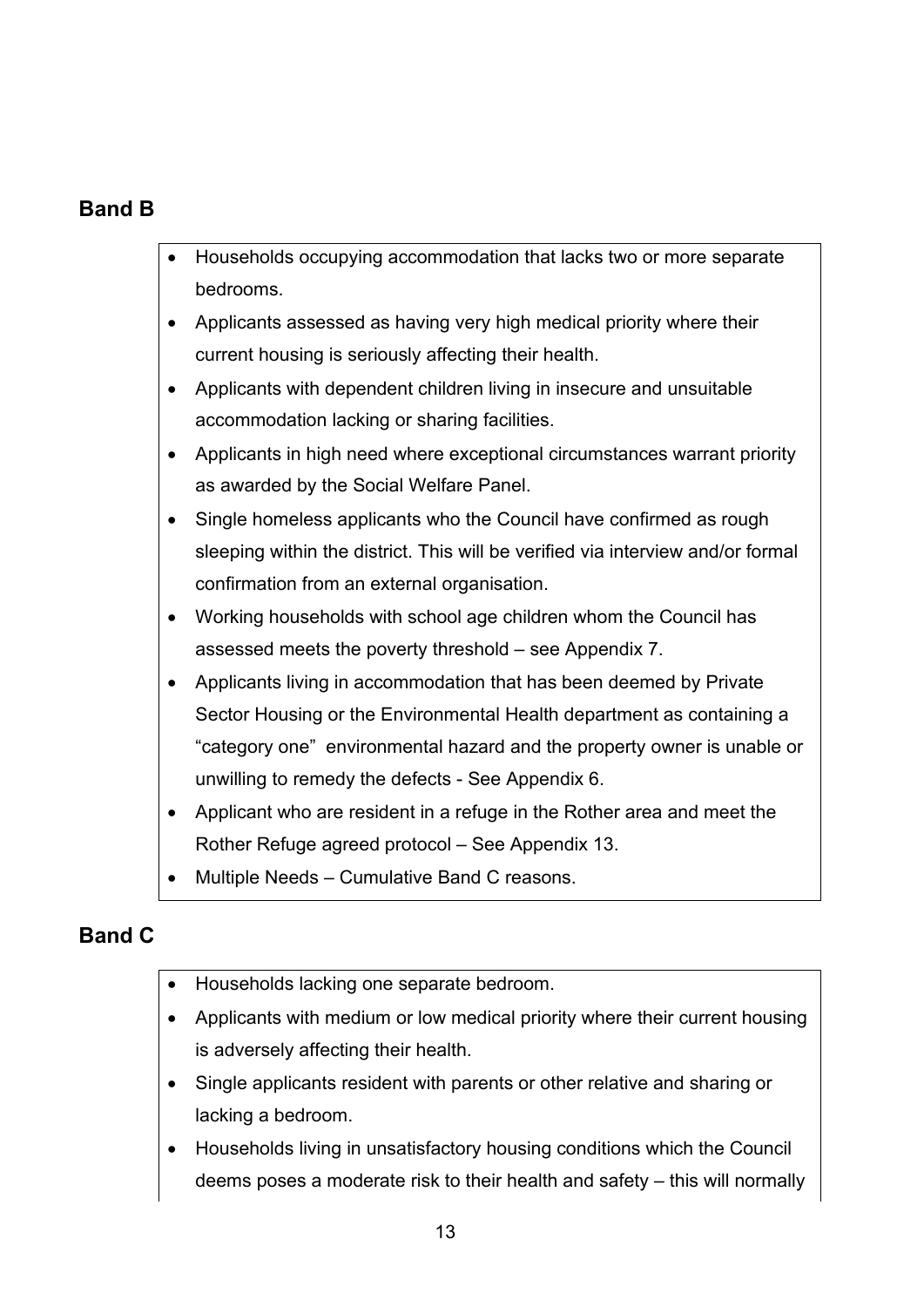be determined by the Private Sector Housing team or the Environmental Health department - see Appendix 6.

- Applicants requiring supported housing, older persons sheltered or extra care housing where there is no other housing need.
- Applicants in moderate need where exceptional circumstances warrant priority, as awarded by the Social Welfare panel.
- Applicants who are the confirmed victims of Anti-Social behaviour in the district and where a move to alternative accommodation would alleviate the hardship. This will be awarded at the discretion of the Council and where there is a supporting recommendation from the Police.
- Applicants placed into temporary accommodation by the Council pending the outcome of a homeless application.

## <span id="page-14-0"></span>**Band D**

- Applicants with no identified housing need.
- Applicants who have been found intentionally homeless until they can provide evidence that they have managed and maintained a tenancy for a 6 month period. (By intentionally homeless we mean applicants who have been formally assessed under the Housing Act 1996 Part VII as amended by the Homelessness Act 2002 and found to have intentionally lost their last settled accommodation).

## <span id="page-14-1"></span>**Priority Band date**

An applicant's priority date is the date that the applicant was awarded that Band.

Priority within bands is on a date order basis, according to the date the applicant was placed into that band.

If an applicant's Band increases then their priority date changes to the date the applicant was awarded their new Band status. If the Band decreases then the priority date will revert to the date the applicant applied or was previously in this band.

The principle of the scheme is that no one should overtake existing members within a higher band (except when shortlisting where local connection applies).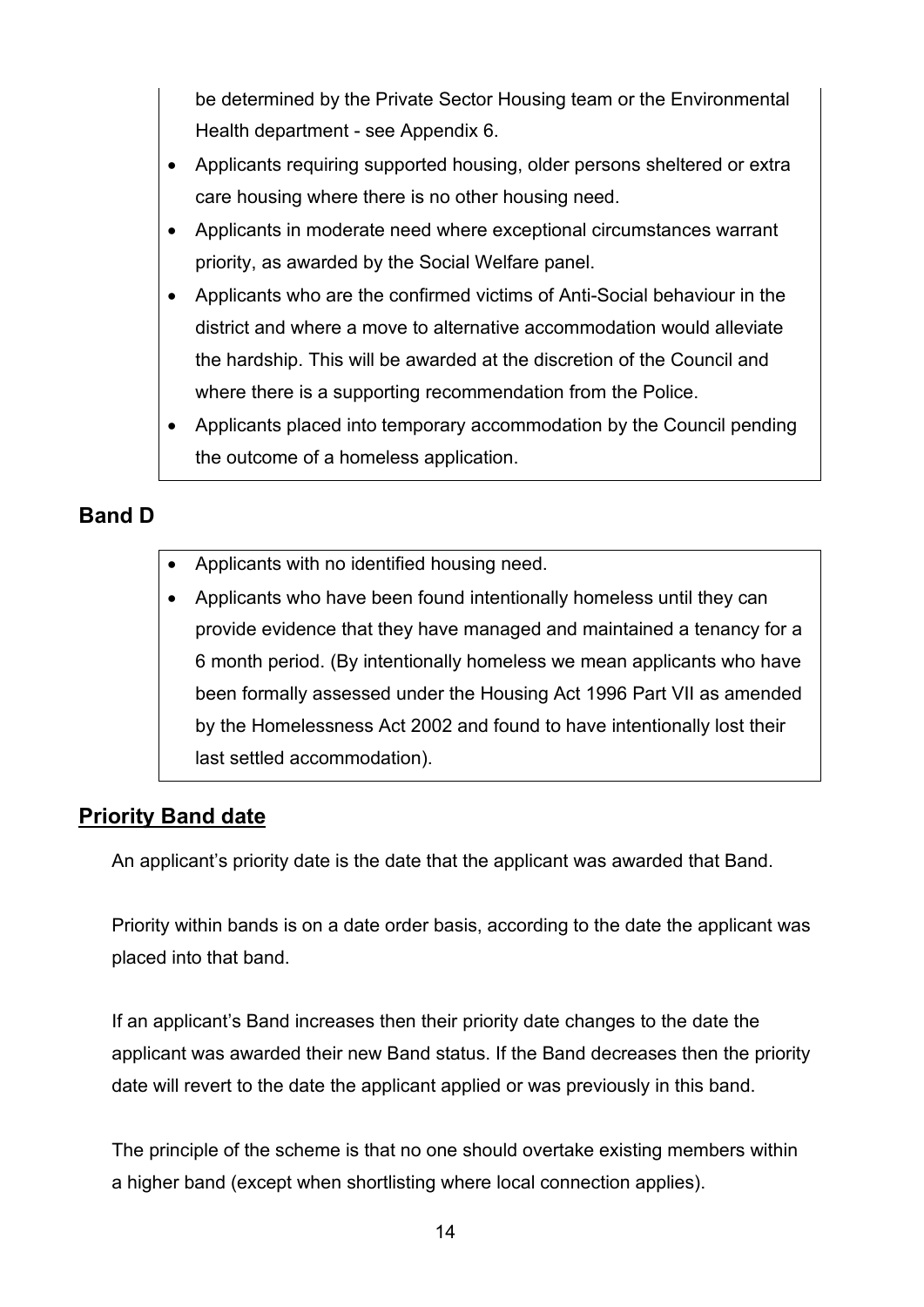## <span id="page-15-0"></span>**Bedroom Entitlement**

The number of bedrooms an applicant is awarded is based on the Local Housing Allowance (LHA) criteria where one bedroom is allocated to each of the following:

| <b>Criteria</b>                           | <b>Bedrooms</b> |
|-------------------------------------------|-----------------|
| <b>Single Person</b>                      | 1 bedroom       |
| Two children under 16 of the same sex     | 1 bedroom       |
| Two children under 10 of the same or      | 1 bedroom       |
| opposite sex                              |                 |
| Any other child or person aged 16 or over | 1 bedroom       |
| An overnight carer                        | bedroom         |

Please note a second reception room will be considered available for use as a bedroom. For larger households who require four or more bedrooms, the prevailing housing stock in the district could mean that the provision of accommodation may not be achievable.

Unborn children will not be considered until the birth and the applicant has provided a copy of the birth certificate. Where there is a proven and overriding medical need for an over-night carer the Council will consider allocation of up to one additional bedroom. This will be dealt with on a case by case basis.

## <span id="page-15-1"></span>**Bedroom Eligibility**

All applicants will be assessed and given a maximum bedroom need based on their household.

In deciding the appropriate size of a property the age and gender of the children within the household are considered.

For example where a family has two children under ten of the same sex they would be entitled to a two bedroom property. However where a family has two children of opposite gender where one is aged over ten years of age they would be entitled to a three bedroom property. Therefore some families with two children will be eligible for a three bedroom property whereas others will not.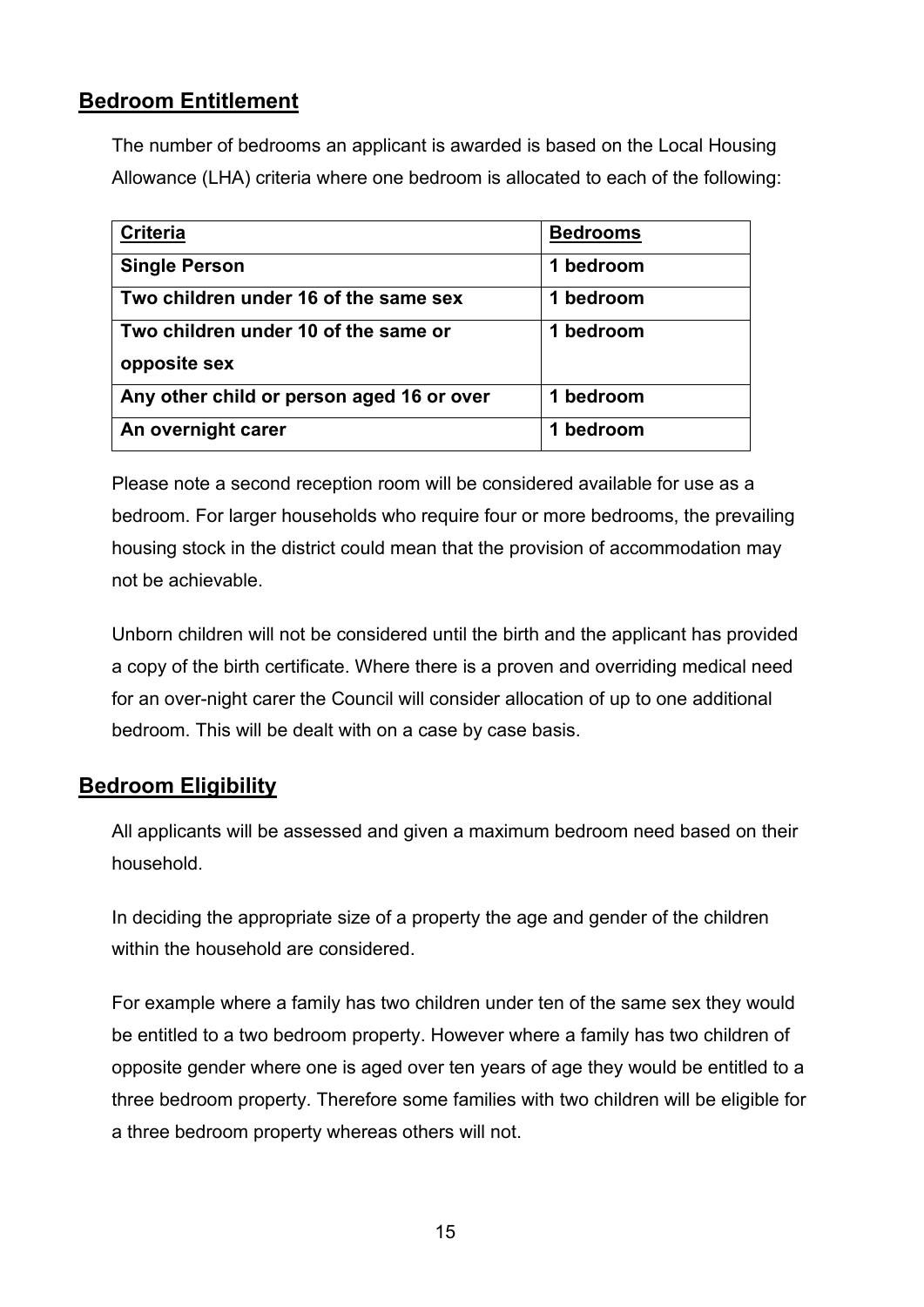|                | Single       | Childless | 1 Child | 2 Child | 3 Child      | 4 Child                   |
|----------------|--------------|-----------|---------|---------|--------------|---------------------------|
|                | Person       | Couple    | Family  | Family  | Family       | Family                    |
|                |              |           |         |         |              |                           |
| Studio         | $\mathsf{x}$ |           |         |         |              |                           |
| flat           |              |           |         |         |              |                           |
| $\mathbf{1}$   | X            | X         |         |         |              |                           |
| Bedroom        |              |           |         |         |              |                           |
| 2              |              |           | X       | X       |              |                           |
| Bedroom        |              |           |         |         |              |                           |
| $\mathbf{3}$   |              |           |         | X       | X            | X                         |
| Bedroom        |              |           |         |         |              |                           |
| $\overline{4}$ |              |           |         |         | $\mathsf{x}$ | $\boldsymbol{\mathsf{X}}$ |
| Bedroom        |              |           |         |         |              |                           |

#### <span id="page-16-0"></span>**Medical Assessment**

Medical priority is only awarded in circumstances where a move to alternative accommodation would significantly improve the health or quality of life of the applicant or a member of their household.

Medical priority is not awarded because an applicant has a medical condition but only where there is a clear and adverse link between the current accommodation and the health of the applicant or member of the household. Some applicants with medical conditions will not be awarded any medical priority despite the seriousness of their condition if the Council considers that they already reside in accommodation which is suitable for their needs or that the Council is unable to provide accommodation that is more suitable for their needs.

In many cases re-housing will not alleviate the medical condition of the applicant. It is therefore always the effect on health of the current housing circumstances that the Council will assess, not the medical condition itself.

Mental illness can range from severe conditions such as schizophrenia to mild depression. Even severe conditions can be managed with medication and so none of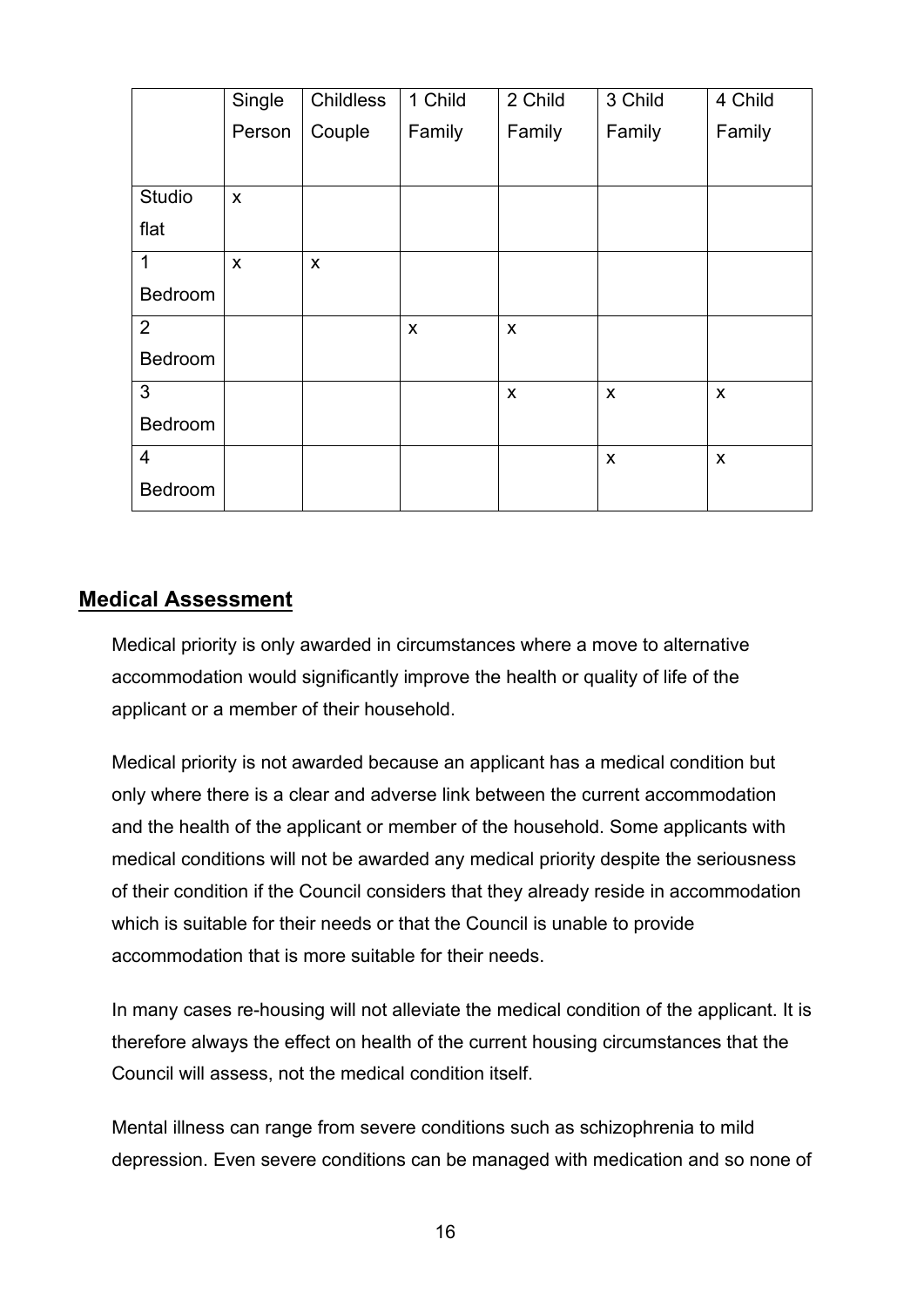these conditions automatically confers priority.

In addition relatively mild medical conditions or where the condition is temporary or intermittent are unlikely to receive medical priority under this scheme.

## <span id="page-17-0"></span>**Applying for Medical Priority**

Applicants wishing to apply for medical priority must complete the medical section of the online form. Applicants wishing to apply for medical priority after their application has been assessed must request a Medical Assessment Form from the Homemove team.

All applicants must send in all supporting information that they wish to be considered – see Appendix 8 for a list of documents to provide. Applicants are advised that if they are waiting for reports or supporting information, not to submit their medical assessment until they can submit all the supporting information they wish to be considered. A GP's letter, on its own, which simply states the applicant's medical condition and their wish to move does not constitute proof of a medical need to move.

#### <span id="page-17-1"></span>**How Medical Priority is assessed**

An officer from the Housing Needs team will assess all medical information provided in relation to the applicant's housing situation. Where the Council considers appropriate the officer will send the medical information to an independent medical advisor for assessment. Applicants will be advised of the decision in writing.

Once a medical assessment has taken place, another one cannot be requested until a 6 month period has elapsed, unless evidence is provided that there has been a significant change in the health circumstances of the applicant or a member of their household included in their application.

Repeated requests for medical priority assessment may result in the Council charging applicants for the cost of assessment and referral to the medical advisor – this will normally be £20 per assessment.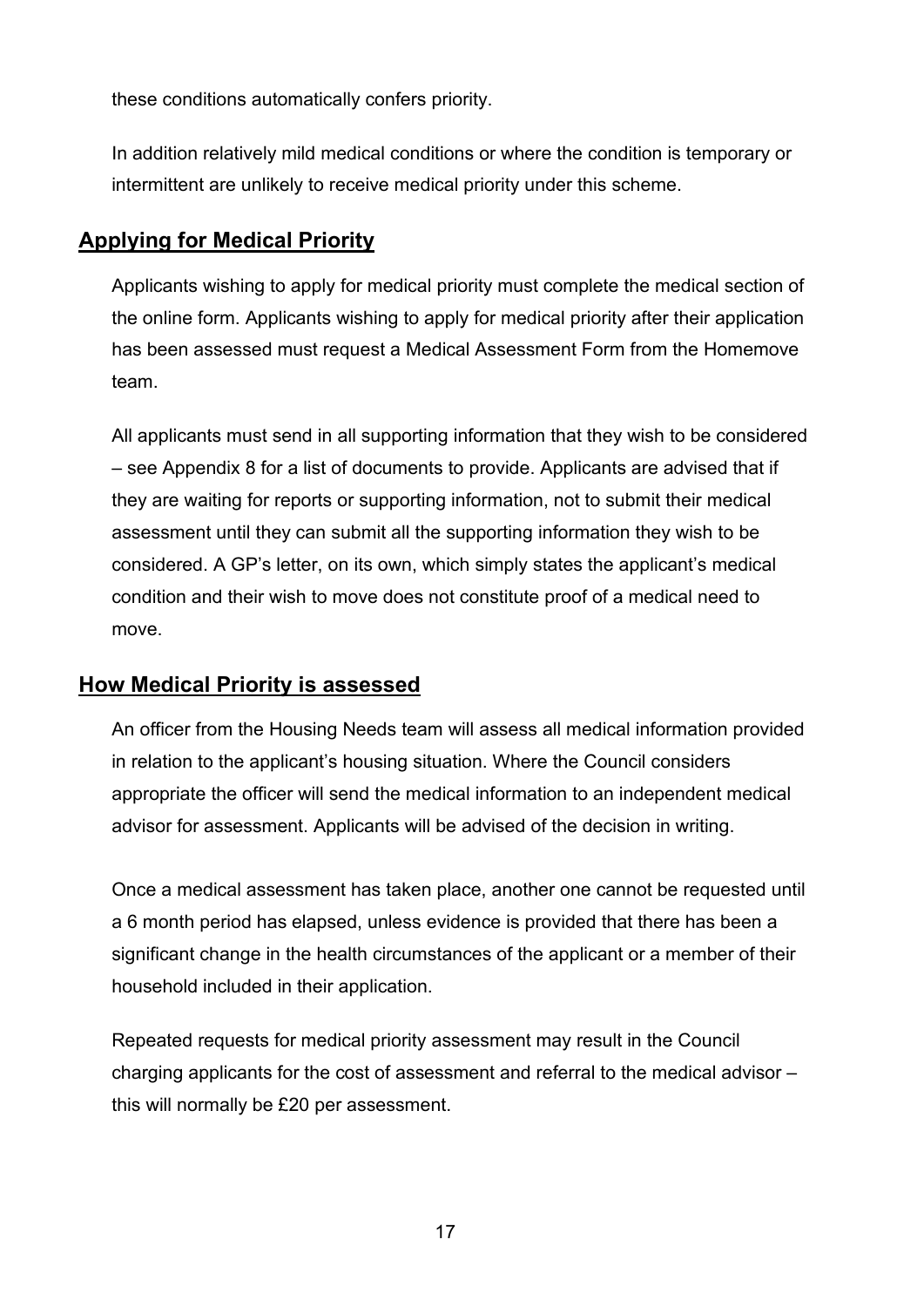## <span id="page-18-0"></span>**Mobility Assessment**

Where an applicant or member of their household advises of mobility issues they will be assessed under the mobility classification.

Mobility Group one – They use a wheelchair all the time, both indoors and outdoors. Mobility Group Two – They cannot manage steps or stairs but do not rely on a wheelchair indoors, although they may use one some of the time. Mobility Group Three – Independent but can only manage one or two steps.

Applicants with mobility needs will be prioritised for ground floor or lifted accommodation where appropriate and for bungalows.

## <span id="page-18-1"></span>**Vacant properties**

All the available properties are advertised fortnightly on the Homemove website [www.homemove.org.uk](http://www.homemove.org.uk/)

The adverts will give information about each vacant property.

Properties will be advertised for Transfer applicants or Homeseekers, or both with other eligibility criteria for the property, including:

- a. The minimum and maximum number of persons in the household.
- b. If there are age limits for households.
- c. The mobility group, if applicable.
- d. Whether the property has a social or affordable rent (please see Appendix 10).
- e. How long the tenancy will be for (please see Appendix 10).
- f. If persons require a care or support need.
- g. If the property has a local lettings agreement

If an applicant does not have internet access, access is available at the Town Hall Reception, all public libraries and other locations (please see Appendix 9). Paper copies will be available to view at the Council's Community Help Points.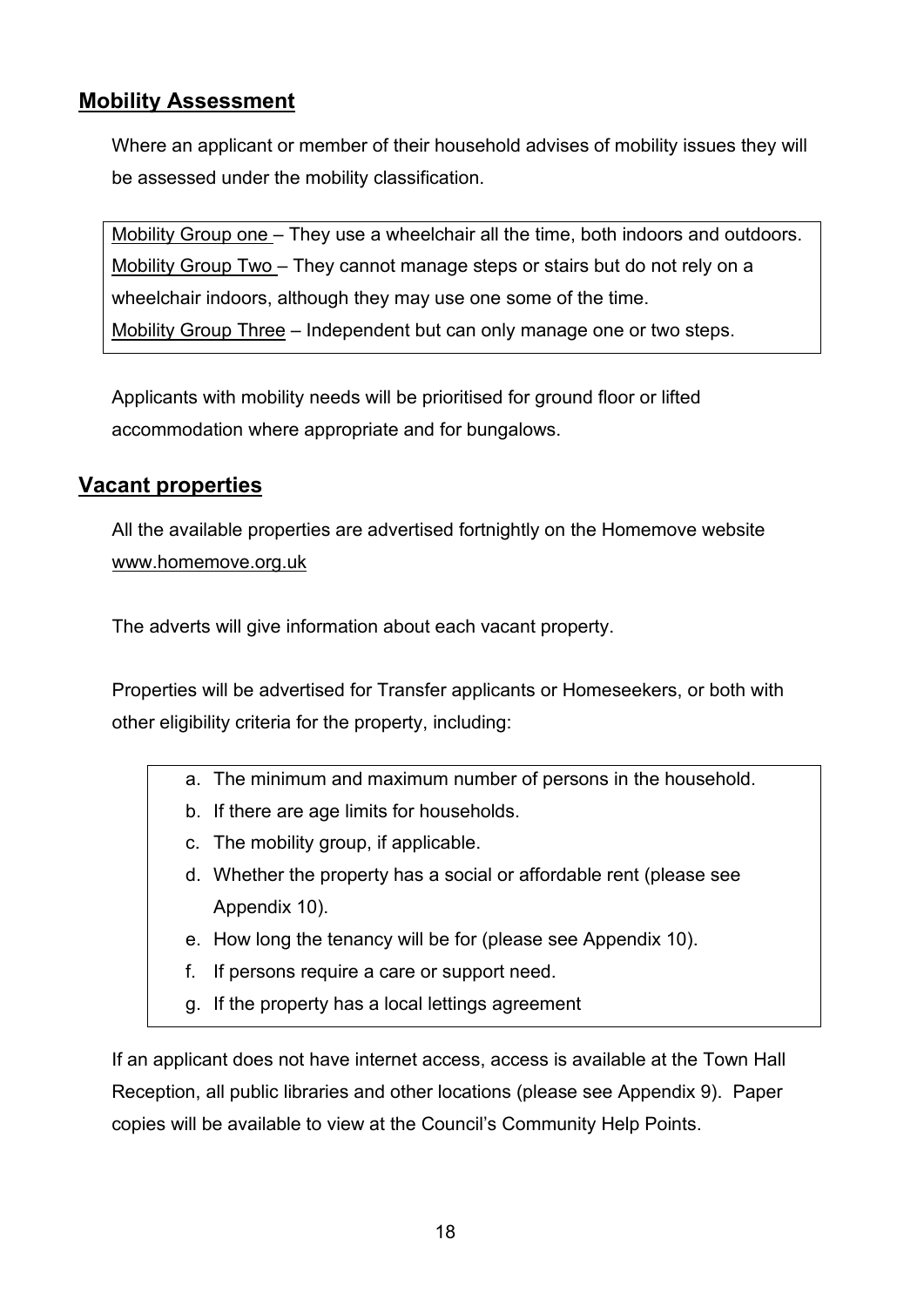## <span id="page-19-0"></span>**How to bid for properties**

Applicants can bid for up to three properties they are eligible for per fortnight.

Bids can be made in one of four ways:

- a. On the internet using the unique identification number provided at acceptance onto the Housing Register.
- b. By telephone call 0906 294 2036 and follow the instructions.
- c. By text send a text message to 07781 472726.

All bids are checked against the eligibility rules, for example age restrictions or size of property. Ineligible bids will not be considered.

For a small fee, applicants can subscribe to receive the My Homemove property sheet, which will be sent to the applicant and will detail all the properties they are eligible to bid for. Please see the scheme user guide for further details of how to apply for this service.

**If an applicant does not bid they cannot be considered for a property**.

**If a bid is made by an applicant and the bid is successful, the applicant will be offered the property as an offer of 'suitable accommodation'. At this stage Rother District Council will discharge any duty under homelessness legislation.** 

## <span id="page-19-1"></span>**Assistance with bidding**

The Council recognises that certain applicants may be unable to bid for themselves. The Allocations team will bid on properties for applicants who are unable to bid for themselves and has no friend, relative or advocate helping them. Applicants requiring this service should complete the Request for Assisted bidding form which can be found on the Housing pages of the Councils website or can be requested from the Rother Homemove team.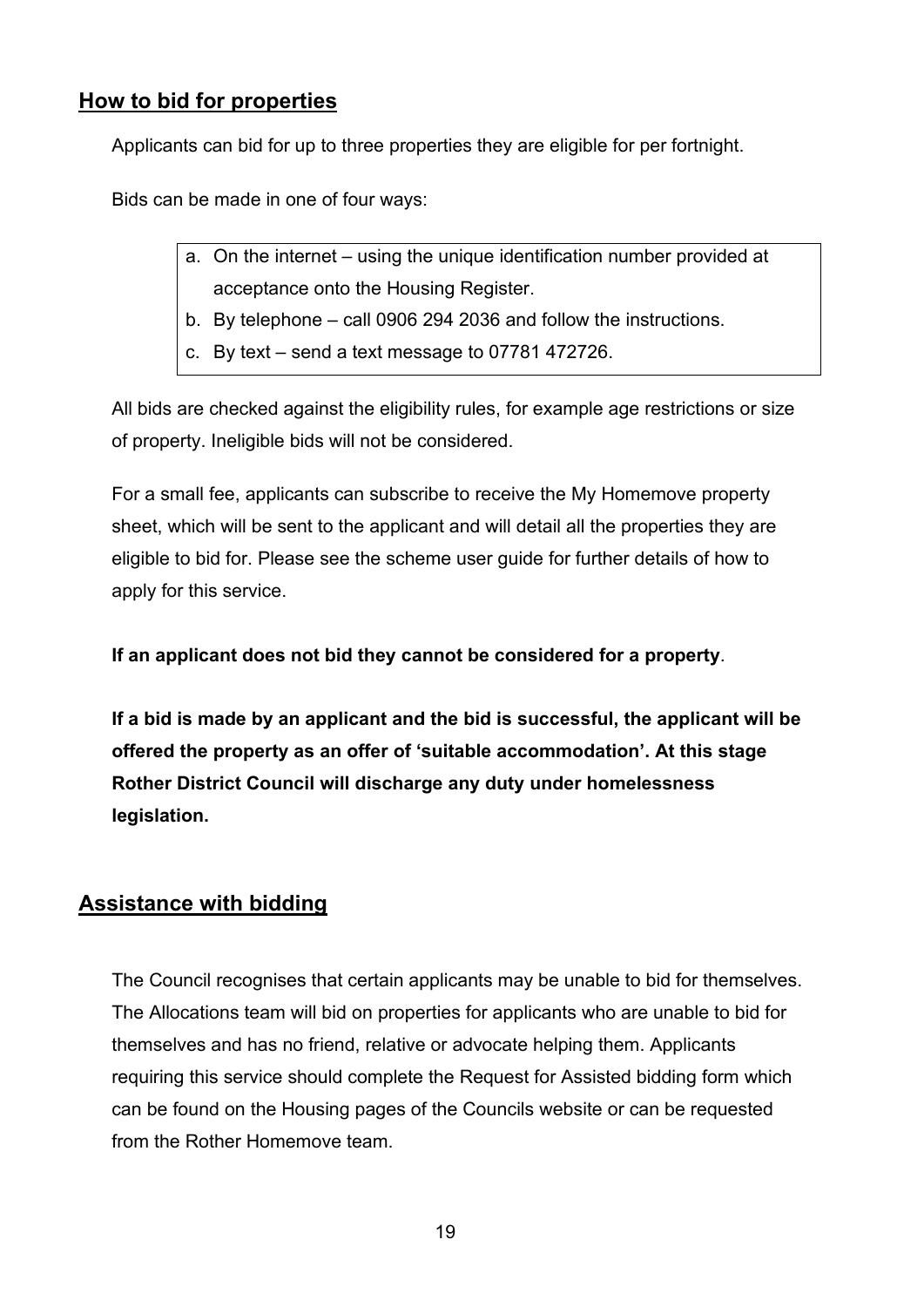The Council will only bid for the type of properties in the areas that have been requested and accepts no responsibility for not placing bids on properties that have not been requested via this form.

## <span id="page-20-0"></span>**Short-listing**

 When bidding closes a shortlist will be created and the Council will consider the following during their shortlisting process:

a. Local connection – for the purposes of shortlisting the district has been separated into three parish clusters – Applicants will be given priority for the vacancy if they have a local connection to a parish within the cluster where the vacancy lies. Vacancies in Bexhill will be available for all applicants regardless of where their local connection to the district lies. See Appendix 3

*Exception – Applicants awarded Band A priority will not be required to meet this criteria in order to ensure applicants in the most severe housing need are not prevented from securing accommodation due to local connection or the shortage of social housing in certain parishes.* 

- b. Priority Band for housing.
- c. Priority date (date Band status awarded).
- d. Disability and medical needs and the type of vacant property.
- e. Exception site schemes section 106 local connection homes. Local exception site homes, built in accordance with planning policy (on exception sites), can only be let in accordance with the rules of their individual legal agreement, these will always require applicants to have the correct local connection.
- f. Disabled adapted homes.
- g. The property is deemed to be a sensitive let.
- h. If the nomination will make best use of the housing stock in the district.

**Band A accepted homeless households in temporary accommodation will be given first priority for all vacancies with the exception of section 106 exception sites. The Council will also prioritise Band A applicants accepted as homeless and those who have been deemed potentially homeless or ready to move on**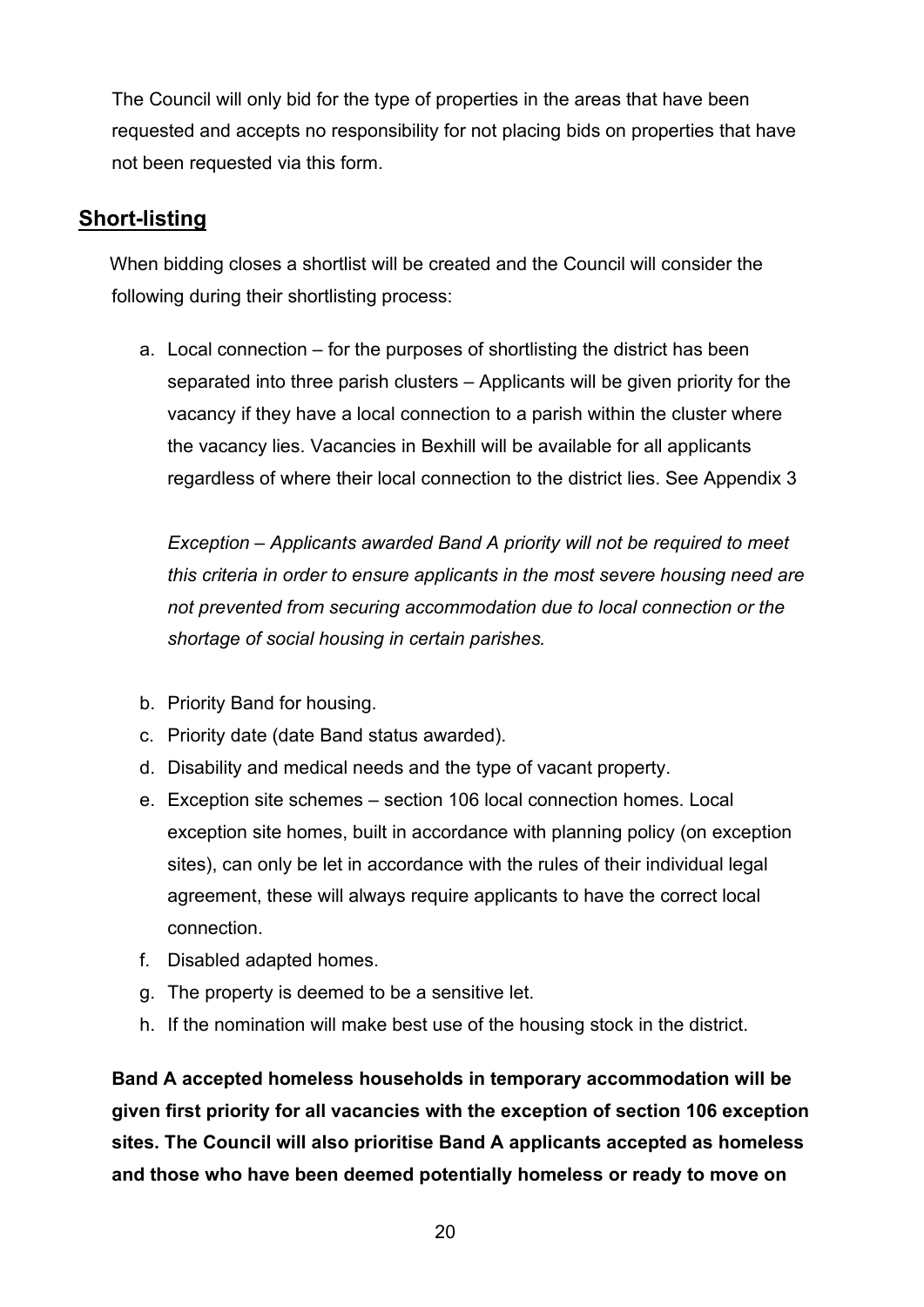## **from Supported accommodation over other Band A applicants in order to prevent homelessness and carry out its statutory functions.**

 Where a property has been advertised to give preference to a mobility group priority will be given to applicants assessed as requiring this type of accommodation over those applicants without any recognised mobility needs. Bungalows will also be prioritised for applicants with mobility needs in most instances.

 Applicants with particular housing needs or who have been awarded medical priority due to being resident in unsuitable accommodation can bid for general needs housing but the Council reserves the right not to nominate the applicant where it has reason to believe that the property would have an adverse effect on the health, welfare or safety of the applicant or member of their household.

 The Council may also decide to not to nominate an applicant for a property where it would not make best use of the housing stock or to ensure mixed and sustainable communities.

## **Housing associations have the right to refuse to house an applicant and the Council has no powers to make a housing association take applicants they wish to refuse.**

The Council will notify the relevant Housing Association of the top three nominees for the property within 4 working days of the shortlist closing. The Housing Association will then contact the applicants to arrange a viewing. Sometimes in order to minimise delays the Housing Association may arrange multiple viewings.

## <span id="page-21-0"></span>**Adapted properties**

There is an acute lack of adapted properties for disabled households in the Rother area. Therefore in order to make the best use to the Housing stock available the Council will prioritise disabled applicants in housing need, if a vacant property is suitable to meet their needs, regardless of local connection to the Parish or Ward local connection (with the exception of Section 106 properties) or priority band.

The Council will consider applicants with a disability or medical need in relation to:

21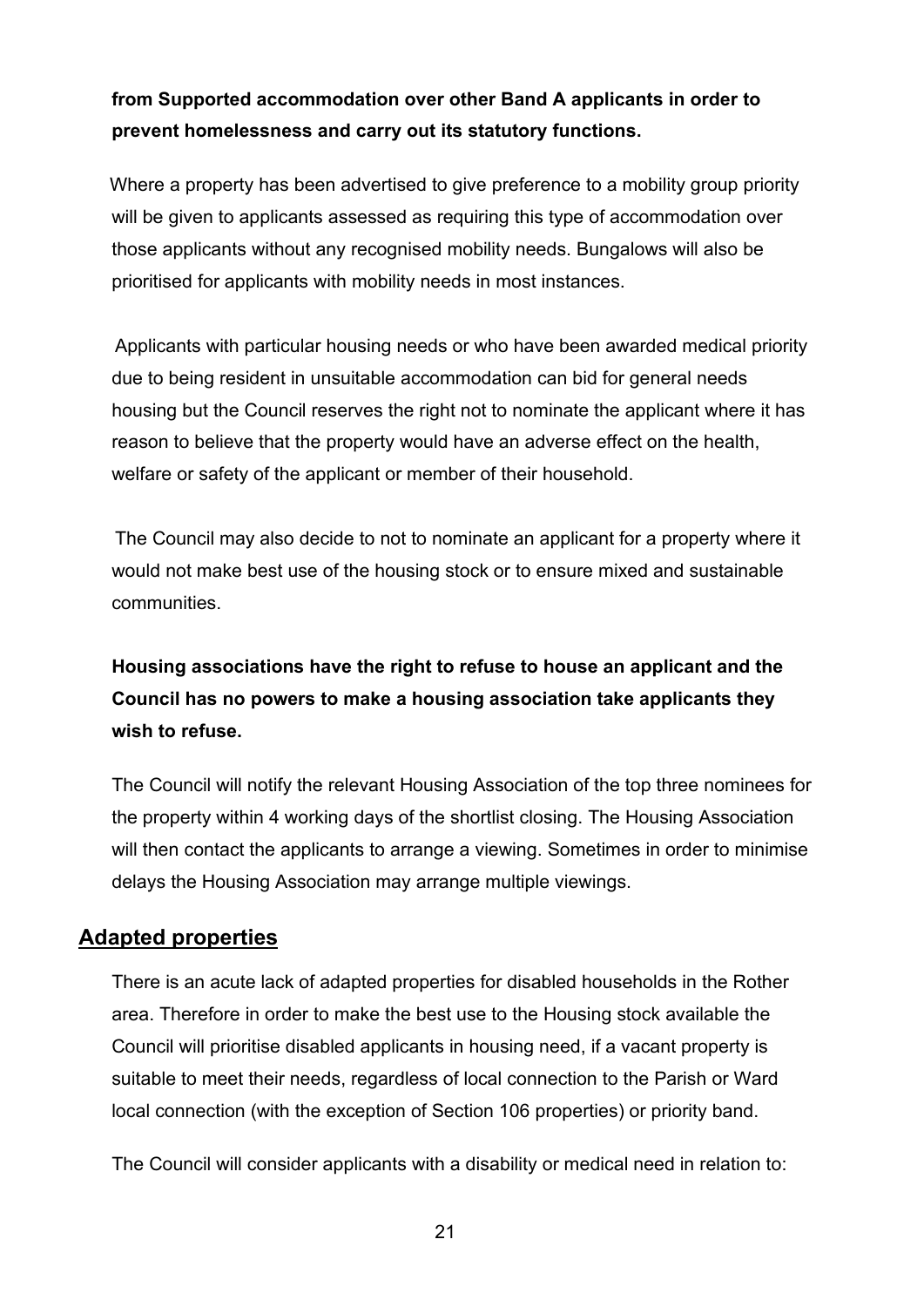- a. the type of adaptations within an existing property, or
- b. the ability to easily adapt an existing property
- c. the availability of adapted housing stock in the area

### <span id="page-22-0"></span>**Making an offer**

Only the successful applicants will be contacted. Up to three applicants will be shortlisted for each vacancy.

The Council is unable to tell applicants what priority they are during the short-listing process, but feedback is provided on the Homemove website.

When an applicant views a property the housing association will explain that if they do not hear from them within a week, they have not been successful and the property will not be offered to them.

The successful applicant will be offered the property and asked to sign the tenancy or make a decision to accept the property within 24 hours.

Applicants viewing housing association properties will be subject to housing association checks and will also be asked to provide documentation in support of their application.

All household members will be required to prove:

- a. Identity/ status.
- b. Local connection to Rother and local connection at Parish/ Ward level.
- c. Residency.
- d. Income/ capital.

Other supporting documentation may be requested as appropriate.

## <span id="page-22-1"></span>**Affordability of Social Housing**

The 2010-2015 Government's reductions in and caps on benefits have resulted in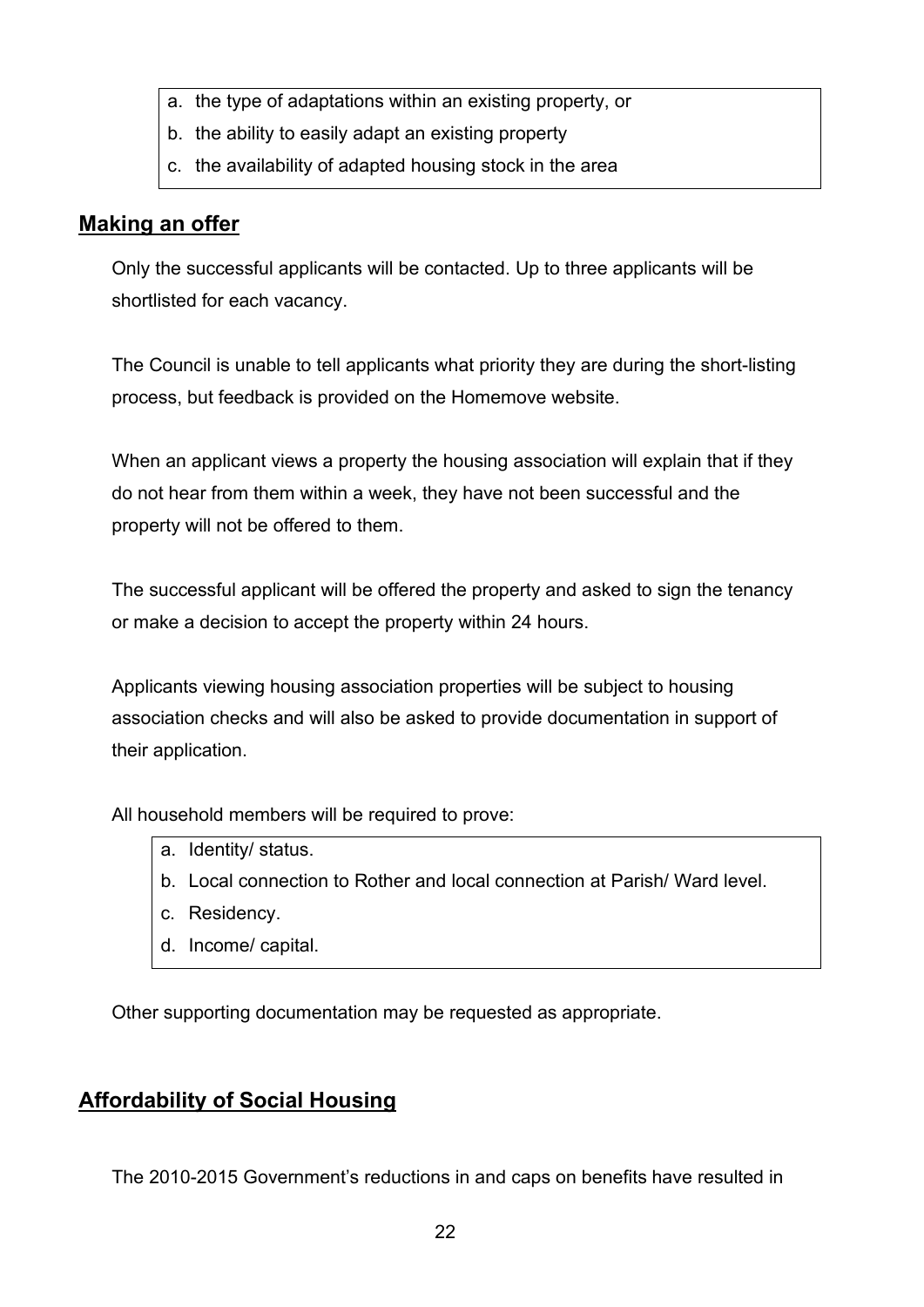affordability issues for benefit dependent people, especially with large families. In the event that an applicant is assessed as being unable to afford the rent they may not be offered the property.

## <span id="page-23-0"></span>**When the Council will bid on your behalf**

Band A priority cases:

The Council reserves the right to bid on behalf of applicants that have been accepted as homeless, awarded potentially homeless, assessed as ready to move on from supported accommodation schemes recognised under this Policy or other discretionary priority Band A status. Where the Council considers this necessary a bid will be made on all suitable properties. An offer of one of these properties will be considered a 'suitable offer'.

Failure to accept a 'suitable offer' of accommodation will result in a discharge of duty under homelessness legislation or removal of their Band A status.

Applicants placed into temporary accommodation by Rother District Council may be required to pay back all temporary accommodation costs incurred as a result of refusing a suitable offer by the Council.

The Council will also consider if other high priority applicants are making appropriate bids or refusing properties unreasonably. If it is found that the applicant has refused three offers of accommodation within 12 months the case may be suspended for a six month period.

#### <span id="page-23-1"></span>**Change of Circumstances**

Applicants must keep the Rother Homemove team informed of any changes in their circumstances and provide evidence to support the change where applicable eg; when they move house, change employment, have a change in their finances, have a baby or someone leaves or joins their household. If this results in a band or local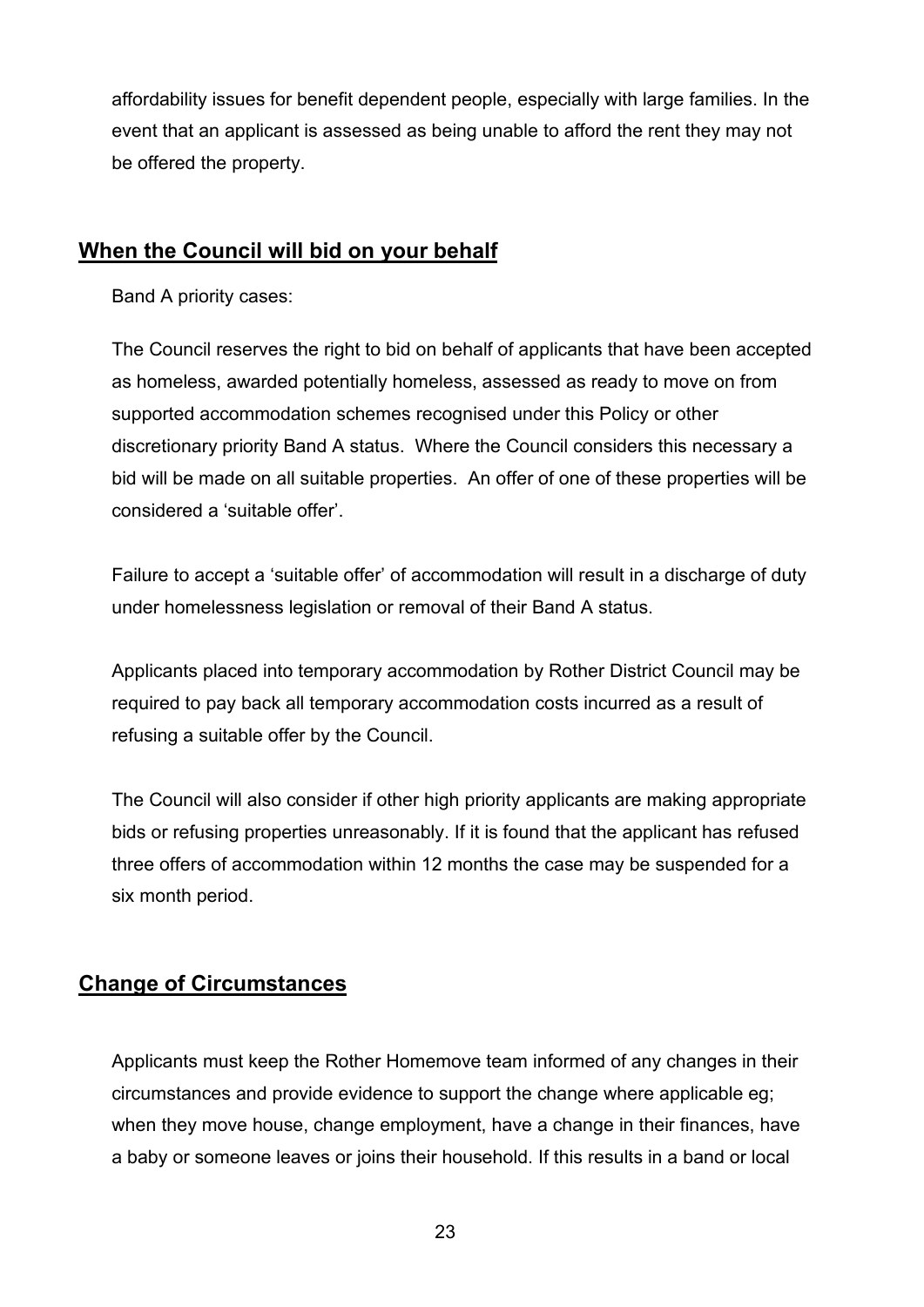connection change we will inform the applicant of the new band, the reason for it and the applicable priority date.

Failure to advise the Rother Homemove team about a change of circumstance may mean that the applicant could miss out on an offer of accommodation or could also result in an offer of accommodation being withdrawn. If we are unable to verify an applicant's details their case may be suspended until further evidence has been provided.

## <span id="page-24-0"></span>**Re-registration**

All applicants will be required to re-register their application every year. Applicants will be advised when they are required to re-register. Failure to respond to the request to re-register will result in the application being cancelled. The Council reserves the right to ask for additional supporting information that is required to reassess the application.

**If an applicant ceases to have a local connection to Rother the application will be cancelled unless the Council has a statutory duty to house them.**

## <span id="page-24-1"></span>**Exceptions to the Allocation Policy rules**

The Council supports the development of balanced and sustainable communities. The allocation of properties will be sensitive to the needs of those currently living in the community. In some cases this will be formally by local lettings agreements.

Local lettings plans are an agreement between the Council, local tenants and residents that restricts lettings in the area to specific households. They may be adopted for a specific area or developments and will be agreed by stakeholders. Properties subject to local lettings plans will be clearly advertised and priority will be given to applicants meeting the agreed criteria.

 New housing schemes are encouraged to be of mixed tenure, which cater for a range of households with varying needs. Some schemes will be specifically advertised for working households and/or those with limited housing need and can contribute toward creating balanced and sustainable communities. Rural exception sites are developments built outside of defined planning of a village and have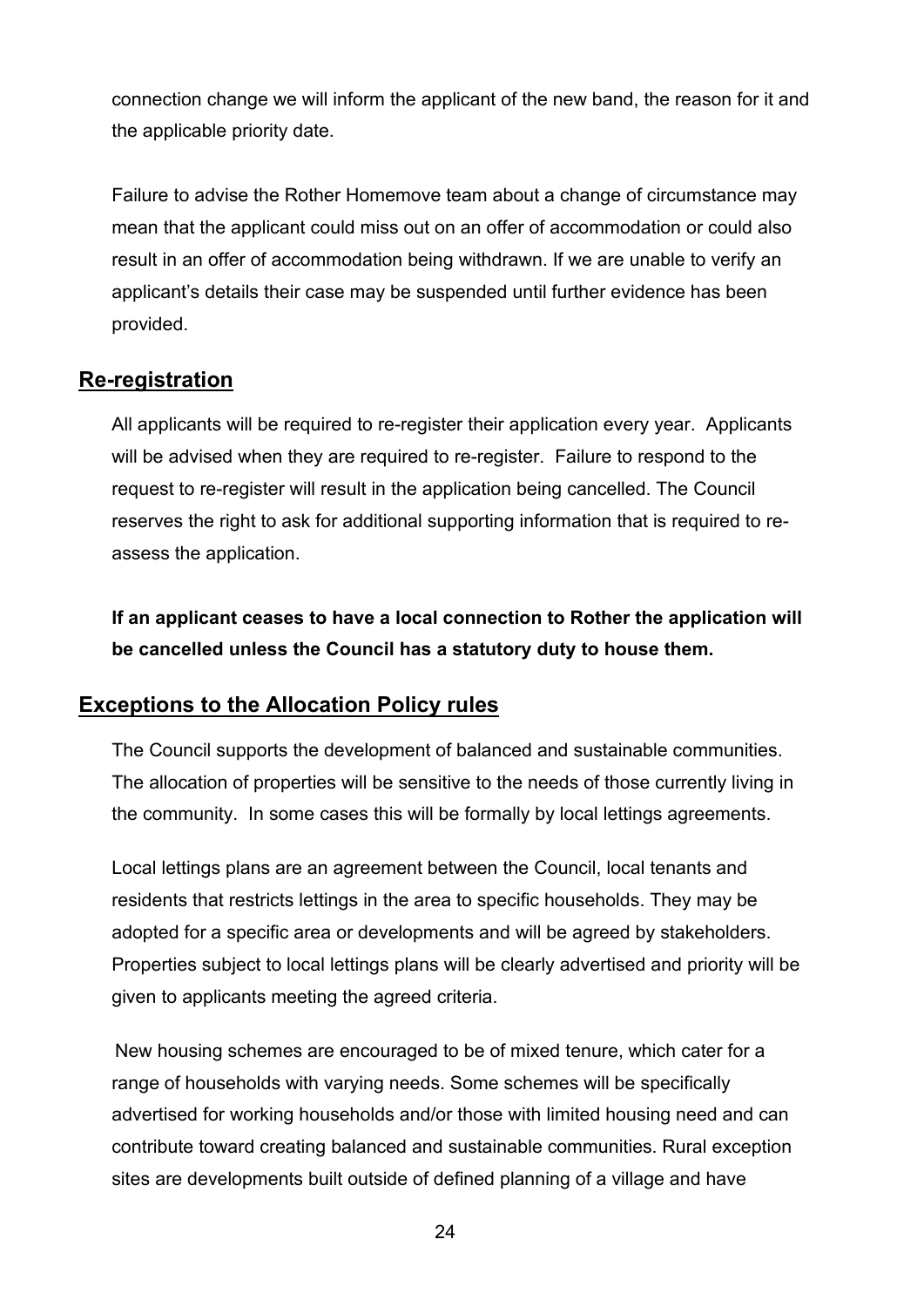specific local connection criteria and aim to help meet the growing demand for local rural affordable housing and promote rural/village sustainability.

### <span id="page-25-0"></span>**Direct lettings**

The Council needs to retain some flexibility in order to deal with exceptional circumstances and in conjunction with the relevant Housing Association and Senior Officer reserves the right to let properties directly to suitable applicants. These properties will not usually be advertised via the Homemove scheme.

If an applicant refuses a direct let they must give their reasons for refusing in writing. The property will not be held empty while the refusal is reviewed but will be let to another applicant.

### <span id="page-25-1"></span>**Feedback**

All properties let will be listed on the Homemove website [www.homemove.org.uk](http://www.homemove.org.uk/)  showing the number of bidders for each property and the priority Band date of the successful applicant.

## <span id="page-25-2"></span>**Housing options – Vulnerability**

This Council works closely with East Sussex County Council Adult Social Care and Children Services, to ensure that applicants identified with housing needs (as part of a community care assessment, for example) are given appropriate priority for suitable housing. In some cases we will agree specific local letting agreements and protocols for specialist supported housing schemes. These will become subagreements and protocols to this Allocation Policy. This will allow applicants to be assessed for housing, care and support needs and prioritised in accordance with those needs.

#### <span id="page-25-3"></span>**Sheltered housing**

Age limits for schemes varies but this type of accommodation is generally for applicants aged 60 or over who wish to retain their independence but may prefer a smaller, easier to manage, self-contained home.

Most sheltered housing provides a 24 hour alarm system for emergencies and some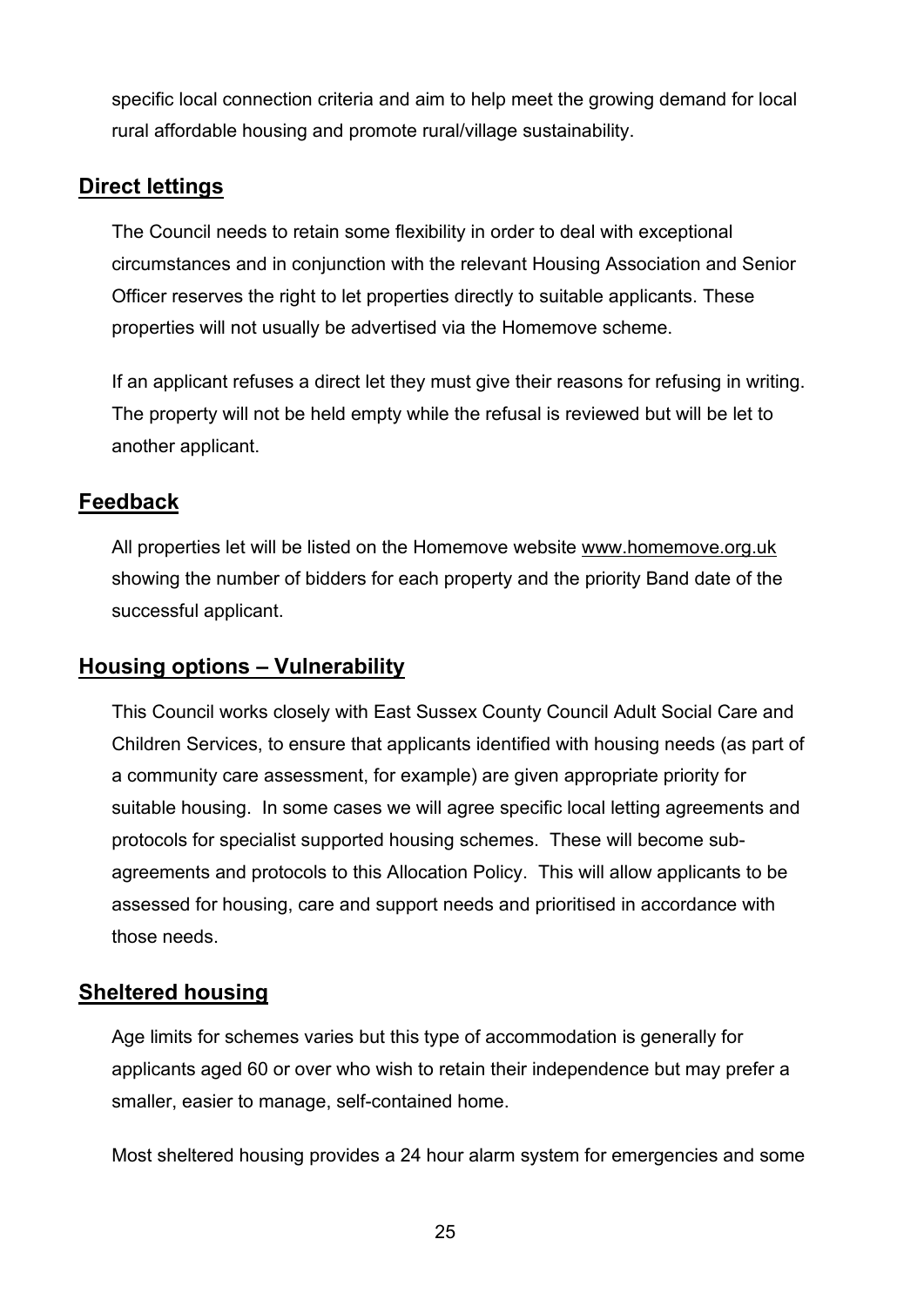may have an on call warden or communal social areas for activities e.g. coffee mornings.

In exceptional circumstances younger applicants with recognised medical needs who would benefit from this type of accommodation may be considered.

## <span id="page-26-0"></span>**Very Sheltered/ Extra Care Housing**

The Rother District currently has one extra care sheltered scheme in Ticehurst which provides an element of care and other schemes are planned. The scheme provides staff cover 24 hours per day and all applicants are required to have a personal care need in order to be considered.

Applicants requiring this type of accommodation will need to have an assessment by Adult Social care to ensure suitability for the scheme. When a vacancy arises the property will be advertised via the Homemove scheme but nomination will be determined by the scheme allocations panel to ensure the most suitable applicant is offered the vacancy.

Applicants interested in this scheme are advised to contact the Rother Homemove team for further information.

#### <span id="page-26-1"></span>**Supported housing**

Supported housing is an enhanced form of independent living accommodation with care and support provided. Supported housing is available for applicants of any age with particular care or support needs e.g. young care leavers or applicants with a learning disability but the availability of such vacancies in Rother is limited.

Eligible applicants for supported housing schemes will need to have a social care assessment of their needs by East Sussex County Council, Adult Social Care or Children Services and properties are rarely advertised through the Homemove scheme.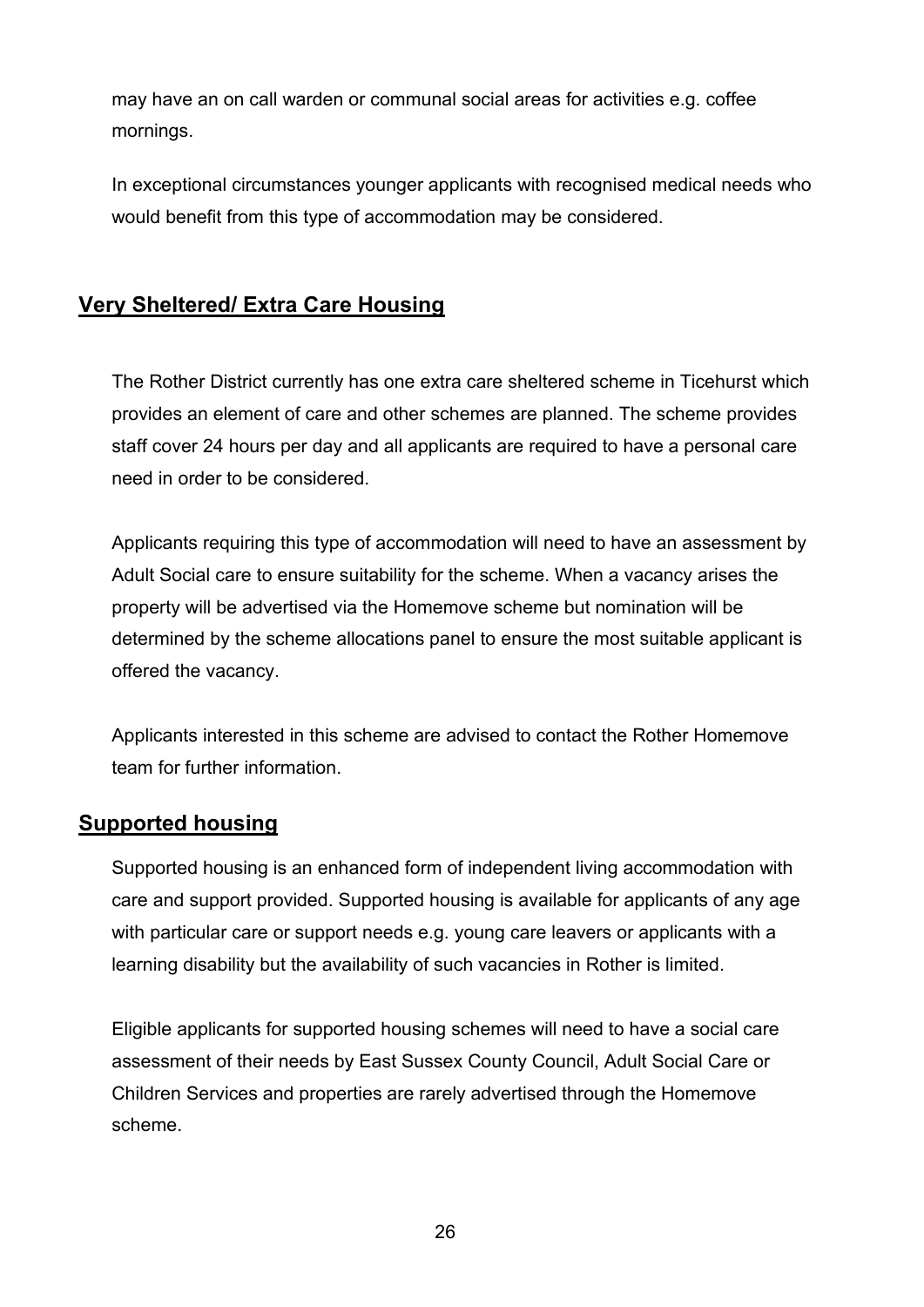The supported housing schemes are also subject to their own local letting agreements and protocols, based on the level of care or support required.

## <span id="page-27-0"></span>**Under 18's**

Anyone over 16 with a proven local connection and a housing need can join the Housing Register, although they will not usually be offered a permanent tenancy until they are 18. If there is an urgent housing need, a further assessment will be carried out and the most suitable accommodation to meet their individual needs will be considered. An offer of accommodation will only be made if the Council is satisfied the applicant:

- a. Is able to live independently.
- b. Is able to sustain a tenancy;
- c. Can show appropriate support is in place;
- d. Has an appropriate adult to hold the tenancy in trust until the applicant is 18;
- e. Can show the housing association they have an appropriate adult or agency acting as guarantor; and
- f. Can show the housing association they have an identified package of support available to them, or can be offered supported housing; or
- g. Is suitable for a supported housing scheme until ready for move-on into independent living.

**Lone parents aged between 16 and 18 will not be allocated an independent tenancy without appropriate support being in place.**

## <span id="page-27-1"></span>**Removal from the Housing Register**

An applicant will be removed from the Housing Register if:

- a. The applicant no longer meets the rules for local connection.
- b. They are re-housed into housing held by a housing association.
- c. They are re-housed into housing held by a private sector landlord through the Council's landlord link scheme.
- d. They do not respond to a request to re-register.
	- e. They move and fail to complete a review application within 28 days or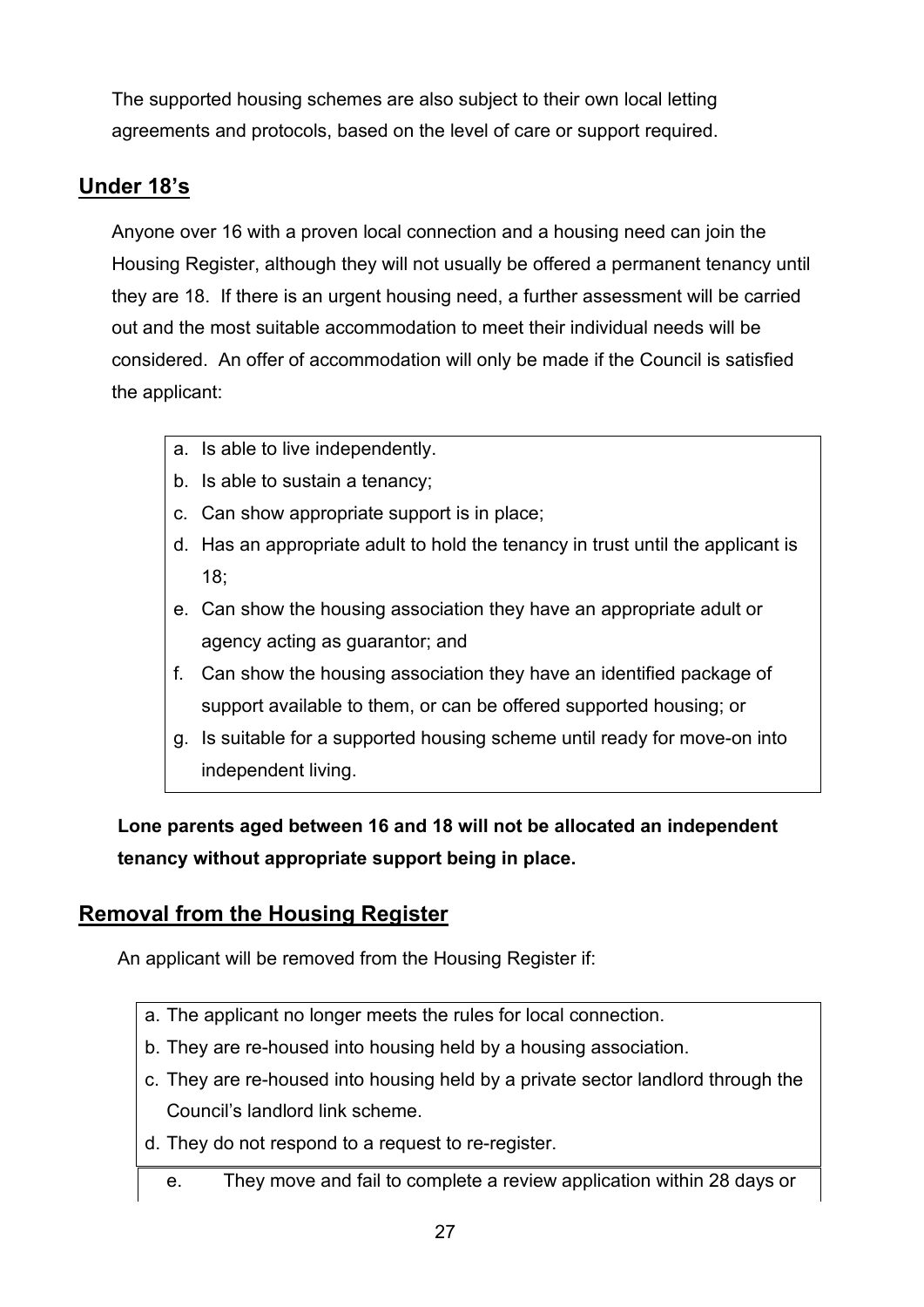other agreed period of being requested to do so.

- f. The applicant no longer meets the eligibility rules for the Housing Register.
- g. The eligibility rules for immigration changes and the applicant no longer meets the criteria.
- h. The applicant, or a member of their household, has been responsible for anti-social behaviour or has behaved in an unacceptable way.
- i. The applicant has been evicted from social or private rented housing for rent arrears and has outstanding arrears which are not being repaid.
- j. The applicant requests removal from the Housing Register in writing.
- k. The applicant provides false or misleading information or with-holds relevant information.

**If applicants are removed from the Housing Register they will be notified of the Council's decision in writing and the reasons for it. Applicants will also be advised of their right to request a review / appeal of the decision.** 

## <span id="page-28-0"></span>**How to ask for a review/appeal of a decision**

#### **Banding Appeal**

 An applicant wishing to appeal their Band or priority date should put their request in writing to the Homemove team. The request will be reviewed by a member of the Housing Needs team to determine if the application has been assessed correctly and in line with the Allocations policy.

 If the reviewing Officer considers the application has been banded correctly the applicant will be advised of the decision in writing. An applicant wishing to further dispute their banding priority should put their request in writing to the Housing Needs Manager.

 Where the application requires additional priority the officer will write to advise the applicant of the change. If additional information is required to make a more accurate assessment the applicant will be asked to provide this information before the case will be reviewed.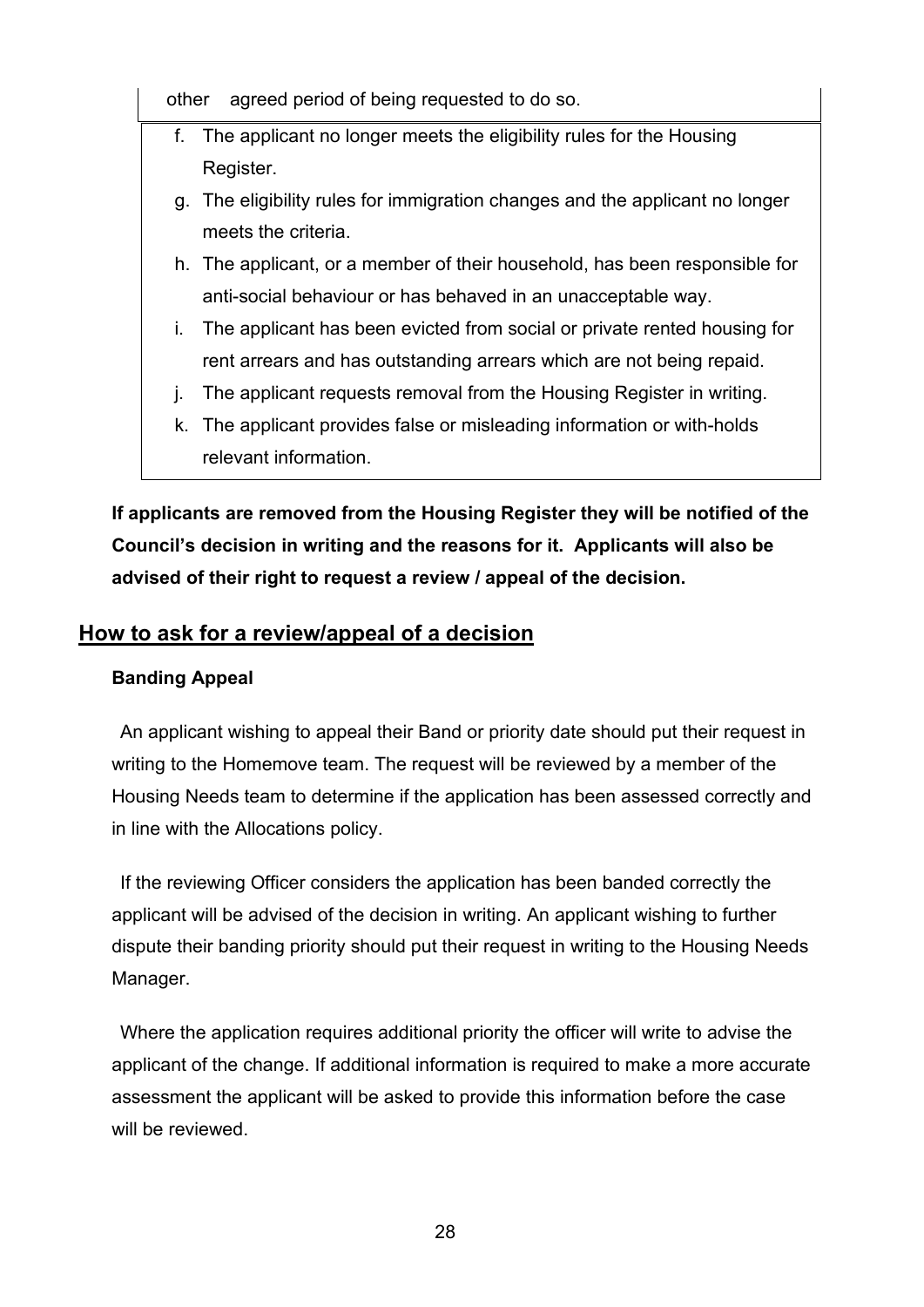The officer also has the right to reduce band priority if applicable and in line with this policy.

 If the officer considers that there may be a case for addition priority based on extenuating circumstances or for social or welfare reasons not identified within the band reasons then the officer may decide to forward the case to the Social Welfare Panel.

 Only cases where the reviewing Officer considers that there is sufficient grounds to warrant a referral to the Social Welfare Panel will be referred.

The Council will respond to requests for a review of banding appeal or priority date within 28 days. Continued requests for a review of priority will not be considered unless the applicant can provide evidence of a significant change in circumstances not considered in the previous review.

### <span id="page-29-0"></span>**Social Welfare Panel**

Cases the reviewing officer has referred to the panel will be heard at the 6 weekly panel meeting. Applicants who wish to provide supporting evidence to be heard by the panel must provide this information to the Council at least five days before the date of the panel.

The panel is independent and its members will consist of a Councillor and/or a Health care professional and/or housing provider and is chaired by a member of the Housing Needs team.

Consideration will be given to cases where the applicant or member of their household is being adversely affected by their current accommodation and their priority band does not reflect their housing circumstances.

There is no guarantee that the Social Welfare Panel will alter an applicant's housing priority and following that and the methods set out above, there is no other way to increase a customer's Band or priority for housing other than a change in their housing circumstances.

29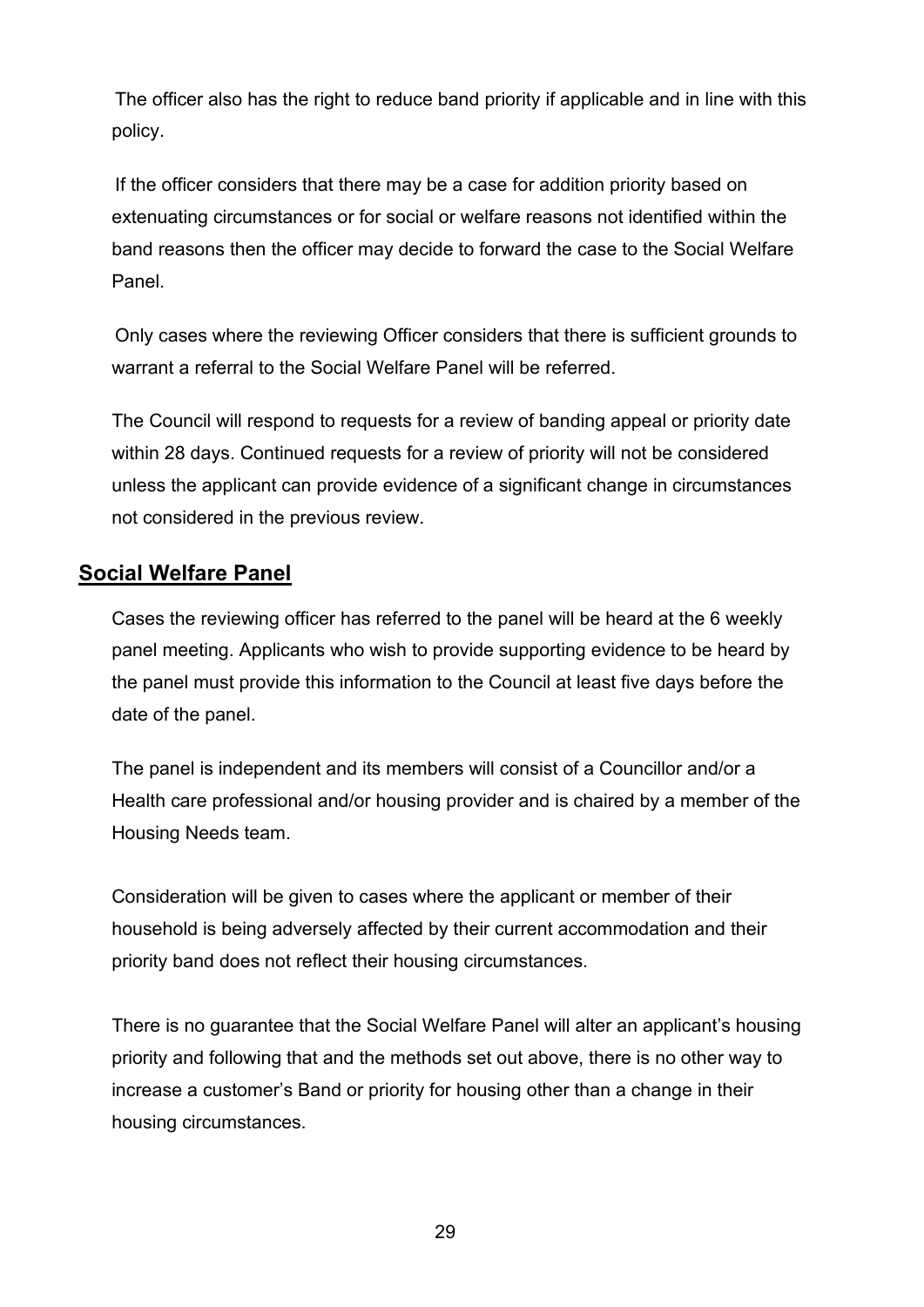If the Social Welfare Panel is split and unable to reach a majority decision, the case will be referred for a decision to the Housing Needs Manager or Senior Manager for a final decision. The decision of the Housing Needs Manager or Senior Manager is final.

## <span id="page-30-0"></span>**Requests for review/appeal of a decision**

All other requests for reviews/appeals of other decisions made by the Council's Housing Service must follow the following procedure:

- a. The applicant should put in writing their request for a review/appeal of a decision made by the Council, with details of the reason for the review/appeal request.
- b. A senior officer not involved in the original decision, in consultation with the legal department and Senior Manager will consider the facts of the case and decide whether or not to reverse or uphold the original decision.
- c. We will advise applicants in writing of the decision of the review/appeal within 28 days. The 28 days begins from the review/appeal receipt.
- d. An applicant will be advised of their right to seek independent advice and other remedies.

Repeat requests for a review/appeal of a decision will not be considered unless there has been a significant change in the applicant's circumstances.

**The only exception to this rule are decisions made under the Housing Act 1996 Part VII, as amended, which will be decided in accordance with the legislation and its guidance. These will include the suitability of accommodation and discharging duty into the private rented sector.**

#### <span id="page-30-1"></span>**Refusals**

If an applicant refuses an offer of a home from a housing association, Rother District Council will note the reasons for the refusal and the next applicant on the shortlist will be selected for the offer.

If the applicant who refused the offer is in Band A accepted homeless an investigation will be carried out by Rother District Council as to the reasons why the property was refused. If the property is deemed to be a suitable offer of the right size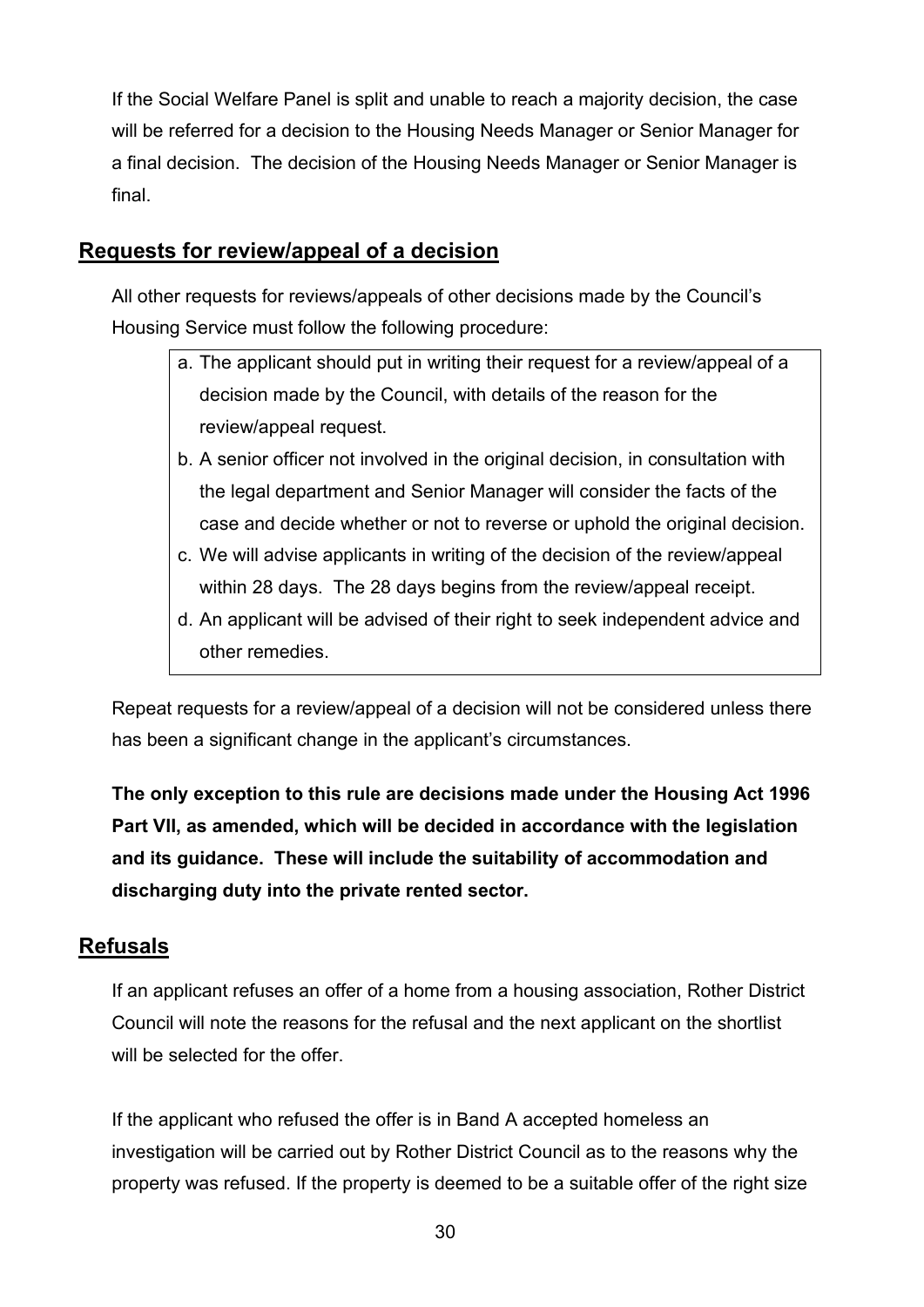Rother District Council will discharge their duty under the homelessness legislation. See Appendix 10 for points of legislation.

If the applicant who refused the offer has been given other Band A priority, with the exception of Transfer tenants under-occupying accommodation, the Council will assess the reason the property was refused. If the property is deemed to be suitable and of the right size the Council may decide to remove the Band A priority.

## <span id="page-31-0"></span>**Right of appeal suitability of the accommodation and the discharge of homelessness duty**

An appeal can be made against the offer of accommodation and the decision to discharge the homelessness duty. It is recommended that where an applicant intends to appeal against the suitability of the accommodation and the discharge of homelessness duty, they accept the property offered whilst they make their appeal.

## <span id="page-31-1"></span>**Complaints**

Any applicant wishing to make a formal complaint about any aspect of their application must follow the Council's formal complaints procedure which can be found on the Councils website: [www.rother.gov.uk](http://www.rother.gov.uk/)

## <span id="page-31-2"></span>**Complaints relating to housing association lettings**

Complaints about adverts and allocations by the Council registered providers should be addressed to those partners. While we will do our best to assist in resolving such complaints and will take responsibility if the partner was acting on our instructions, we cannot be held liable for errors made or separate allocations policies followed by these bodies, which are independent of the Council.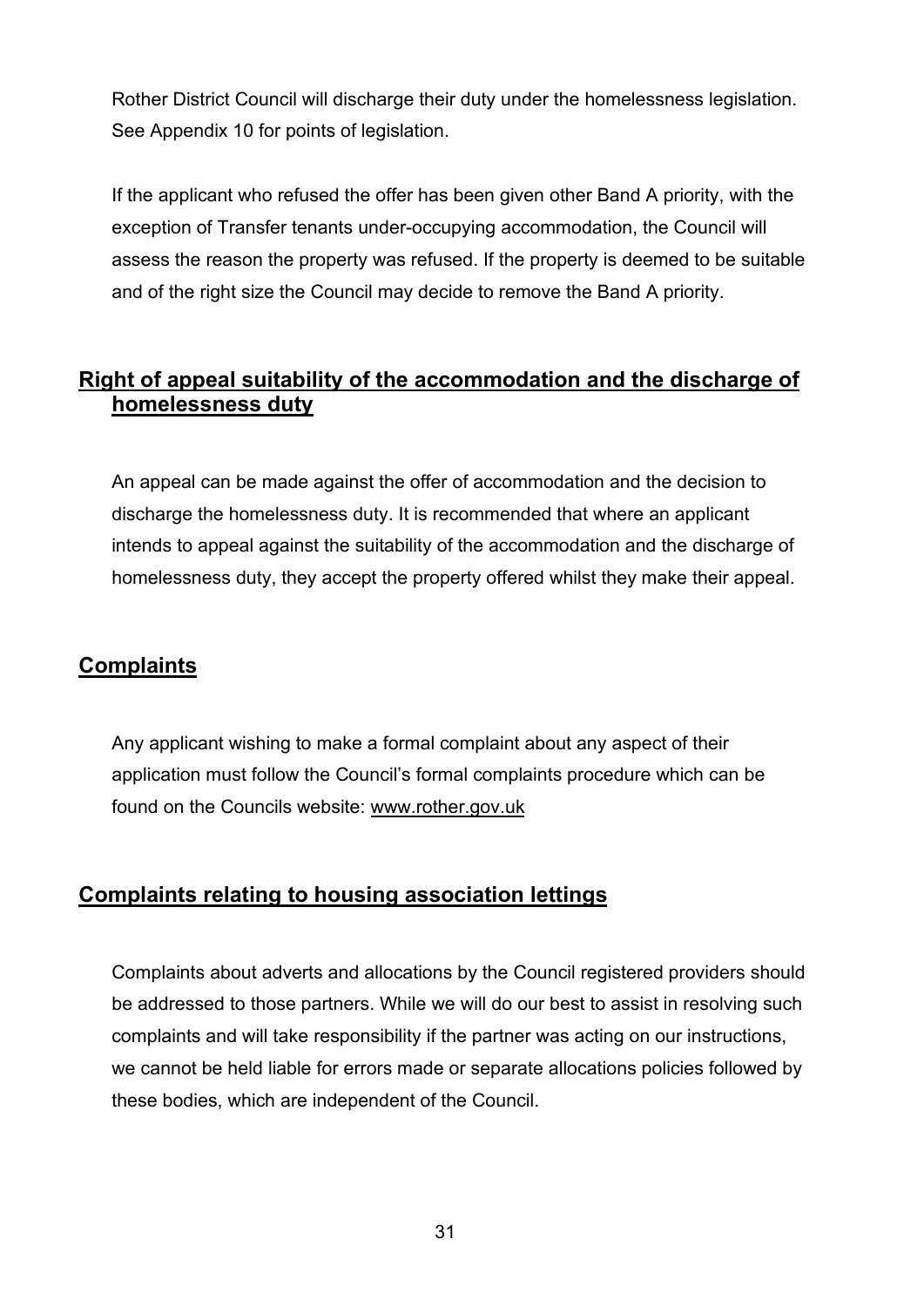## <span id="page-32-0"></span>**Other Housing Options**

The scarcity of housing in Rother means social housing cannot be available for all who request it. Applicants are therefore encouraged to consider other housing options that may be available to them. One of these options may be to consider the governments Help to Buy scheme.

## <span id="page-32-1"></span>**Help to Buy**

Help to Buy is a Government created scheme designed to help people to take steps to buy their own home. This may be available to you if you are looking to get onto the housing ladder or move up it and there are a number of Help to Buy products designed to make buying a home more affordable, including Shared ownership and Equity Loans.

### <span id="page-32-2"></span>**How to apply for Help to Buy?**

Rother works in partnership with a registered provider, to offer Help to Buy to people in our local authority area. Anyone interested in applying for Help to Buy or requires comprehensive information about the scheme should visit:

#### **[www.helptobuyeastandsoutheast.uk.com](http://www.helptobuyeastandsoutheast.uk.com/)**

Or call 03333 214044

If you are interested in buying in another area please visit **[www.helptobuy.org.uk](http://www.helptobuy.org.uk/)** to find details of the local Help to Buy agent for that area.

#### <span id="page-32-3"></span>**Mutual exchange**

A mutual exchange is where tenants of a housing association or local authority swap homes. A mutual exchange can be a quicker way to move to a property of the type and location that is preferred, rather than through the Housing Register. Housing association tenants may have a right to carry out a mutual exchange subject to their landlords consent (although consent can only be withheld for a specified number of reasons).

Any tenant interested in this scheme should contact their landlord to discuss the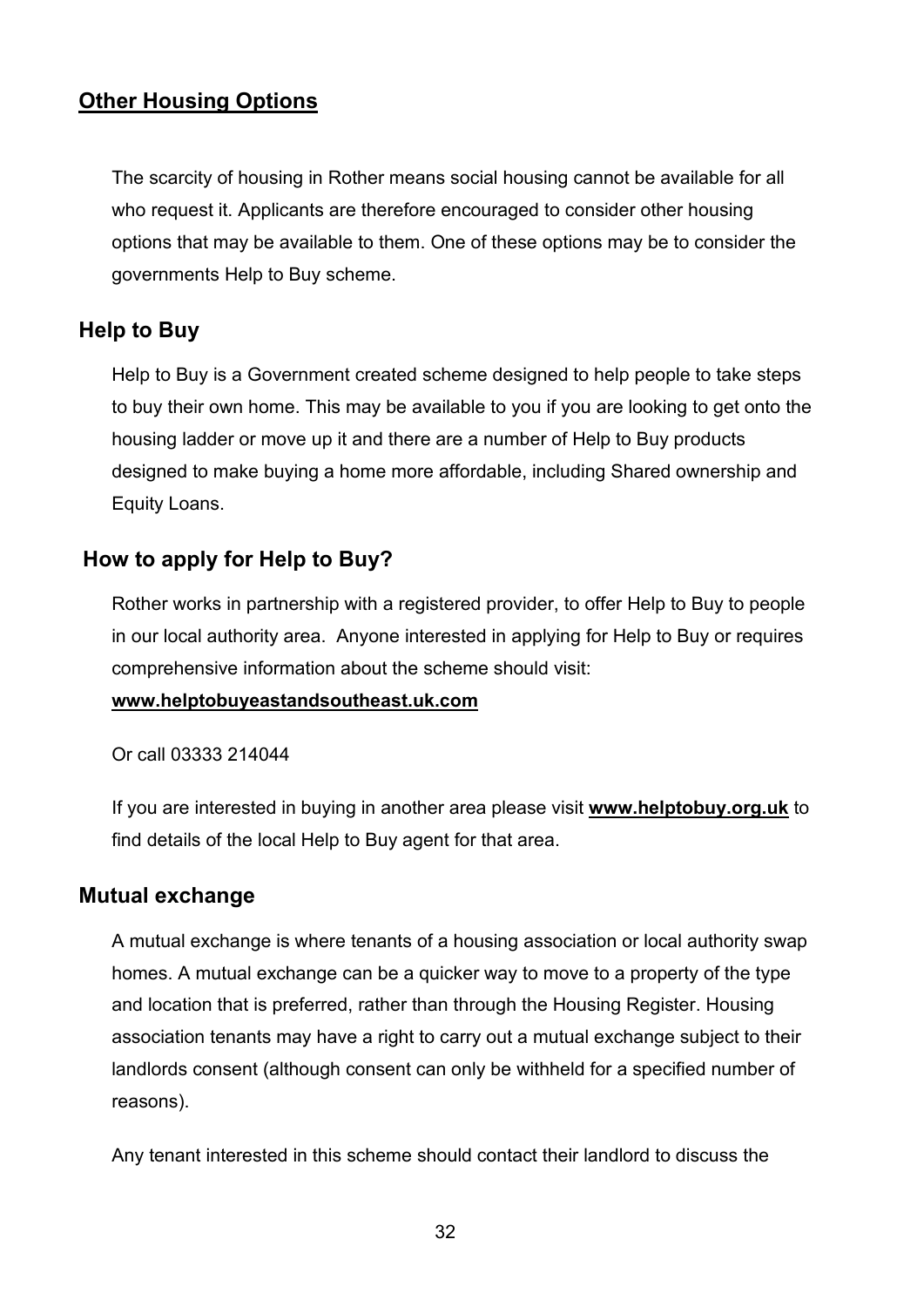options available.

#### <span id="page-33-0"></span>**Access to information**

An applicant is entitled to see the entry on the Housing Register relating to them and receive a copy of the details held for a set fee. An applicant must also be notified of any Band or status change to their entry on the Housing Register.

All information held on the Housing Register is confidential and it will only be used for the purposes of allocating social housing.

It will also be used to provide information on levels of housing need across the district.

Any information used in this way will be anonymous, unless the express permission from the applicant has been given.

The Housing Register may also be used for identifying prospective tenants for other housing opportunities including in the private rented sector. The Council will share information about your housing situation with landlords and other agencies where necessary when referring you for housing.

The Allocations Policy is available on the Council's website [www.rother.gov.uk.](http://www.rother.gov.uk/) Printed copies will be made available on request. See Appendix 12 Data Protection and Confidentiality.

#### <span id="page-33-1"></span>**Equality and diversity**

The Council is committed to ensuring equality and the promotion of diversity and will seek to ensure that applicants are not discriminated against on the basis of race, ethnic origin, culture, religion, gender, sexual orientation, age or disability. The Allocations Policy is subject to an Equality Impact Assessment and regular monitoring will be undertaken to ensure its fair implementation.

#### <span id="page-33-2"></span>**Monitoring of the Policy**

The Council will undertake regular monitoring of the Allocations Policy and the information gathered will inform an annual review of the administration of the Housing Register.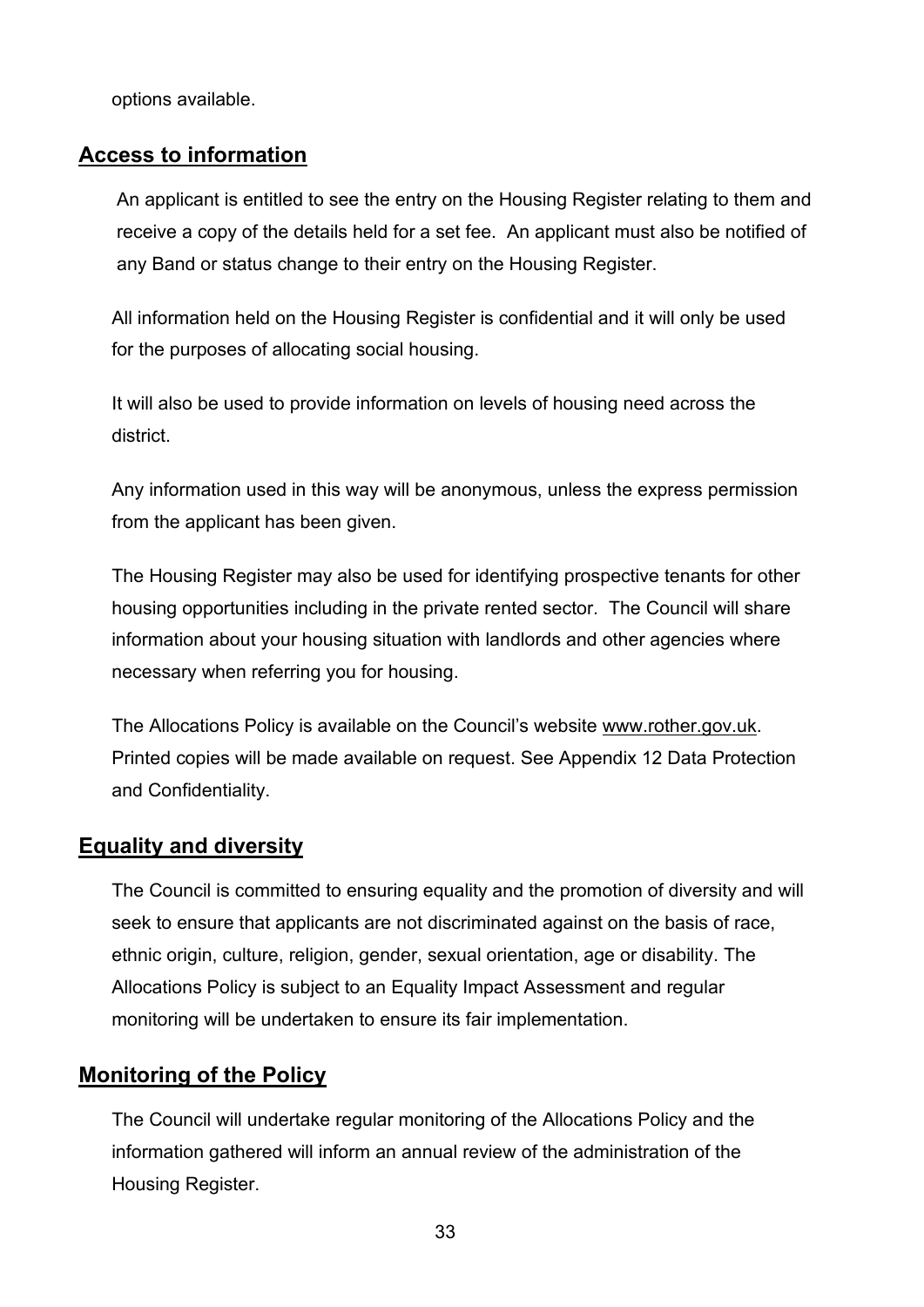The Council will consult with its housing association partners, residents and other stakeholders on any proposed changes to the Housing Register and will notify applicants on the Housing Register of any significant changes to the Allocations Policy.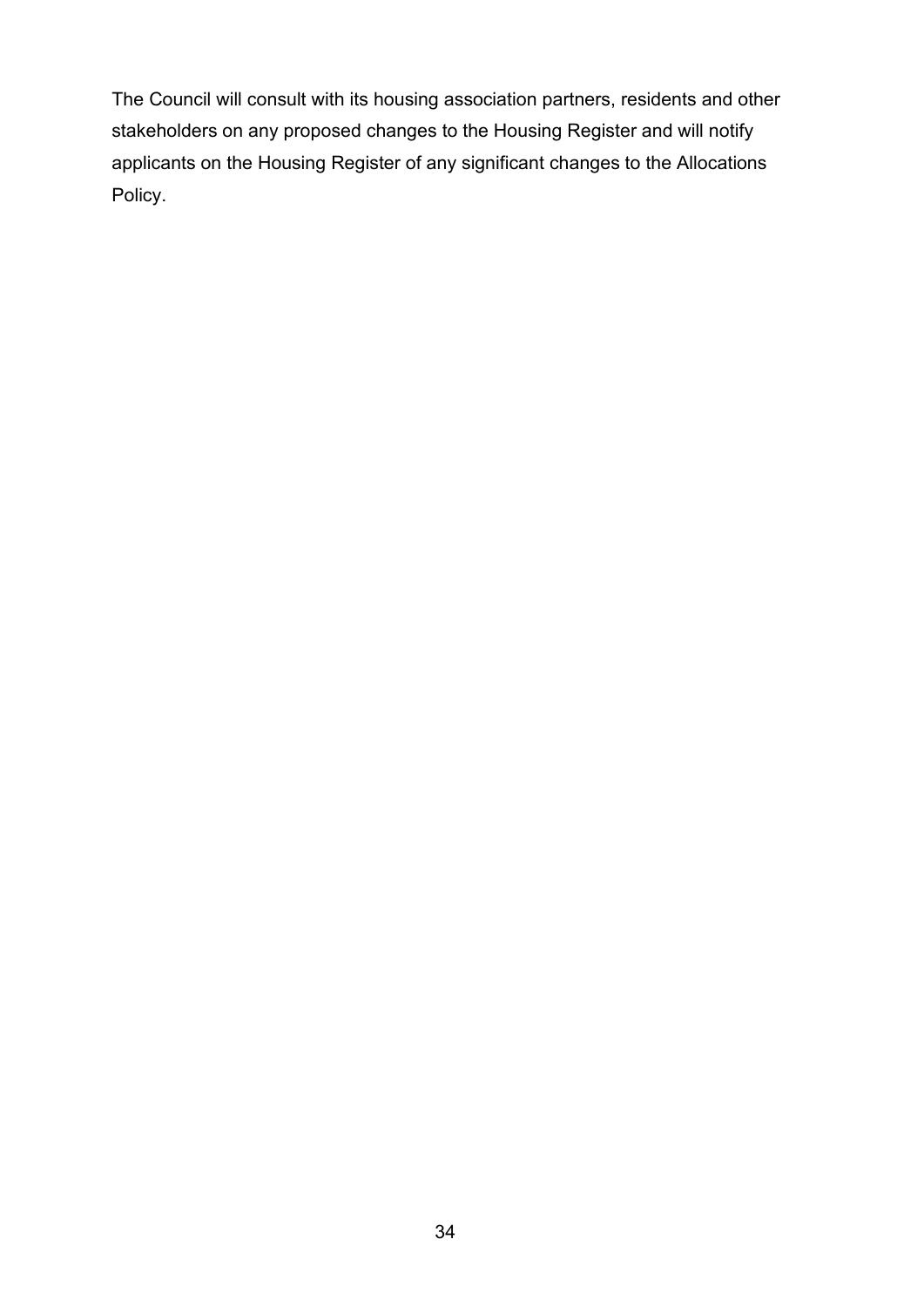## <span id="page-35-0"></span>**Appendix 1 – Housing Associations with Housing in Rother**

Affinity Sutton Amicus Horizon Chichester Diocesan Housing Association Ltd English Rural Housing Association Five Villages Housing Association Hanover Housing Association Hastoe Housing Association Housing 21 James Butcher Housing Association Kelsey Housing Association Manor Housing Association Moat Housing Group South Ltd Merrimac Housing Association Orbit Housing Association Sanctuary Housing Southern Housing group Sussex Housing and Care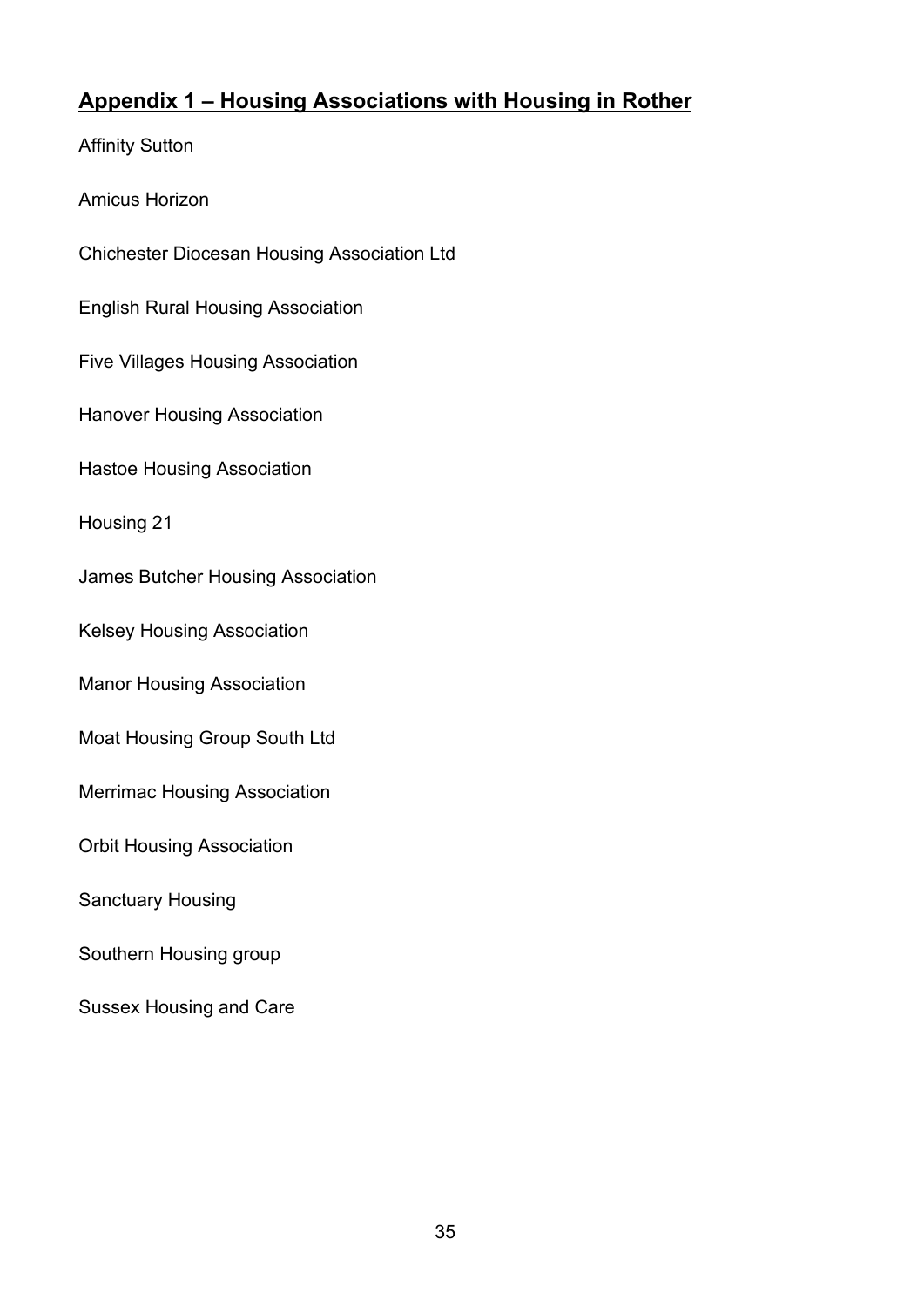## <span id="page-36-0"></span>**Appendix 2 – Eligibility**

 The statutory framework for eligibility is subject to alteration by the Secretary of State and over-rides this Allocations scheme if the latter is out of date.

## <span id="page-36-1"></span>**Applicants who are not eligible under S160a Housing Act 1996**

- Person subject to immigration control who is an overstayer or visitor to the country
- Illegal entrant
- Asylum seeker
- Person in the country on condition that they have no recourse to public funds
- Person from abroad who fails the habitual residence test (with some exceptions)
- Person from abroad who is in breach of the European Community Right of Residence Directive
- Person whose only right to reside in the UK arises under European law based on their status as a job seeker or an initial 3 months right of residence
- Person from abroad who has been the subject of a sponsorship agreement for less than 5 years and whose sponsor is still alive
- Person with limited leave not granted as a result of a claim for asylum

## <span id="page-36-2"></span>**Applicants who are eligible**

- UK national, Irish national or commonwealth citizen with the right of abode (all subject to the habitual residence test)
- Person granted Exceptional Leave to Remain which is not subject to a condition of no recourse to public funds
- Person who has unconditional and unlimited leave to remain in the UK, is habitually resident in the Common Travel Area and who is not sponsored
- Person who has been granted Humanitarian Protection
- Person who has been recorded by the Secretary of State as a Refugee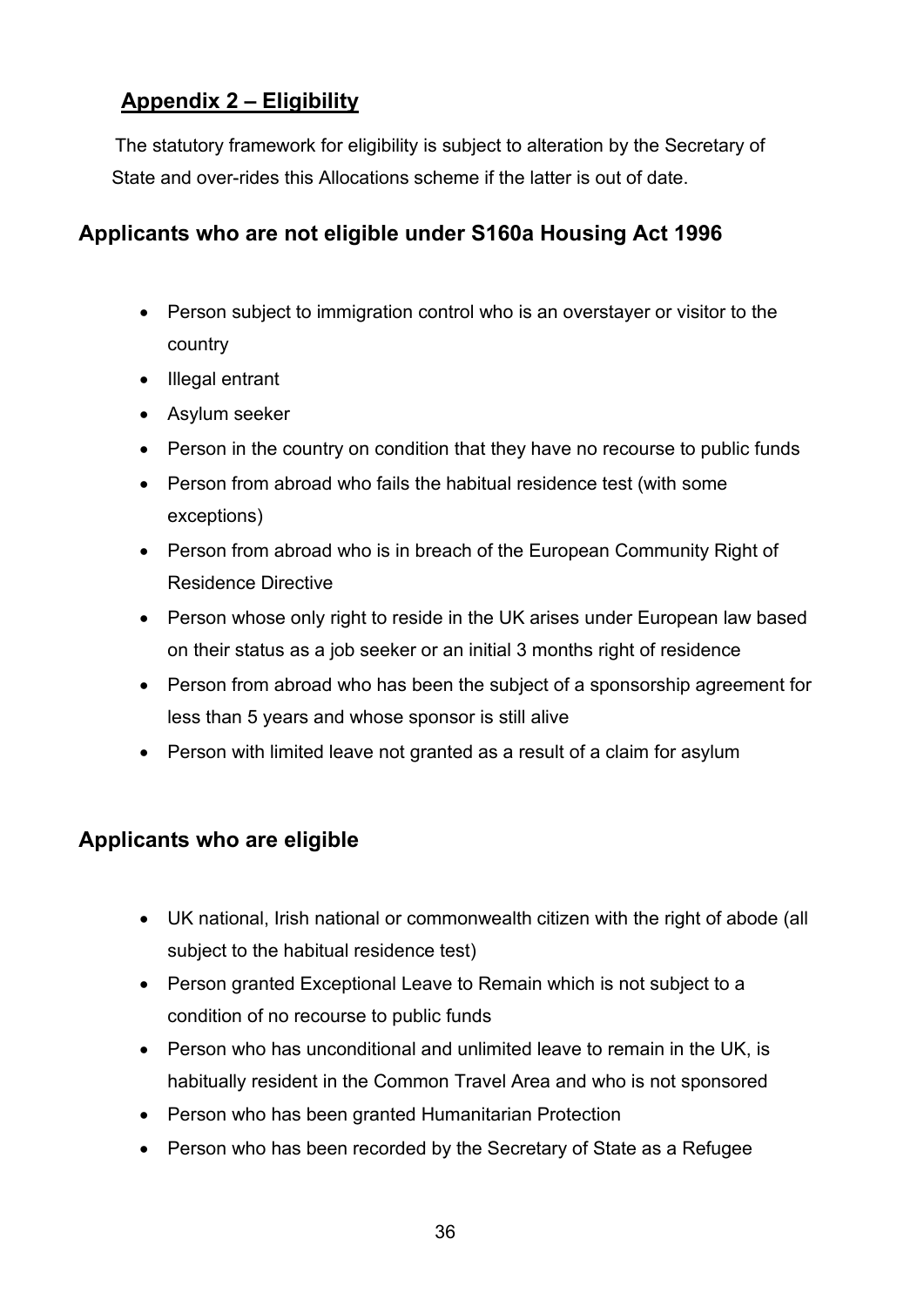- Person not habitually resident in the Common Travel Area but who has rights of residence under European Law
- Person not habitually resident in the Common Travel Area but who is in the UK as a result of having been deported or expelled from another country
- Person not habitually resident in the Common Travel Area but who is fleeing from Montserrat, Lebanon or Zimbabwe (and other limited exceptions from time to time as decreed by the Secretary of State)
- Person whose only right to reside in the UK arises under European Law allowing a minor to exercise their right of residence
- Person whose only right to reside in the UK arises under European Law allowing the minor of an European Economic Area (EEA) national to complete their education, providing that child entered/resided in the UK while the EEA national parent was exercising treaty rights
- Person who is already a secure, introductory, flexible or assured tenant of accommodation to which they have nominated by a local authority

Habitual Residence – Generally most people are not habitually resident for the first three months, but this might not be the case if a British citizen is resuming occupation. Whether someone is habitually resident depends on their main centre of interest and their individual circumstances. There is no legal definition.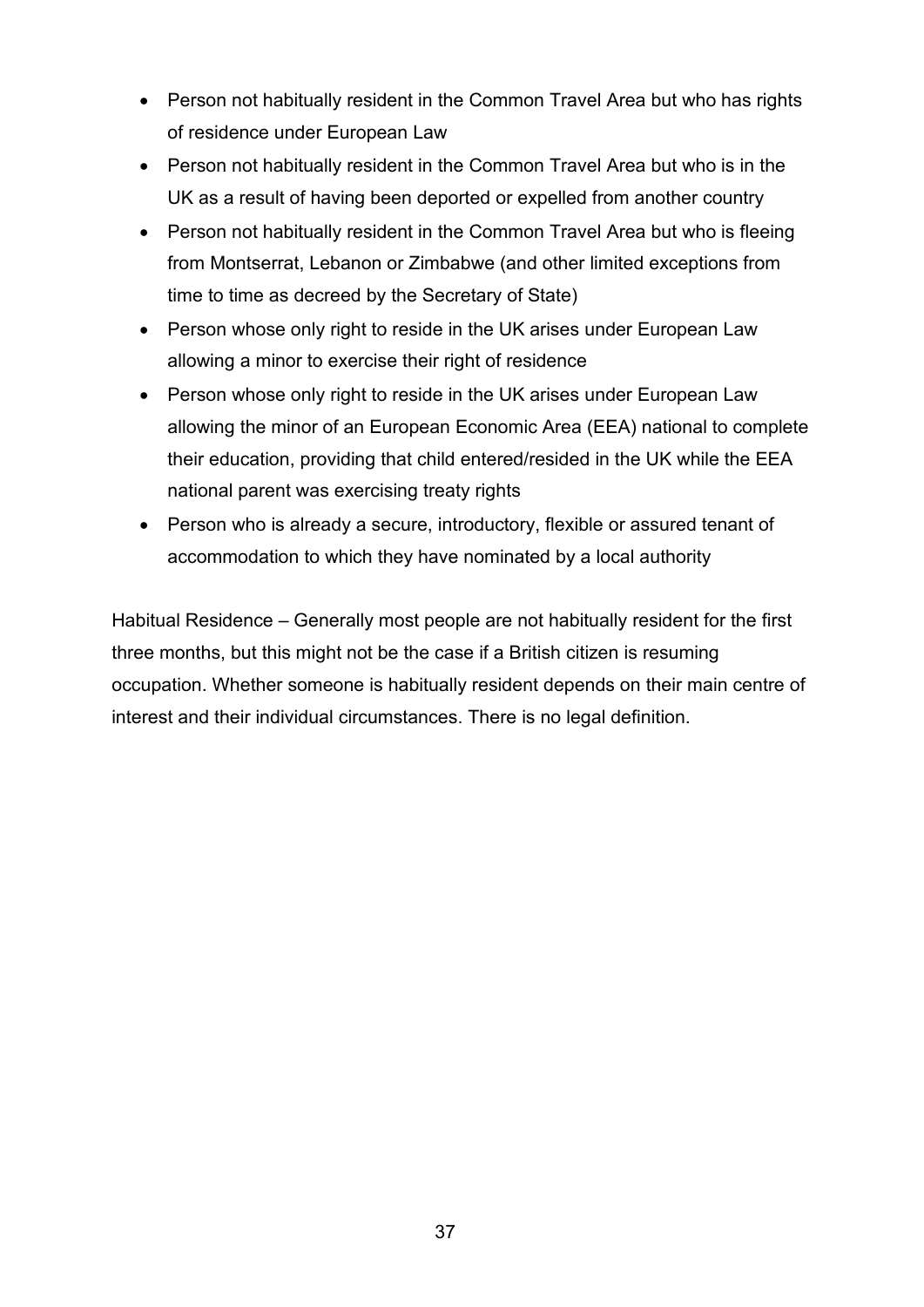## <span id="page-38-0"></span>**Appendix 3 – Local Connection criteria**

## **Applicants must meet at least one of the following criteria in order to be eligible**

**Residence:** The applicant or joint applicant has lived in the district, by choice, in their only home for a period of at least three years out of the last five years. Applicants will be awarded local connection to the parish or ward where this applies.

#### Exceptions:

*Applicants who are currently resident in a caravan in the district will only have their residency count towards local connection if it can be evidenced that this is their main residence and they can demonstrate residence of at least 5 years. This will be awarded at the discretion of the Council. Residency split between caravans and private rented sector will also be based on residency of five years.*

Residency in accommodation that is not residence of choice ie a placement in supported accommodation, foster care or residential care will not be considered to grant local connection. Under certain special circumstances, Rother District Council will look at the merits of the case two senior officers will determine whether or not that person will be granted local connection. If this is the case then the person will be written to and advised of the decision.

**Relatives:** The applicant or joint applicant has close relatives who reside in a Parish or Ward in the Rother area as their only or principal home and have done so for at least the previous five years. Close relatives will only cover parents, adult children or brothers or sisters, including corresponding step relationships.

Relatives who are not considered to grant a local connection are grandparents, grandchildren, aunts or uncles, carers and non-adult children. These persons will only be used to establish a local connection where the Council considers that it is necessary for the applicant to be accommodated within the Parish or Ward in order to provide or receive medical or social care to/from the relative at the discretion of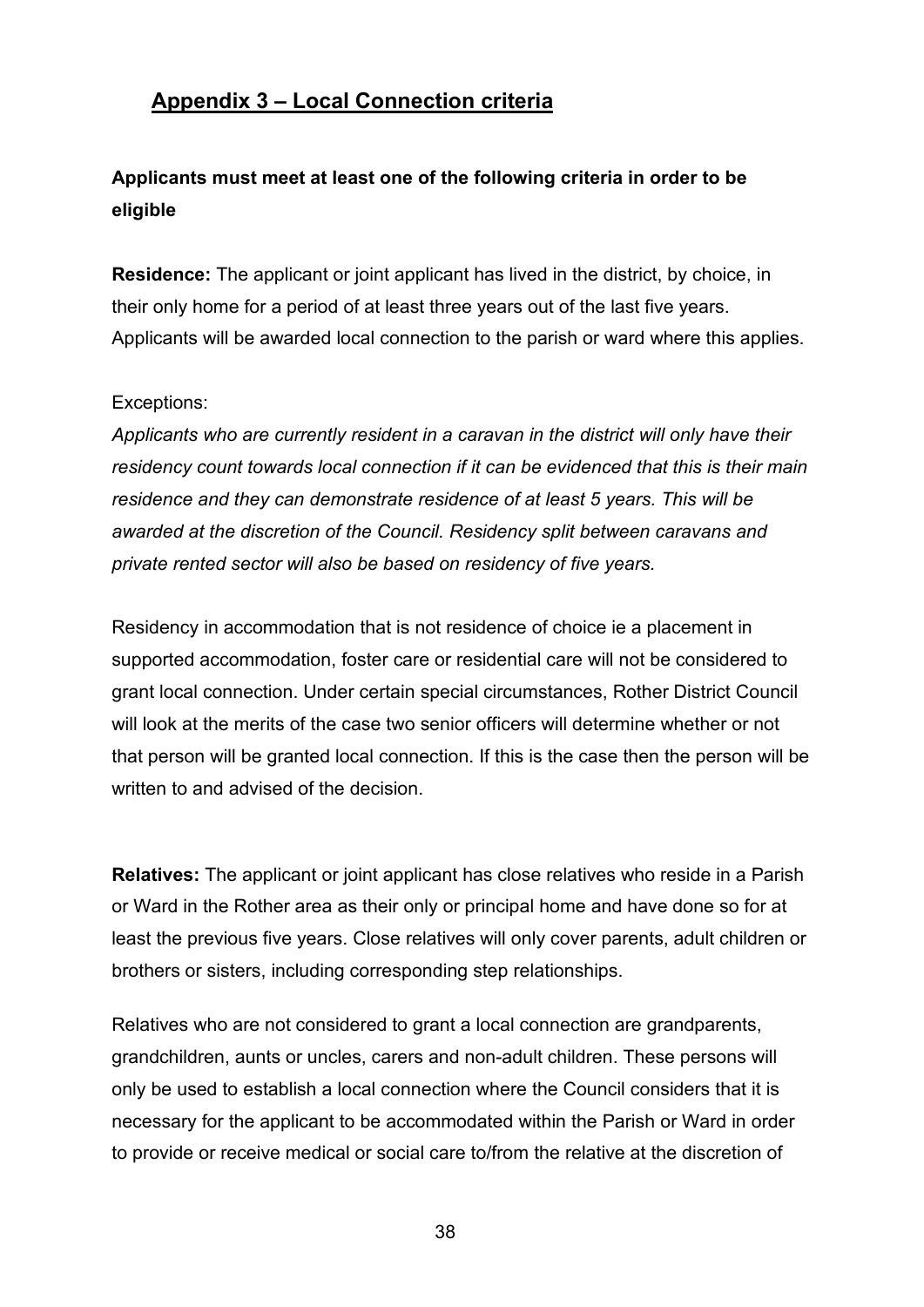the Council.

**Employment:** The applicant or joint applicant has permanent paid employment (or a confirmed offer of such) in the district. This must be for a minimum of 16 hours per week but will not include seasonal or temporary contracts.

A person carrying out work on a self-employed basis must be able to demonstrate that on average they work at least 16 hours per week and the majority of the work carried out is undertaken within the district. Local connection will be awarded to the parish cluster where the majority of work is carried out.

**Community / Voluntary Activity:** The applicant or joint applicant provides employment or a community / voluntary based activity or service in the area, for a minimum of 10 hours per week, over at least the last six months. This must be something that provides jobs for local people or a service for the local community and will be awarded at the discretion of the Council.

## **Military personnel as defined in the Allocation of Housing (Qualification Criteria for Armed Forces) (England) Regulations 2012**:

Former and serving members of the Armed Forces (defined as those who left the armed forces within 5 years of the date they make an application for housing) will be given local connection to the Rother District and will be eligible for vacancies in all areas if they meet the following criteria:

a) Serving members of the regular armed forces who need to move because of a serious injury, illness or disability attributable wholly or partly to their service;

b) Former members of the regular armed forces;

c) People who ceased, or will cease, to be entitled to live in Ministry of Defence accommodation following the death in service of their armed forces spouse or civil partner;

d) Serving or former members of the reserve forces who need to move because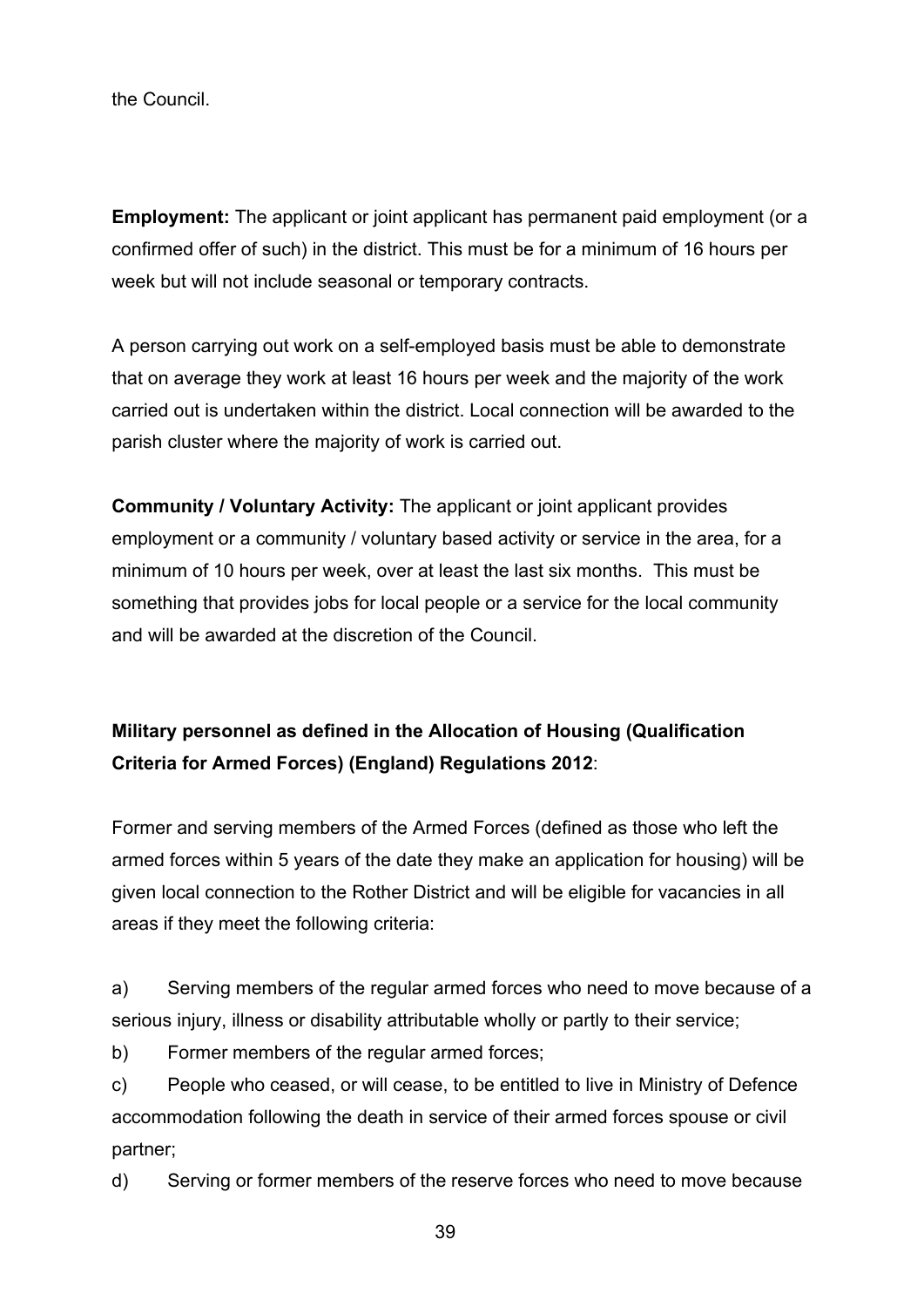of serious injury, illness or disability attributable wholly or partly to their service.

If an applicant has lived in Rother for the required three year period but has resided within different Parishes or Wards, local connection will be awarded to the Parish or Ward the applicant lived in the longest during that three year period.

Applicants living in rural Parishes will be housed in accordance with their needs and the availability of the existing rural housing stock. In some Parishes there are few or no homes. The Council must make the best use of the available housing stock and house those in the most housing need in the area. To do this Parishes are grouped in clusters to manage the housing need and demand for vacancies.

## <span id="page-40-0"></span>**Parish Groups for local connection priority**

Housing applicants in local Parishes must be housed in accordance with their needs and the availability of the existing housing stock. In some Parishes there are few homes vacant so the Council must make sure it makes to best use of the available housing stock and houses those in the most housing need.

For the purposes of this policy vacancies in Bexhill will available to all applicants and is not subject to the local connection rules.

The parish clusters are as follows:

#### **1. Battle Parish Cluster**

- Battle
- Netherfield
- Bodiam
- Ashburnham
- Ewhurst
- Penhurst
- Brightling
- Catsfield
- Crowhurst
- Dallington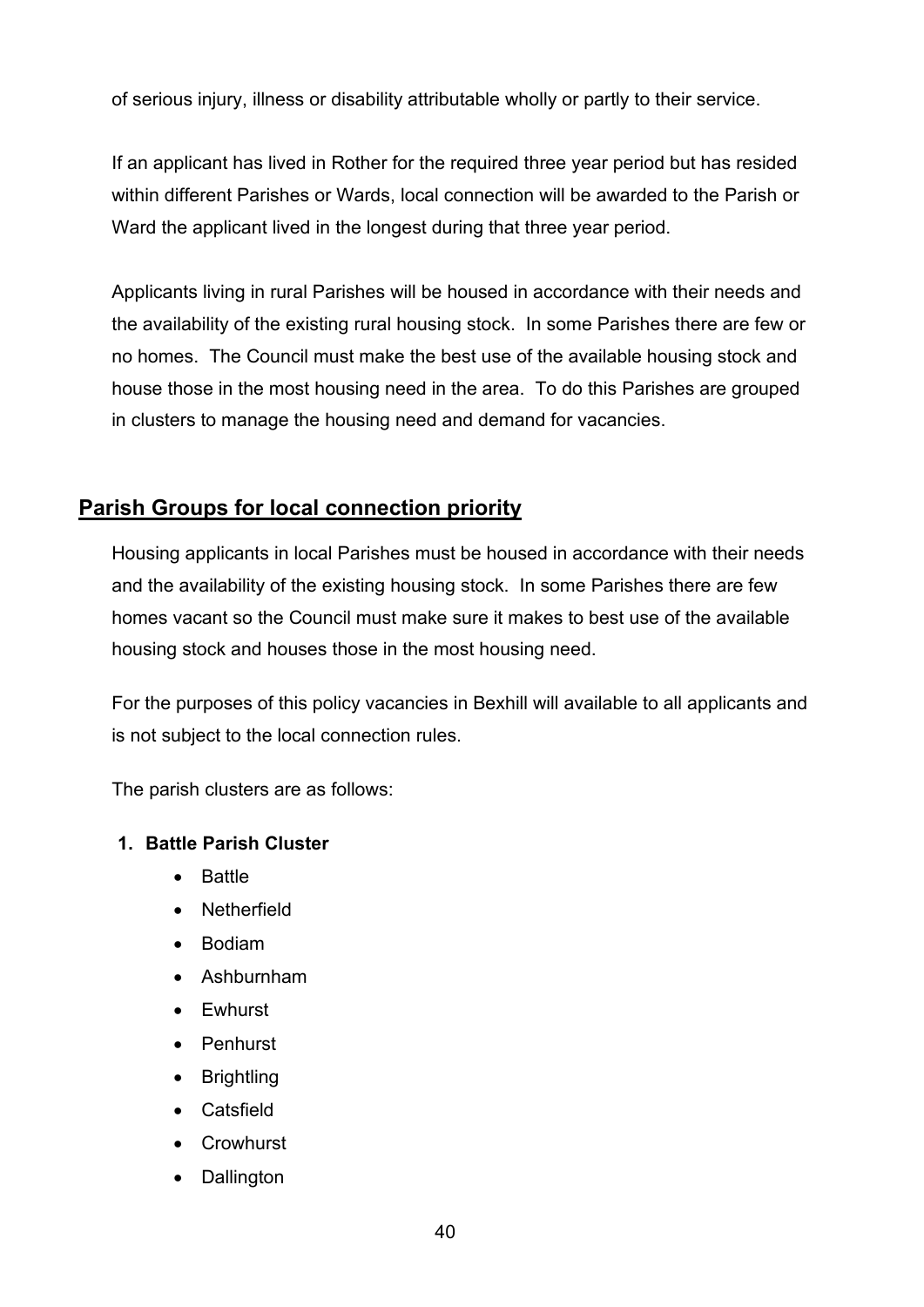- Mountfield
- Whatlington
- Salehurst
- Westfield
- Sedlescombe

#### **2. Rye and Rye Rural Parish Cluster**

- Rye
- Brede
- Camber
- East Guildeford
- Guestling
- Icklesham
- Fairlight
- Iden
- Beckley
- Northiam
- Peasmarsh
- Pett
- Playden
- Rye Foreign
- Udimore

#### **3. Ticehurst Rural - including:**

- Burwash
- Etchingham
- Hurst Green
- Ticehurst

If an applicant with a local connection to the parish cluster cannot be found on the shortlist then the applicant with the highest band priority with the earliest priority date regardless of local connection will then normally be offered the vacancy.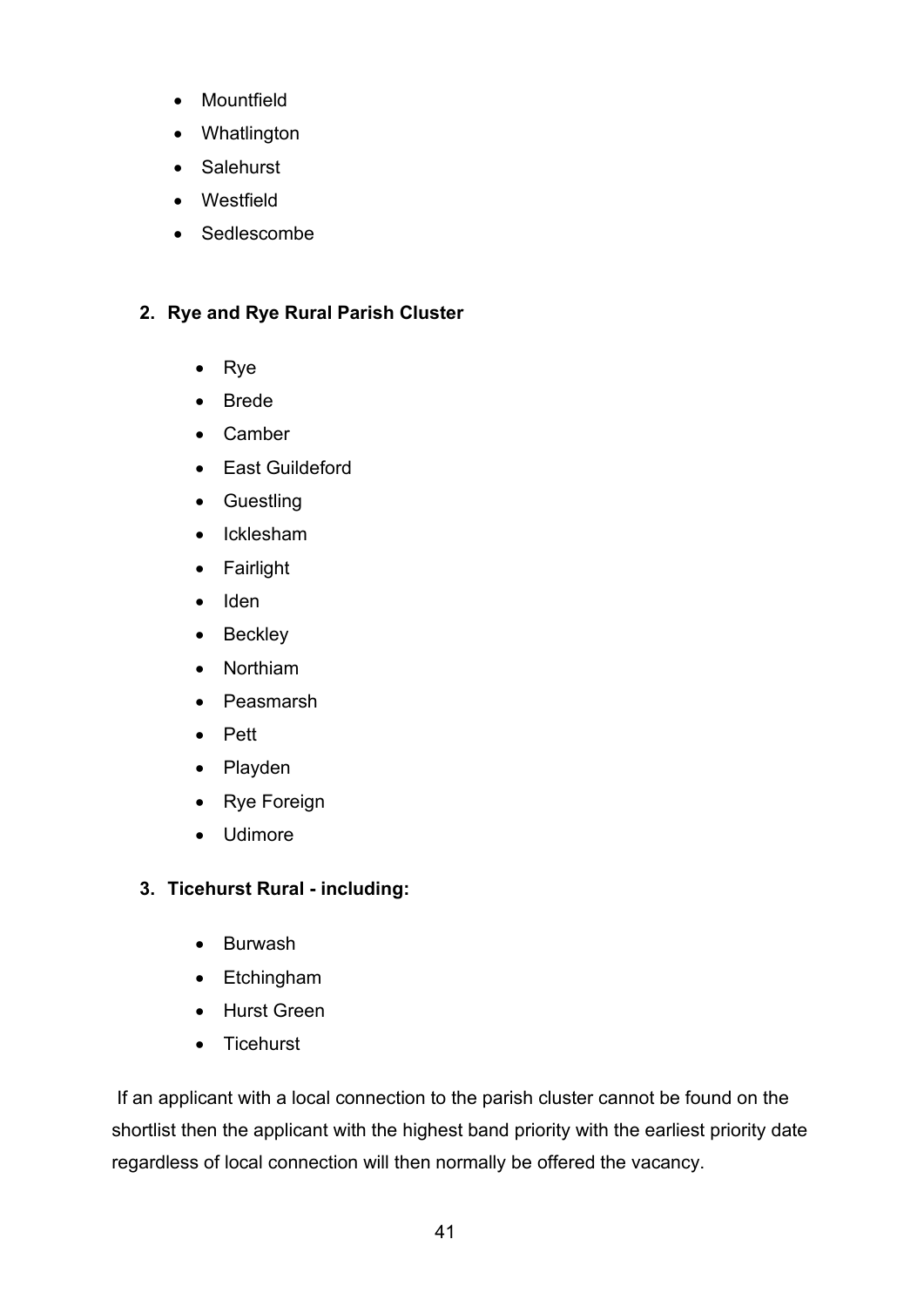## <span id="page-42-0"></span>**Appendix 4 – Financial Resources**

S166a of the 1996 Act allows allocations scheme to give less priority to applicants who have the financial means to resolve their own housing need. Applicants who have sufficient resources to resolve their own housing need or who have unreasonably disposed of financial resources that could have enabled them to purchase/ obtain their own accommodation or they own other accommodation will be ineligible to join the housing register.

#### **Homeowners**

Applicants that own or part own a property that the Council considers they could reasonably reside in (even if they are not currently living in it) or where if they sold it could afford to secure alternative accommodation will be ineligible (with the exception of applicants aged over 65 whose accommodation is no longer suitable for their needs and they require sheltered accommodation).

If an applicant owns a share in a property but is unable to live there for example as a result of a relationship breakdown the Council will consider if the value of the share is above the savings limit of £24,000. The Council will consider this to be above the threshold for financial resources, regardless of any other outstanding debts and the applicant will be ineligible.

In certain circumstances where a homeowner has specific medical needs the Council will take into consideration the supply of economically realistic accommodation suitable for the applicant's specific needs and if the applicant's housing need can be meet in the Rother area. Where the Council agrees to assist a homeowner with rehousing the applicant must place their property on the open market immediately.

#### **Savings**

Any applicant with savings over £24,000 (in line with the threshold for Child Tax credit qualification) will not be eligible as they are deemed to have enough financial resources to rent in the private sector. (Applicants over the age of 65 will not be taken into account). Any deliberate disposal of assets in order to become eligible will disqualify the applicant.

42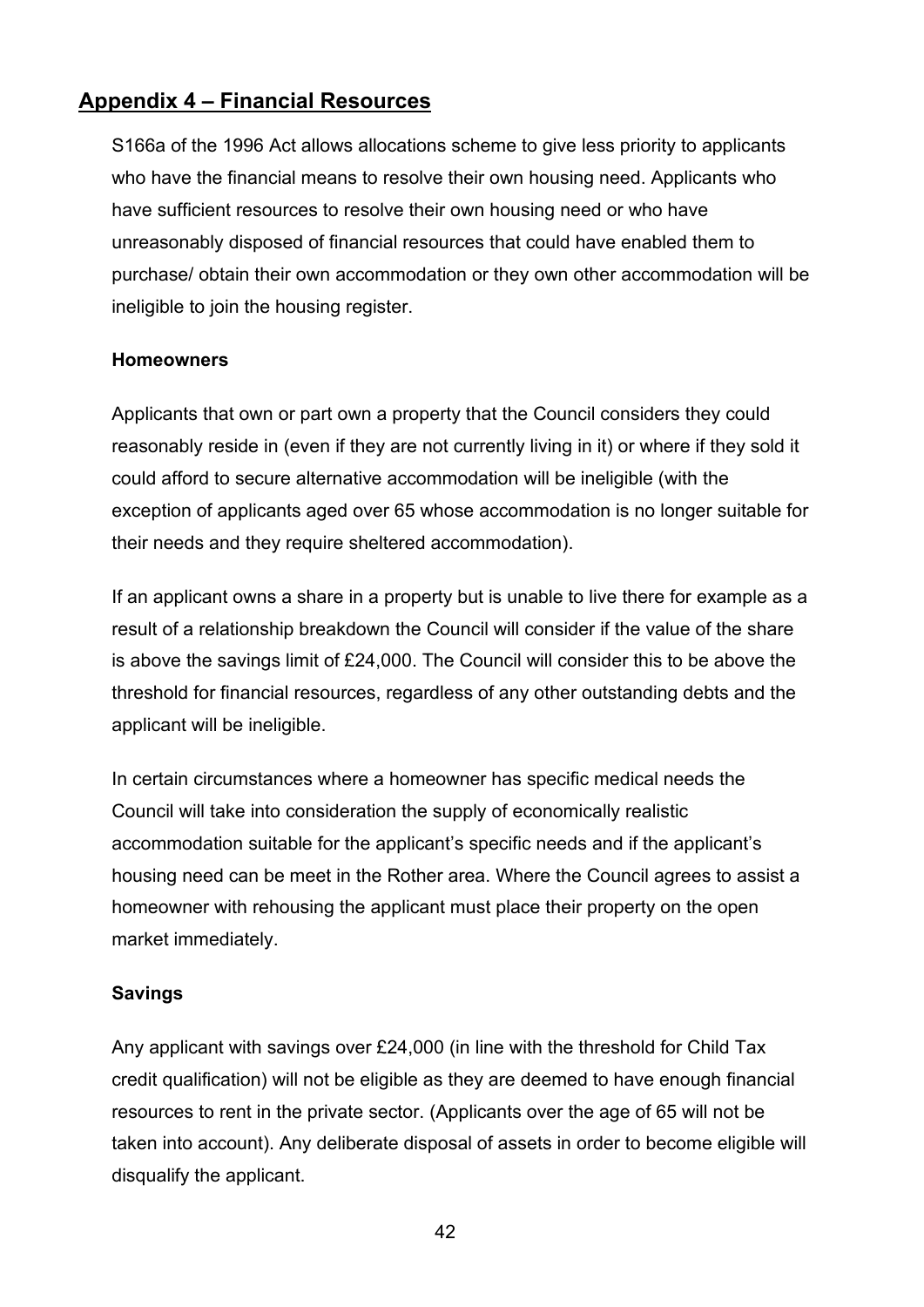Applicants are required to disclose any savings they may have and failure to do so may result in the applicant being removed from the register.

#### **Income**

Applicants with a combined gross joint income of over £35,000 (disregarding disability benefits) will be excluded because they are deemed to have sufficient financial resources to enable the applicant and their household to find alternative accommodation.

**The figures are set as of September 2012 and will be reviewed three yearly to determine if these figures still apply.**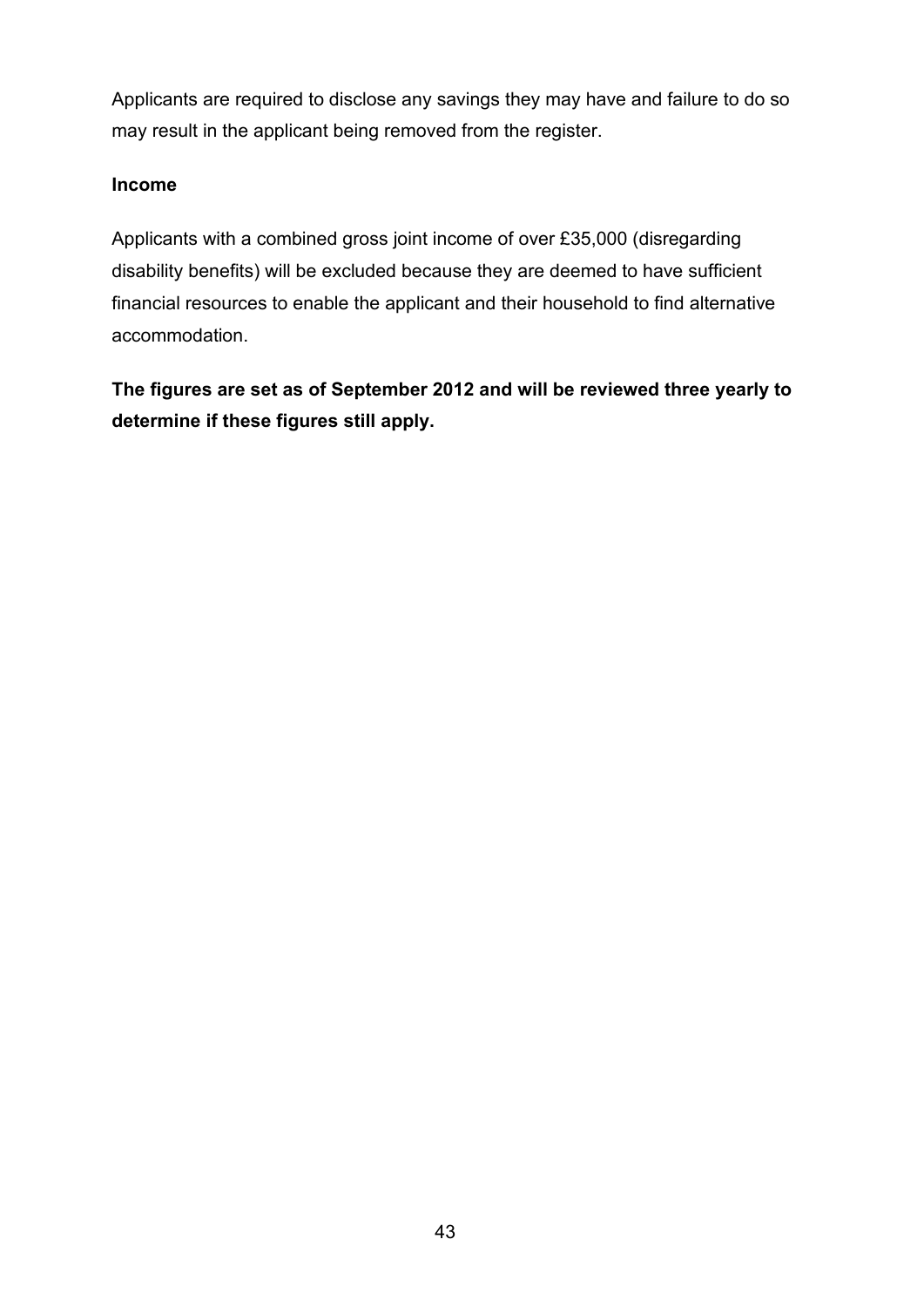## <span id="page-44-0"></span>**Appendix 5 – List of information required to verify a housing application**

#### **Local Connection**

Applicants must provide their full address history for the past 5 years and the address history of all close relatives who meet the criteria and reside within the Rother district.

For local connection to be granted by virtue of employment a copy of the contract or confirmed letter of employment is required or the last three wage slips. All applicants must provide confirmation of their actual place of work, as this may be different from the address given on the wage slips or letters from employers.

If the Council is unable to verify an applicant's local connection they may request copies of utility bills covering the period required to confirm residency. If we are unable to verify an applicant's local connection they will not be eligible to join/ or remain on the register.

#### **Identification – Copy of Birth certificate or passport**

- Proof of  $ID$  for applicant
- Proof of ID for each family member included on the application
- Proof of name change via Deed Poll
- A copy of Marriage certificate (if name is different from Birth Certificate or passport)

#### **Housing**

- A copy of Tenancy agreement
- A copy of Licence agreement
- A letter from friend or relative confirming your living arrangements (letter should state date when you moved in and number of bedrooms you have access to)
- A current valuation of your home, if you are a homeowner
- A copy of your latest mortgage statement, if you are a homeowner
- Confirmation of Tied accommodation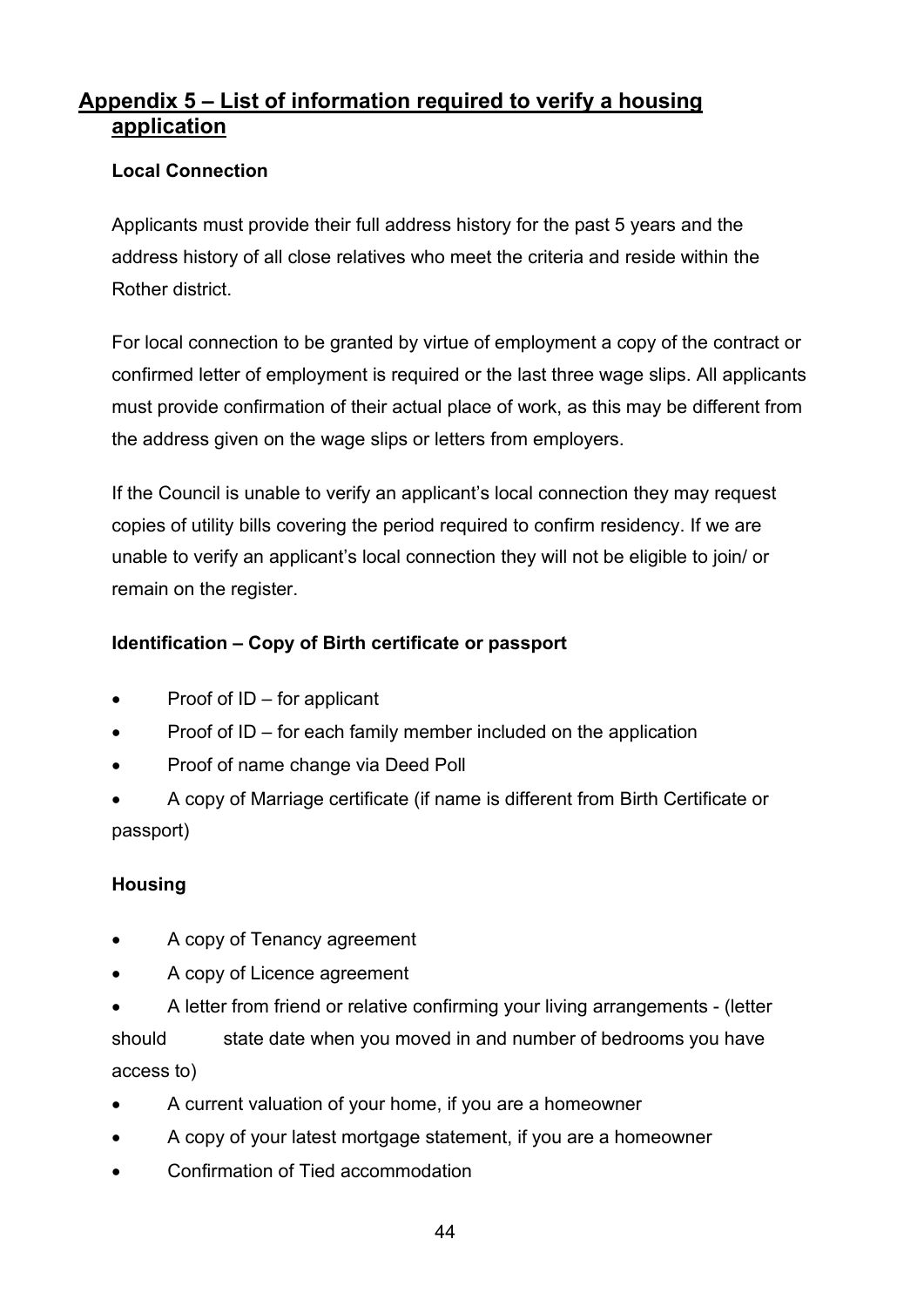• A copy of your site agreement, if resident in a caravan

#### **Income – copy of award letter or bank statements showing this amount**

- Employment Support Allowance
- Income Support
- Child Benefit
- Child Tax Credit
- Incapacity benefit
- DLA
- Carer's allowance
- Pension credit
- State Pension
- Occupational Pension
- Last 3 months or 5 weeks payslips for each employment
- A copy of self-employed accounts
- Private Pension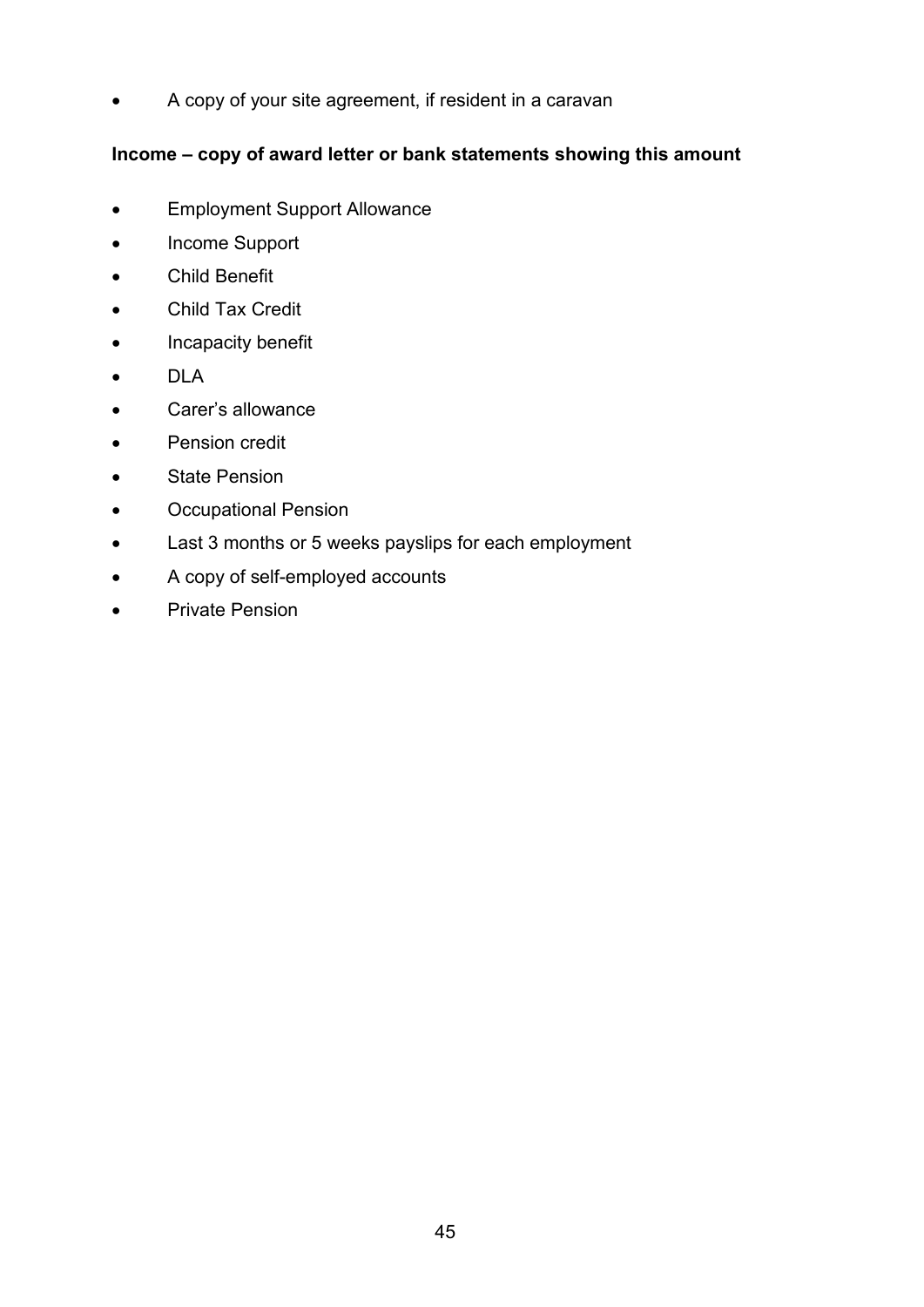## <span id="page-46-0"></span>**Appendix 6 – The Housing, Health and Safety Rating System**

On the 6 April 2006 the Housing Health and Safety Rating System (HHSRS) was implemented which replaced the Housing Fitness Standard. This is an evidencebased risk assessment of risks to health and safety in residential premises.

Local authorities now base decisions in respect of all residential premises on these assessments which enables them to address more effectively the hazards to health and safety present in the home.

The purpose of these assessments is not to set a standard but to generate objective information in order to determine and inform decisions made by the Council's Environmental Health Officers. Assessments are based on the risk to the potential occupant who is most vulnerable to that hazard.

The HHSRS assesses 29 categories of housing hazard, and provides a rating for each hazard. It does not provide a single rating for the dwelling as a whole or, in the case of multiply occupied dwellings, for the building as a whole.

A hazard rating is expressed through a numerical score which falls within a Band. There are 10 Bands, with Band J being the safest and Band A being the most dangerous. Scores in Bands A to C are category 1 hazards; and scores in Bands D to J are category 2 hazards.

Under the Housing Act 2004, local authorities have a duty to take enforcement action when category 1 type hazards are found and a discretionary power to take enforcement action in respect of category 2 hazards.

| <b>Physiological Requirements</b> | <b>Protection Against Infection</b>       |
|-----------------------------------|-------------------------------------------|
| Damp and mould growth             | Domestic hygiene, pests and refuse        |
| Excess cold                       | Food safety                               |
| <b>Excess heat</b>                | Personal hygiene, sanitation and drainage |

The hazards that can be assessed are those associated with or arising from: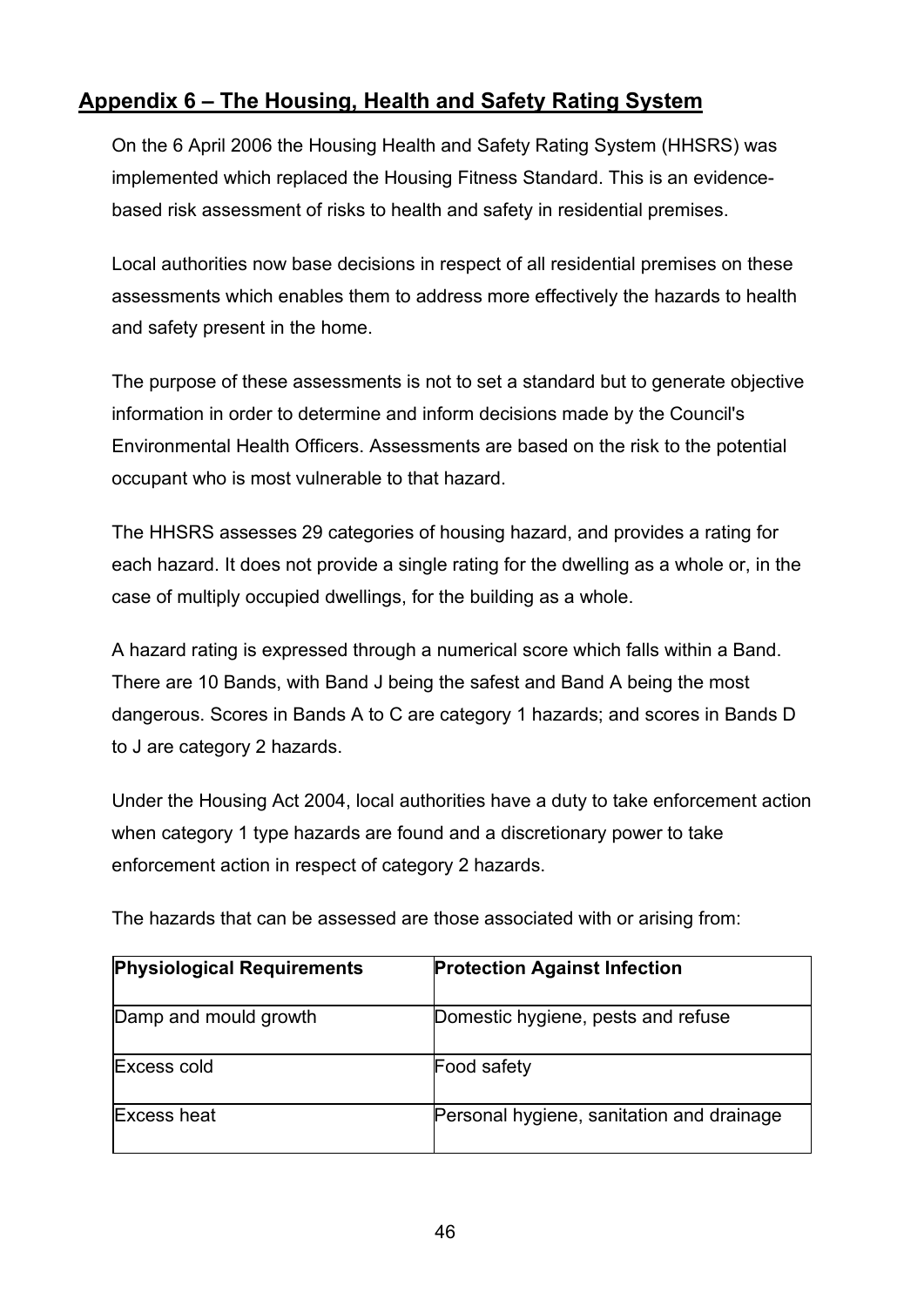| Asbestos (and MMF)                                              | Water supply for domestic purpose     |
|-----------------------------------------------------------------|---------------------------------------|
| <b>Biocides</b>                                                 | <b>Protection Against Accidents</b>   |
| Carbon monoxide and fuel combustion Falls associated with baths |                                       |
| products                                                        |                                       |
| Lead                                                            | <b>Falling on level surfaces</b>      |
| Radiation                                                       | Falling on etc                        |
| Uncombusted fuel gas                                            | <b>Falling between levels</b>         |
| <b>Volatile Organic Compounds</b>                               | <b>Electrical hazards</b>             |
|                                                                 | Fire                                  |
| <b>Psychological Requirements</b>                               | Flames, hot surfaces                  |
| Crowding and space                                              | <b>Collision and entrapment</b>       |
| Entry by intruders                                              | <b>Explosions</b>                     |
| Lighting                                                        | Position and operability of amenities |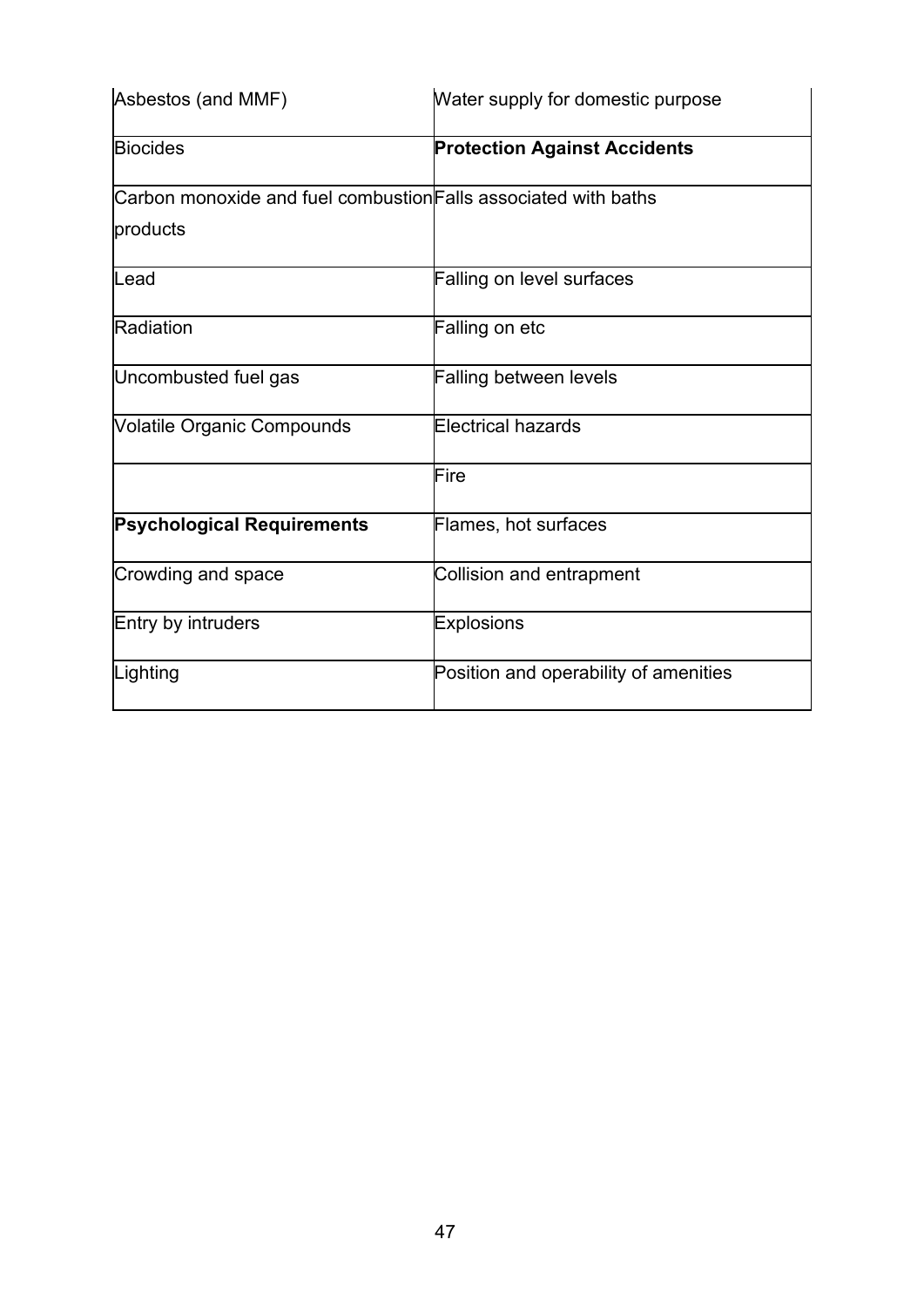## <span id="page-48-0"></span>**Appendix 7 – Priority for Working Households**

The Council aims to reward working households with school age children by prioritising their chance of securing social rented housing, if they are particularly poorly paid. This will not apply to transfer tenants already resident in social housing.

Research shows that the average income in Rother is £25,476 per annum, although housing costs fluctuate greatly across the district. This means that on average working households are required to spend over 30% - 40% of their disposable income on paying for their housing costs. The generally recognised indicator of poverty places the threshold at 60% of median earnings. For the Rother area this equates to £293.95 per week.

**Priority Band B will therefore be awarded to working households, with a school aged child, for whom the Rother Local Housing Allowance rent level for the number of bedrooms they require would cost more than 40% of their disposable income (disregarding disability benefits).** 

This priority will not be awarded to households who do not have school aged children because such families have more options and less of a welfare need to remain in the local area and less need for social rented housing.

This will also help the Council to achieve sustainable communities whilst rewarding those less dependent of welfare benefits.

#### **Assessment of Working Households:**

Employment definition

- Only applicants working in the district or surrounding districts and who would be able to continue this employment if successful in securing accommodation will be prioritised. This is to prevent households eligible under local connection but residing elsewhere in the country to receive priority as a working household where they would be unable to continue to employment following a successful bid.
- Applicants must currently be working and provide proof of being in receipt of working tax credit.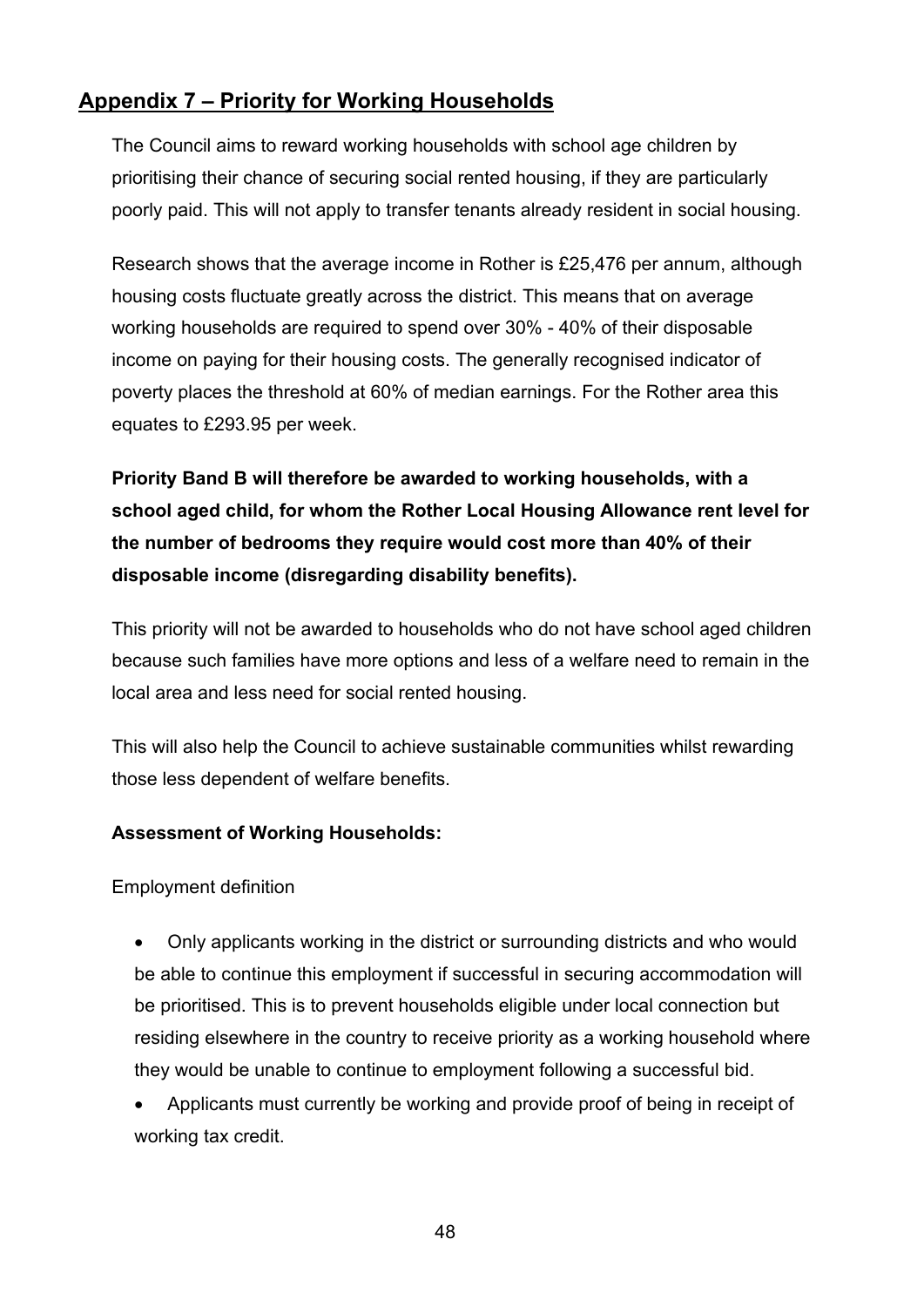#### **Income definition:**

The Council will assess the income based on the information provided by the applicant on the application and at point of re-registration. The Council will consider all disposable income available to the applicant including that of partners, civil partners or spouses living together. Applicants with non dependant relatives resident with them as part of their household will also have their income taken into account.

**Disposable income is defined as:**

## **The amount of money that households have available for spending and saving after income taxes have been accounted for.**

Disability benefits are disregarded.

Evidence will need to be provided before this priority will be awarded and will be reviewed at point of annual re-registration.

It is the responsibility of the applicant to ensure that all information required is provided in order for this priority to be awarded.

| Household         | <b>Bedrooms</b> | <b>LHA</b> | $40\%$ of  | Eligible for |
|-------------------|-----------------|------------|------------|--------------|
| Disposable        | Required        |            | household  | Working      |
| Income            |                 |            | disposable | Family       |
|                   |                 |            | income     | Priority     |
| £18,000 = £346    | $\overline{2}$  | £115.38    | £138.46    | <b>NO</b>    |
| per week          |                 |            |            |              |
| Household         | <b>Bedrooms</b> | <b>LHA</b> | 40% of     | Eligible for |
| <b>Disposable</b> | Required        |            | household  | Working      |
| Income            |                 |            | disposable | Family       |
|                   |                 |            | income     | Priority     |
| £15,000 = £288    | $\overline{2}$  | £115.38    | £115.38    | <b>YES</b>   |
| per week          |                 |            |            |              |

#### **Example 1: 2 Bed Household**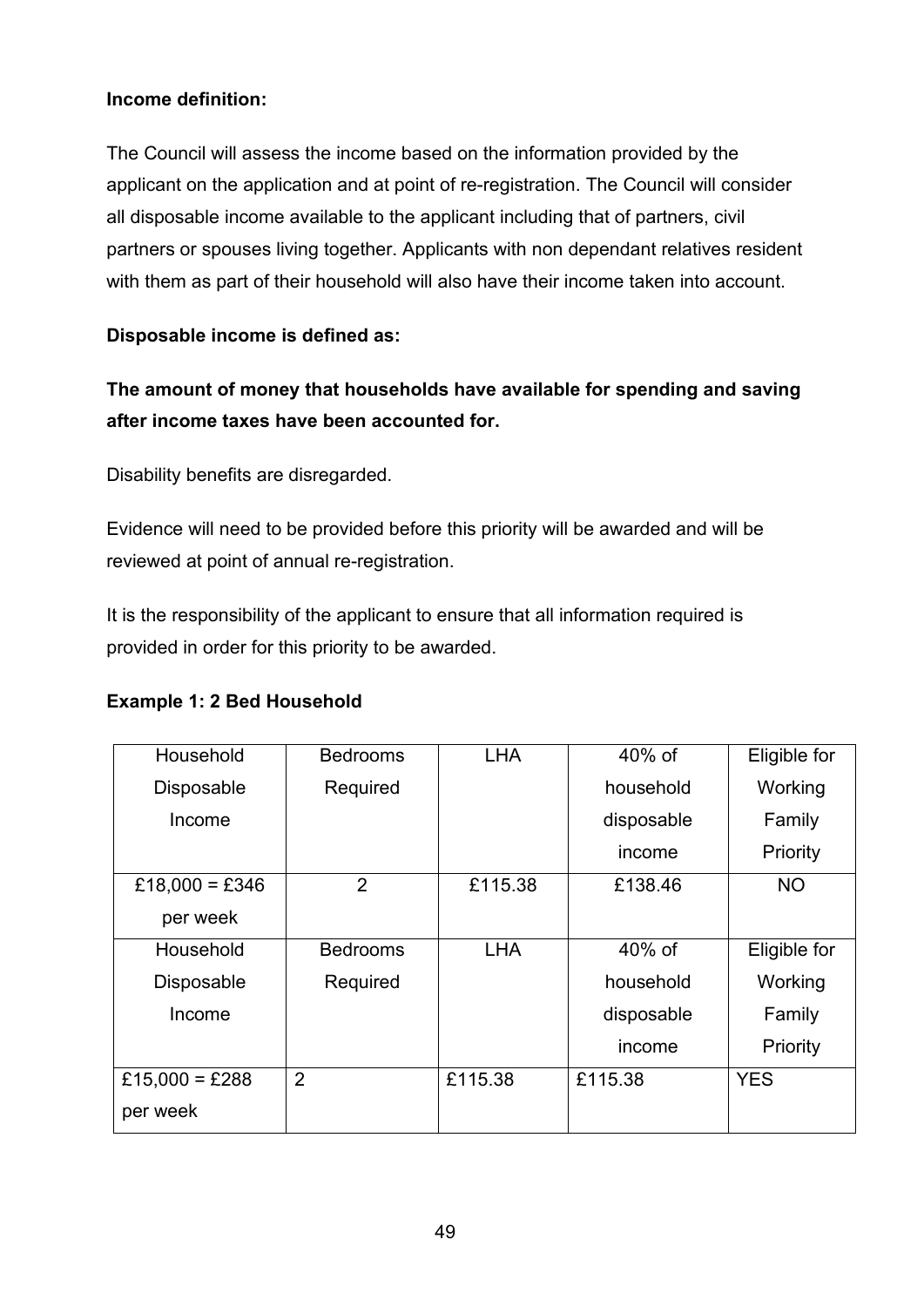## **Example 2: 3 Bed Household**

| Household         | <b>Bedrooms</b> | <b>LHA</b> | 40% of     | Eligible for           |
|-------------------|-----------------|------------|------------|------------------------|
| <b>Disposable</b> | Required        |            | household  | Working                |
| Income            |                 |            | disposable | <b>Family Priority</b> |
|                   |                 |            | income     |                        |
| £25,000 =         | 3               | £160.38    | £192       | <b>NO</b>              |
| £480 per          |                 |            |            |                        |
| week              |                 |            |            |                        |

| Household         | <b>Bedrooms</b> | <b>LHA</b> | 40% of     | Eligible for           |
|-------------------|-----------------|------------|------------|------------------------|
| <b>Disposable</b> | Required        |            | household  | Working                |
| Income            |                 |            | disposable | <b>Family Priority</b> |
|                   |                 |            | income     |                        |
| £20,500 =         | 3               | £160.38    | £157.69    | <b>YES</b>             |
| £394 per          |                 |            |            |                        |
| week              |                 |            |            |                        |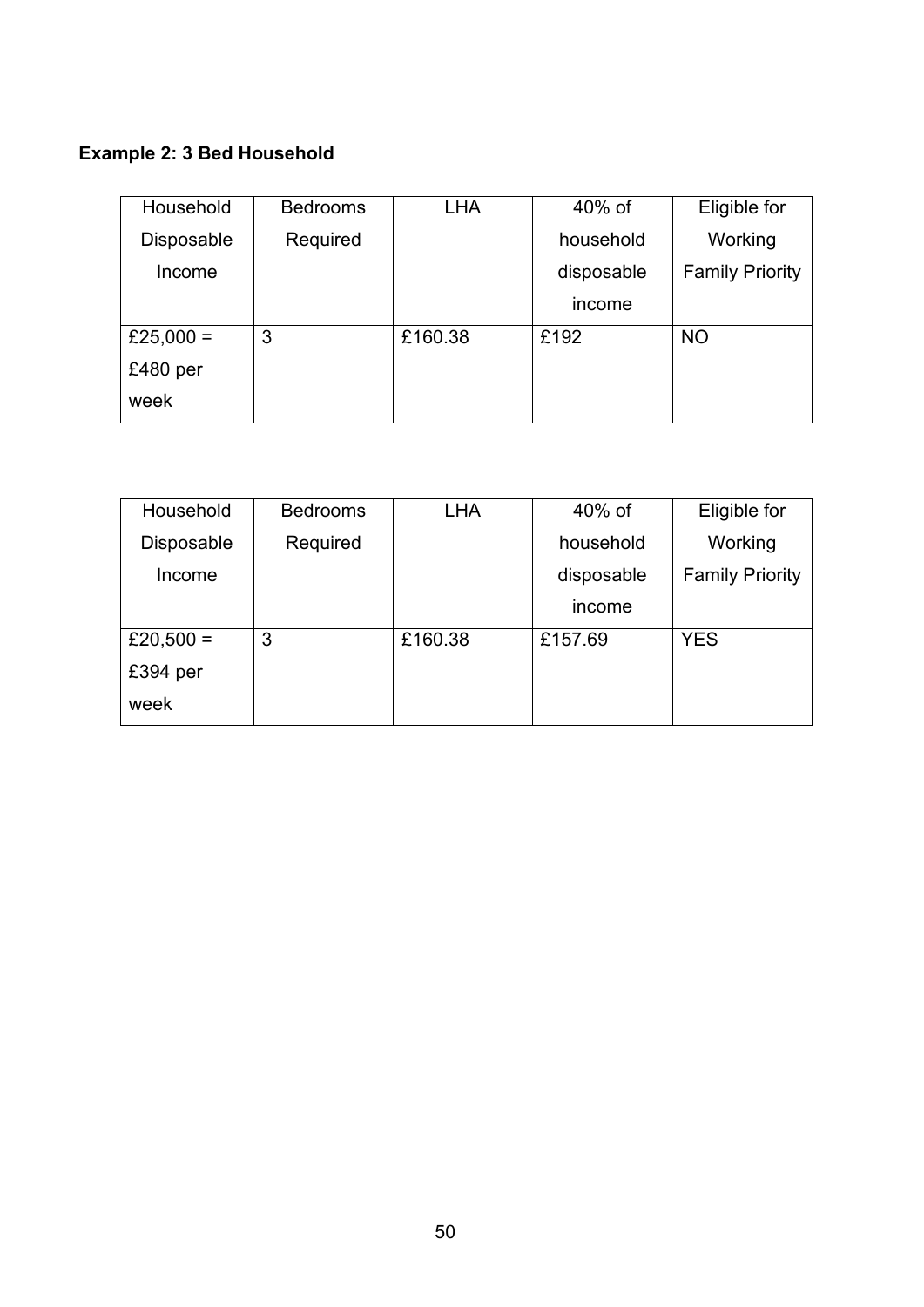## <span id="page-51-0"></span>**Appendix 8 – Evidence Required for Medical Priority**

If an applicant's health is being adversely affected by their current accommodation it may be

possible to award medical priority.

Only applications where the applicant or member of their household can demonstrate their

health is being adversely affected by their current accommodation and where evidence is

provided will be considered for Medical priority.

Supporting Information should include:

- Any document(s) GP's or Consultants that outline the current medical diagnosis, symptoms, prognosis and treatment. This could include outcomes of tests or procedures from specialists or referral letters from your GP.
- Alternatively, you could also ask the receptionists at your GP's surgery for a 'Patient Summary'. This is a print-out summary of your history and diagnoses and will be supplied by your surgery for a small charge, or sometimes for free.
- A recent Occupational Therapy or other Adult Social Care report/assessment with regards to your medical condition.
- A copy of your current prescriptions.

Any other supporting medical information which is relevant to your case.

Only cases where sufficient information has been provided will be considered.

Issues such as Anti-Social behaviour or the location of your property are not medical matters that are considered by the medical advisor.

#### Request for Additional Bedrooms:

Whilst under Rother's allocations policy we have discretion to award additional bedrooms, the Housing Benefit Regulations do not offer the same degree of flexibility. Regulation 13D of the Housing Benefit regulations 2006 dictates the size criteria to be used for persons on Local Housing Allowance and Regulation B13 dictates the size criteria and restrictions imposed on customers whose landlord is a Registered Housing Association. Therefore, please be aware that you may have to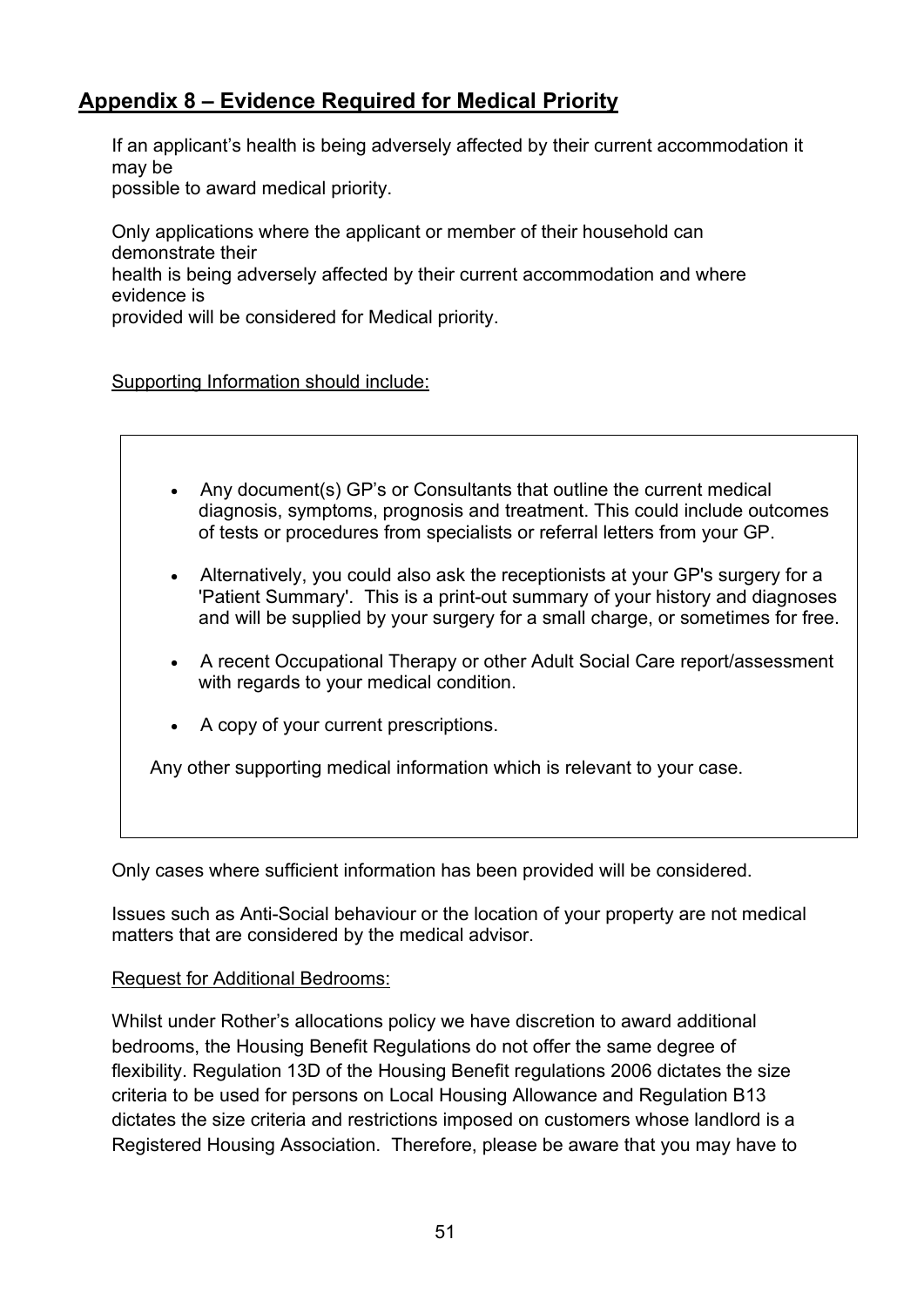pay for the cost of any additional bedrooms allocated as the Housing Benefit you receive may not cover your full rent.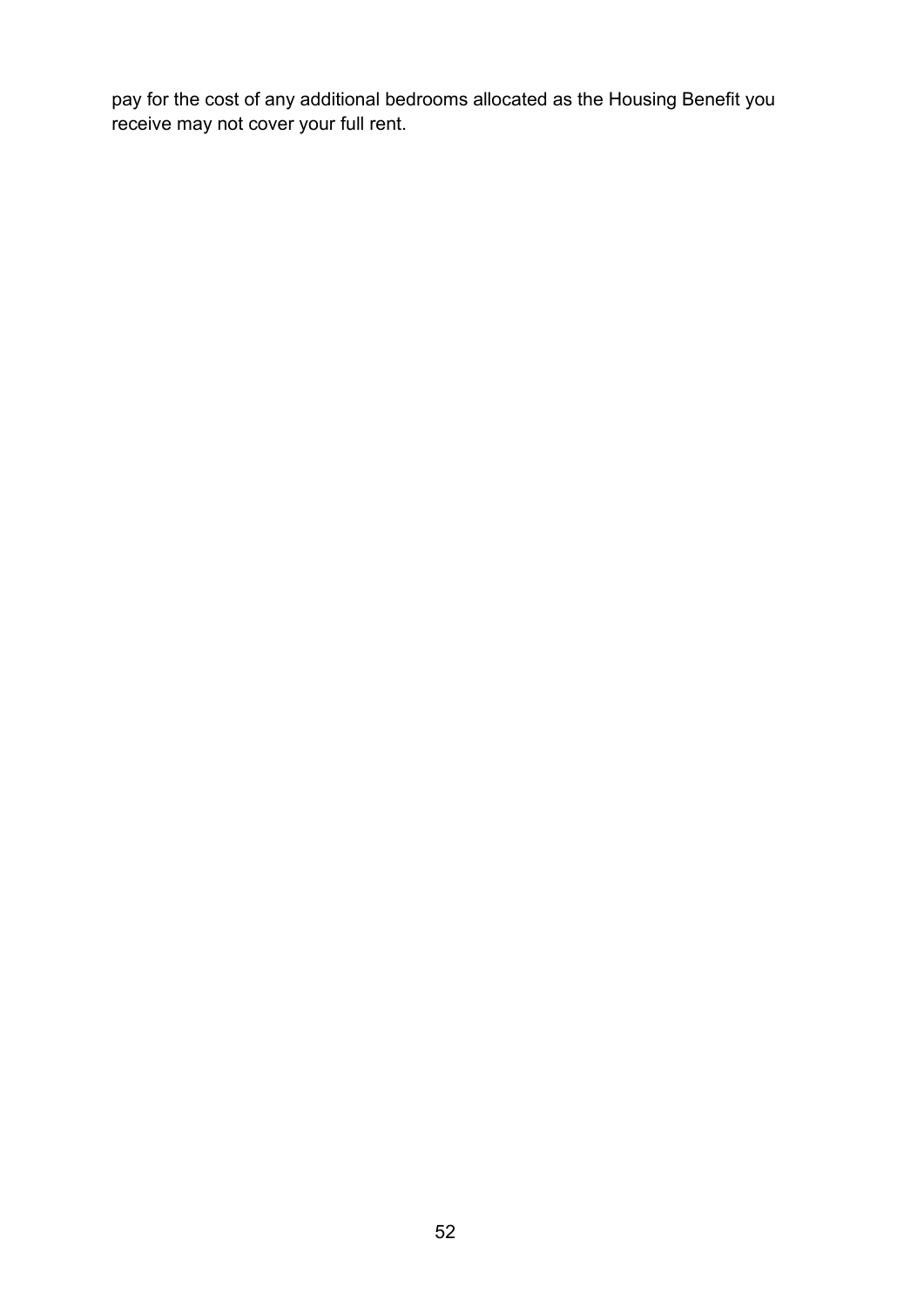## <span id="page-53-0"></span>**Appendix 9 – COUNCIL CONTACT DETAILS**

#### **Rother District Council Libraries**

Town Hall **Town Hall** Western Rd London Rd Bexhill on Sea East Sussex TN40 1DY TN39 3JX

The Town Hall **Bexhill Library** Bexhill Library Bexhill on Sea **East Sussex** 

| www.rother.gov.uk                     | <b>Battle Library</b> |
|---------------------------------------|-----------------------|
| Customer Services Tel: (01424) 787000 | 7 Market Squa         |
| Housing Services Tel: (01424) 787513  | <b>Battle</b>         |
| Out of Hours Emergency (01424) 787868 | East St               |

7 Market Square East Sussex TN33 0XA

 Rye Library Lion St Rye East Sussex TN31 7LB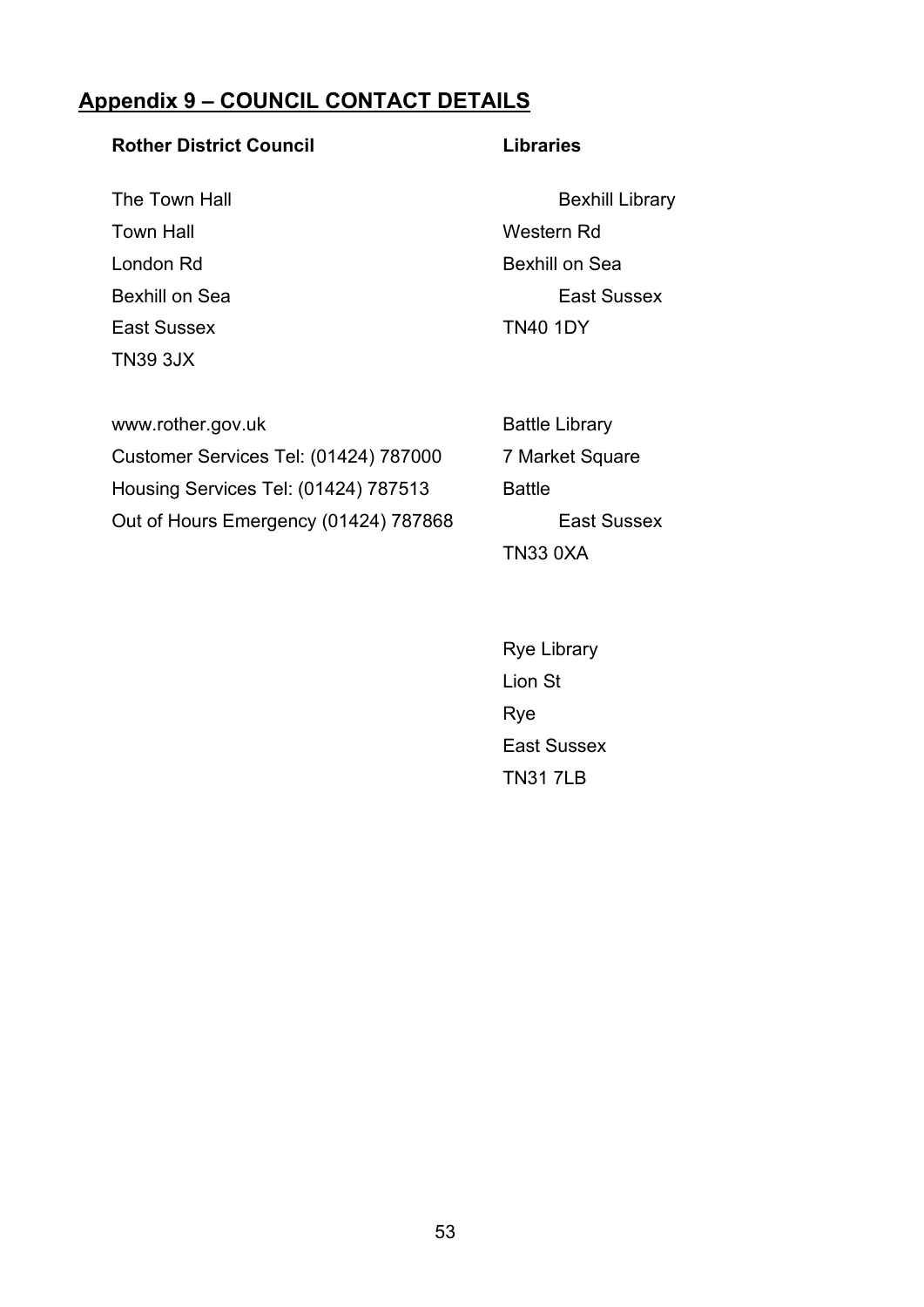## <span id="page-54-0"></span>**Appendix 10 – Points of Legislation**

#### **Part VI of the Housing Act 1996**

**Section 164 – (1)** If a local Council decide –

(a) not to put a person on their Housing Register who has applied to be put on, or

(b) to move a person from their Housing Register otherwise than at his request,

they shall notify him of their decision and of the reasons for it.

**Section 164 – (2)** The notice shall also inform him of his right to request a review of the decision and of the time within which such a request must be made. decision and of the time within which such a request must be made.

**Section 164 – (3)** A request for review must be made before the end of the period of 21 days beginning with the day on which he is notified of the authority's decision and reasons, or such longer period as the authority may in writing allow.

**Section 164 – (4)** There is no right to request a review of the decision reached on an earlier review.

**Section 164 – (5)** On a request being duly made to them. The authority shall review their decision.

**Section 164 – (6)** Notice required to be given to a person under this section shall be given in writing and, if not received by him, shall be treated as having been given if it is made available at the authority's office for a reasonable period for collection by him.

**Section 165 – (2)** Provision may be made by regulations

(a) requiring the decision on review to be made by a person of appropriate seniority who was not involved in the original decision, and

(b) as to the circumstances in which the person concerned is entitled to an oral hearing, and whether and by whom he may be represented at such a hearing.

**Section 165 – (3)** The authority shall notify the person concerned of the decision on the review.

**Section 165 – (4)** If the decision is to confirm the original decision, they shall also notify him of the reasons for the decision.

**Section 165 – (5)** Provision may be made by regulations as to the period within which the review must be carried out and notice given of the decision.

**Section 165 – (6)** Notice required to be given to a person under this section shall be given in writing and, if not received by him, shall be treated as having been given if it is made available at the authority's office for a reasonable period for collection by him.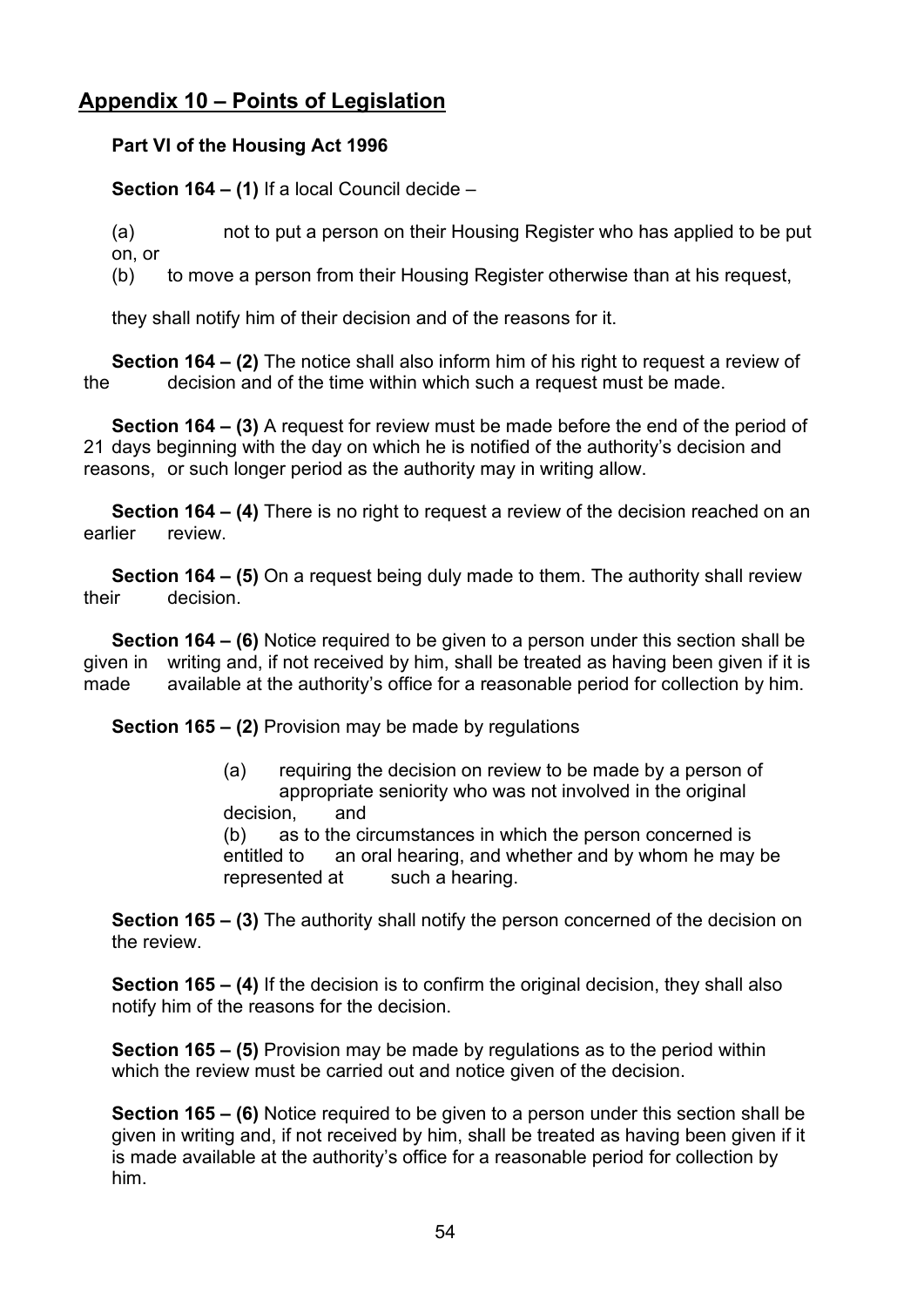#### **Part VII of the Housing Act 1996**

**Section 193 – (7)** The local Council shall also cease to be subject to the duty under this section if  $-$ 

(a) the applicant, having been informed of the possible consequence of refusal, refuses an offer of accommodation under Part VI, and

(b) the authority are satisfied that the accommodation was suitable for him and that it was reasonable for him to accept it and notify him accordingly within 21 days of the refusal.

**Section 193 – (8)** For the purposes of subsection (7) an applicant may reasonably be expected to accept an offer of accommodation under Part VI even though he is under contractual or other obligations in respect of his existing accommodation, provided he is able to bring those obligations to an end before he is required to take up the offer.

#### **Data Protection Act 1988**

a) The Data Protection Act is designed to protect personal data about living individuals (Data subjects).

b) The Act also places obligations on those organisations that process personal data (Data controllers).

As a Data Controller, the Council and its partners on the Housing Register are committed to complying with this legislation by applying the Principals of Good information handling across all services related to Home move.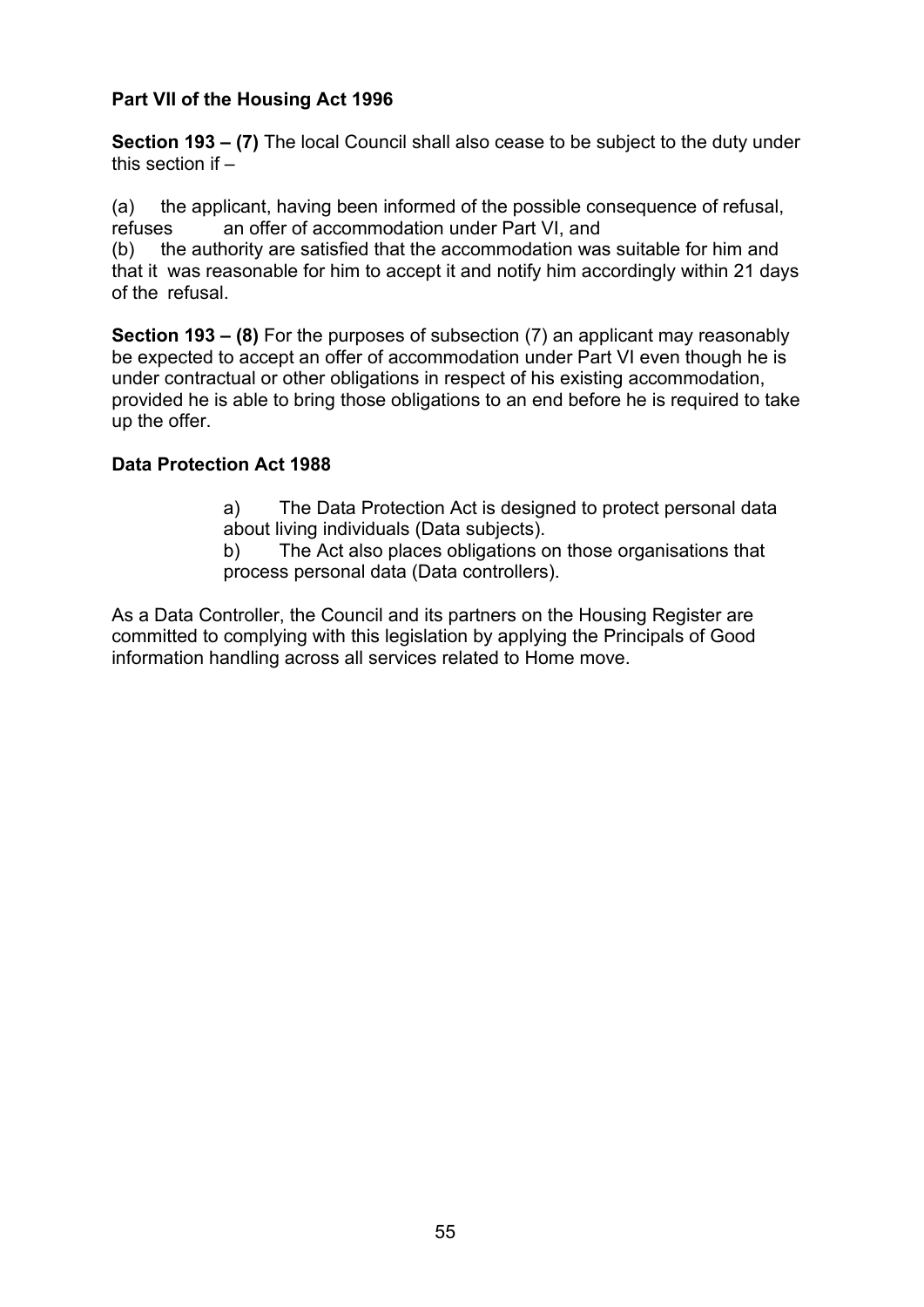## <span id="page-56-0"></span>**Appendix 11 - Types of Tenancy and Affordable Rents - changes from the Localism Act**

#### **The main changes to housing from the Localism Act**

#### **Introduction - summary of the changes**

1. The government has reduced the amount of grant funding it provides to build new affordable homes. It has instructed registered social housing providers (housing associations) to increase some rents up to 80% of the market rents. Registered providers are expected to use the difference to raise money to pay for new-build homes. Most new homes funded by government grant and registered providers will be let on affordable rents.

2. Tenants will see changes in the types of tenancy they can access; new tenancies may be for fixed lengths and under new terms.

3. The Council has more freedom to make local changes to its Housing Allocation Policy. In addition homeless households can be offered private sector rented homes rather than registered provider homes when they are homeless.

#### **Fixed term tenancies**

- 4. Registered provider / landlords will no longer have to let a tenancy for life; they can let it on a fixed-term. The minimum tenancy may be for 2 years (in exceptional circumstance) but will generally be for 5 years but can be for longer. This will depend on the policy of the landlord. Where a fixed term tenancy is granted the registered provider landlord must review the tenancy six months before it expires. If it is felt by the landlord that the tenant no longer needs affordable housing or the property they are in is no longer suitable (e.g. their income has improved significantly or the property is too big for their needs) the tenant may be asked to leave.
- 5. The tenant will be given advice to help them find suitable alternative housing; this may be a private rented sector or shared ownership home. Some people feel the advantage of this is that affordable housing is then only used for those in the most need; anyone who can afford an alternative should do so. Other people feel fixed term tenancies may make tenants feel insecure and are less likely 'to put down roots' in the community they live in.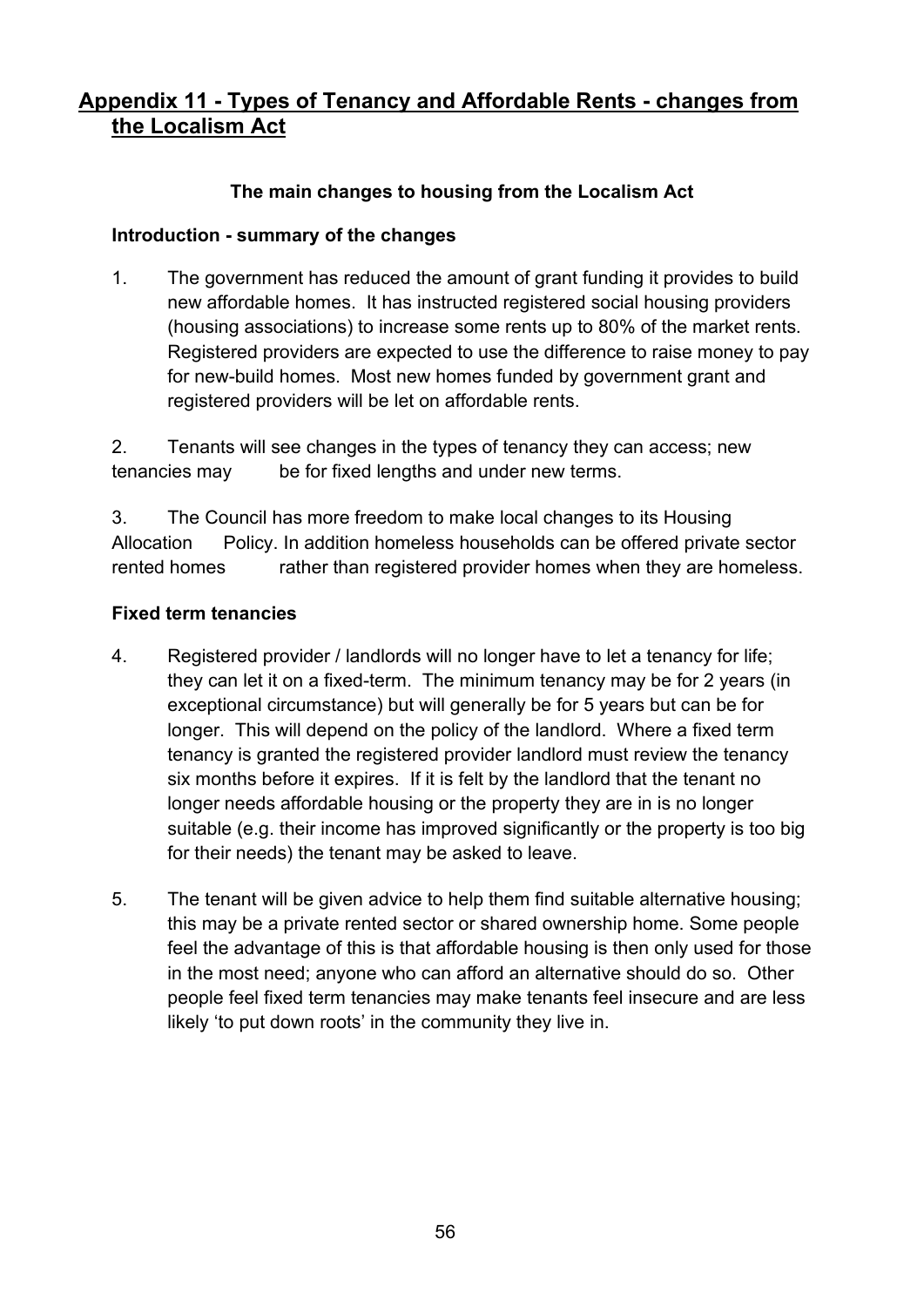#### **Introduction of the affordable rent tenure**

6. An additional change is a new tenancy called the affordable rent tenure (ART). In order to support the development of new homes, registered providers will be able to charge higher rents on some of their homes. This can be up to 80% of market rent levels that are charged in the private rented sector.

#### **Existing tenants**

7. The tenancy conditions of existing social housing tenants are not affected by these changes. If a tenant looks to transfer, then the property they bid for may be for a fixed term or be an affordable rent tenancy. This means that, tenants may lose some of their rights if they move but it is dependent on the landlord's policies.

#### **Changes when applicants apply for housing**

8. Those applying for housing and not already a housing association tenant, should read the adverts for housing very carefully and look for whether the property they are interested in is either a lifetime or fixed term tenancy, and the level of rent that it is being let at.

#### **The Tenancy Strategy**

- 9. The Localism Act requires Rother District Council to publish a Tenancy Strategy within one year of the Act being passed by Parliament. The Tenancy Strategy is intended to set out the matters to which the registered providers of social housing in its district are to have regard in formulating policies relating to:
- (a) the kinds of tenancies they grant;
- (b) the circumstances in which they will grant a tenancy of a particular kind;
- (c) where they grant tenancies for a certain term, the lengths of the terms; and
- (d) the circumstances in which they will grant a further tenancy on the coming to

an end of an existing tenancy.

10. Rother District Council has worked with its landlords to draft a countywide Tenancy Strategy framework. Please remember – this Council is not a landlord and so the final decision as to what policies they have rests with the registered providers.

#### **The impact of the changes to homelessness and welfare reforms**

11. The Localism Act 2011 has made significant changes to the way in which local authorities will deal with applications for social housing and homelessness applications in accordance with legislation (under Parts 6 and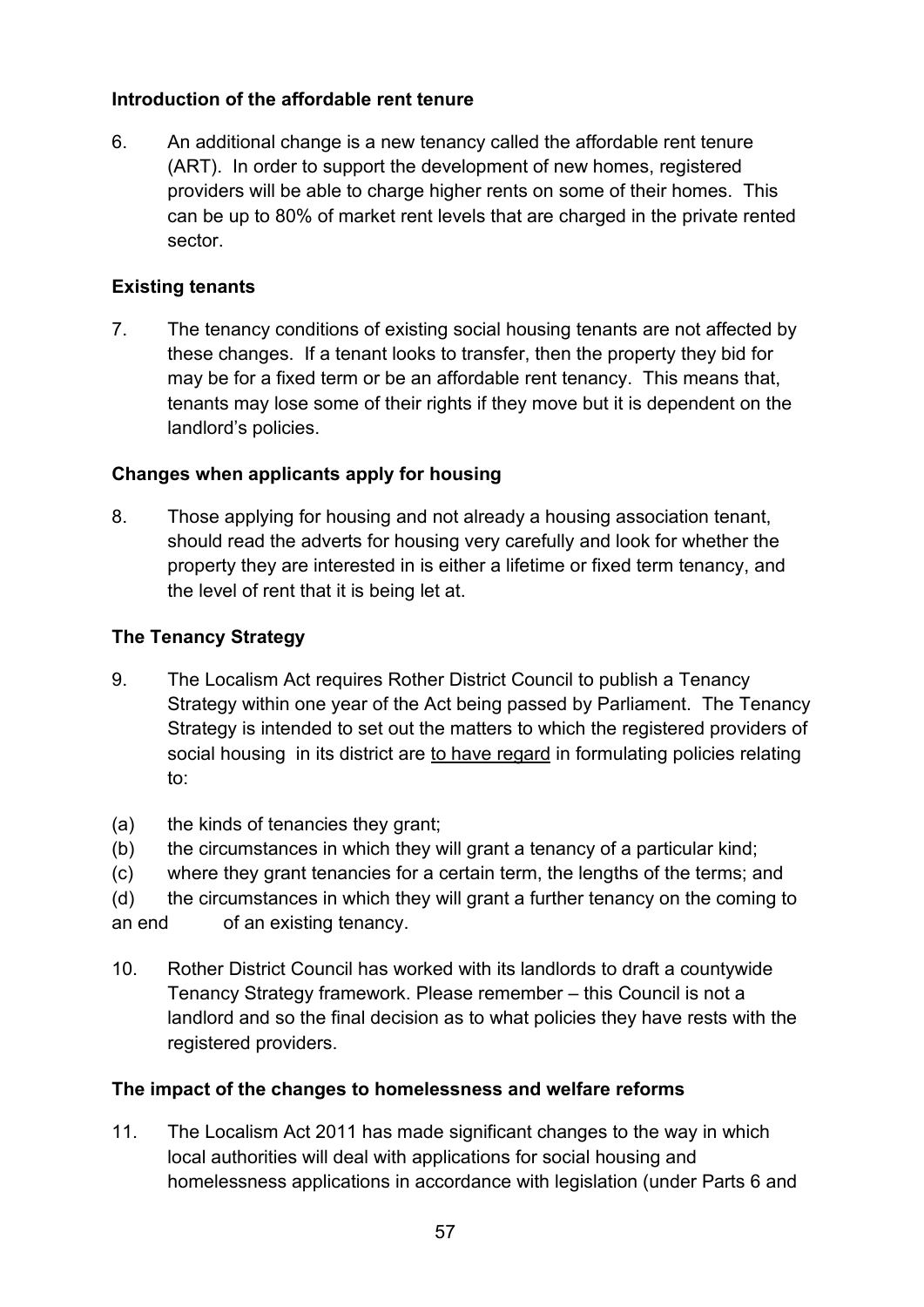7 of the Housing Act 1996). Local authorities owe applicants, who are homeless, eligible for assistance, in priority need and not intentionally homeless, the main housing duty to secure suitable accommodation (unless a referral to another authority can be made under the local connection provisions).

12. Applicants can remain in temporary accommodation for long periods while they wait for a permanent offer of social housing. Currently, many applicants are offered assured short-hold tenancies (ASTs) with private landlords. However, the applicant can decline such offers as a full and final discharge of the duty, and wait for social housing.

#### Homelessness changes introduced by the Act

13. The Localism Act allows local authorities to fully discharge the full housing duty by a 'private rented sector offer'. This must be an offer of an AST with a minimum fixed term of one year. Applicants will lose the discretion to decline the offer as a final discharge, although they will retain the right to request a review of suitability.

#### **Implications**

- 14. When the relevant sections of the Act are in force, a person provided with accommodation in the private rented sector as final discharge of a homelessness duty will have no 'reasonable preference' for an allocation of permanent social housing, by reason of homelessness. As far as is reasonably possible, authorities must secure accommodation in their own areas. However**,** with the changes to housing benefit and the caps on local housing allowance (LHA) rates, it will become more difficult for many authorities, especially in high cost areas e.g. inner London, to find affordable private rented accommodation within their own area.
- 15. To discharge their homelessness duties, local authorities will probably make more offers outside their own area, so more homeless applicants may need to move to an entirely new district. And areas where private rented accommodation is cheaper will see more people moving there.
- 16. **Shared accommodation rate if an applicant is under 35 and single**. The maximum housing benefit they can receive (there are a few exceptions) is the LHA shared accommodation rate (the rate for a room in a shared house). This is the case even if they rent a house or flat of their own.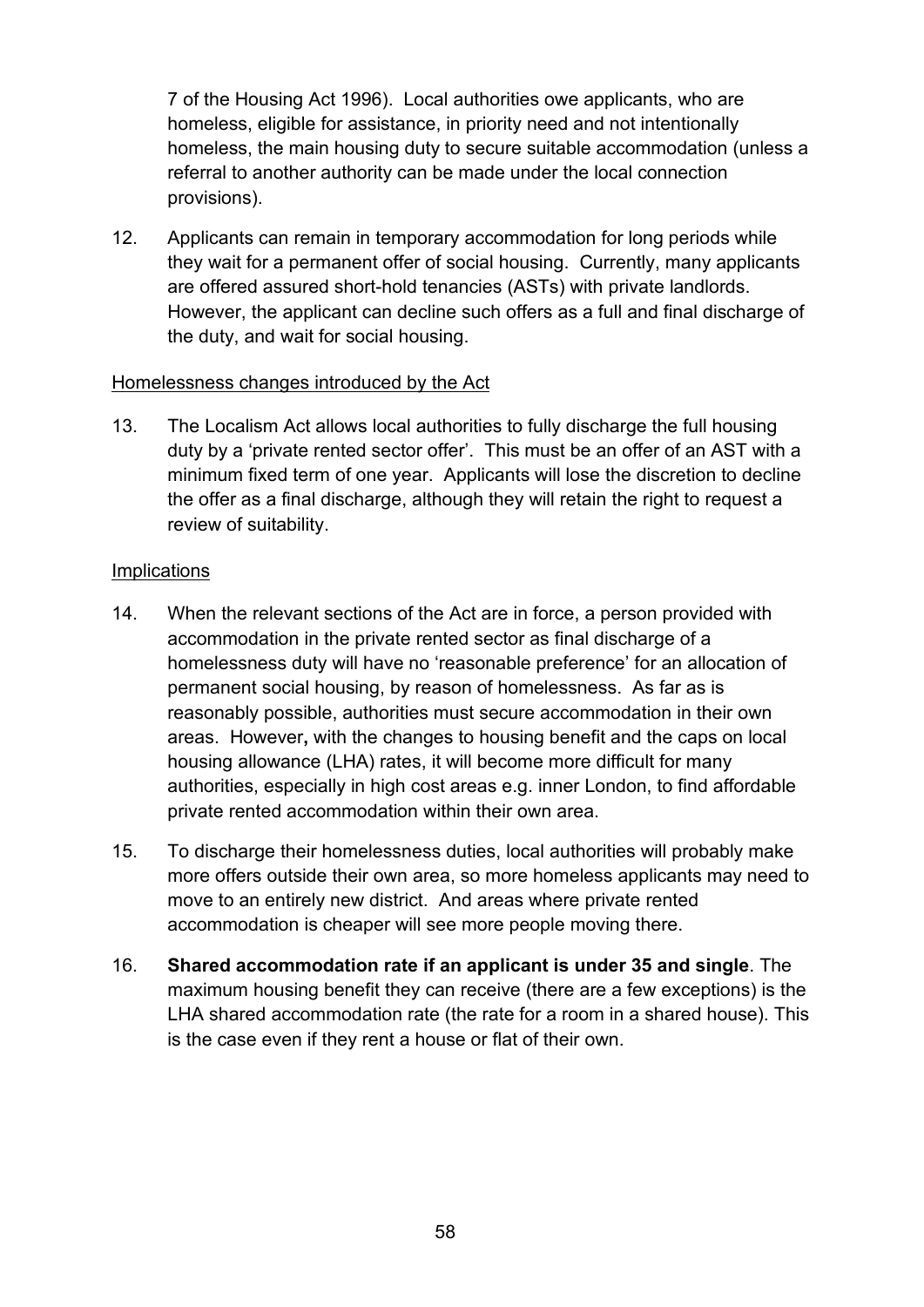## <span id="page-59-0"></span>**Appendix 12 – Confidentiality and Data Protection**

The Council treats housing applicants' personal information as confidential in accordance with data protection legislation. In normal circumstances, this information is only disclosed to landlords participating in the choice based letting scheme within Sussex to enable them to consider an application and determine whether an offer of accommodation can be made. Applicants give their consent to this disclosure in completing the online application form.

Personal information is only disclosed to other parties with the applicants consent or in exceptional circumstances where disclosure without consent is warranted, defined as follows:

- Where there are over-riding legal, social or public interest considerations, for example, a risk of serious harm to the person themselves or to others if the information is not disclosed, where there is a serious threat to another party's
- staff or contractors
- Where the information is required by a local authority department or its external auditors to carry out statutory functions
- Where the information is required by the Police as part of a criminal investigation (Crime and Disorder Act (1998, Section 115)

Applicants have the right to see the information that the Council holds about them as part of their housing application. This right of access covers "personal" information, namely factual information which relate to a living individual.

In certain circumstances the Council may refuse access, where for example the information:

- May identify a third party and that party has not consented to disclosure:
- Concerns an individual's health and disclosure may cause serious harm to the wellbeing of the applicant or:
- Is held for the purpose of prevention or detection of crime or in respect of some other legal proceedings.

Requests for access of records must be made in writing to the Housing Needs Manager.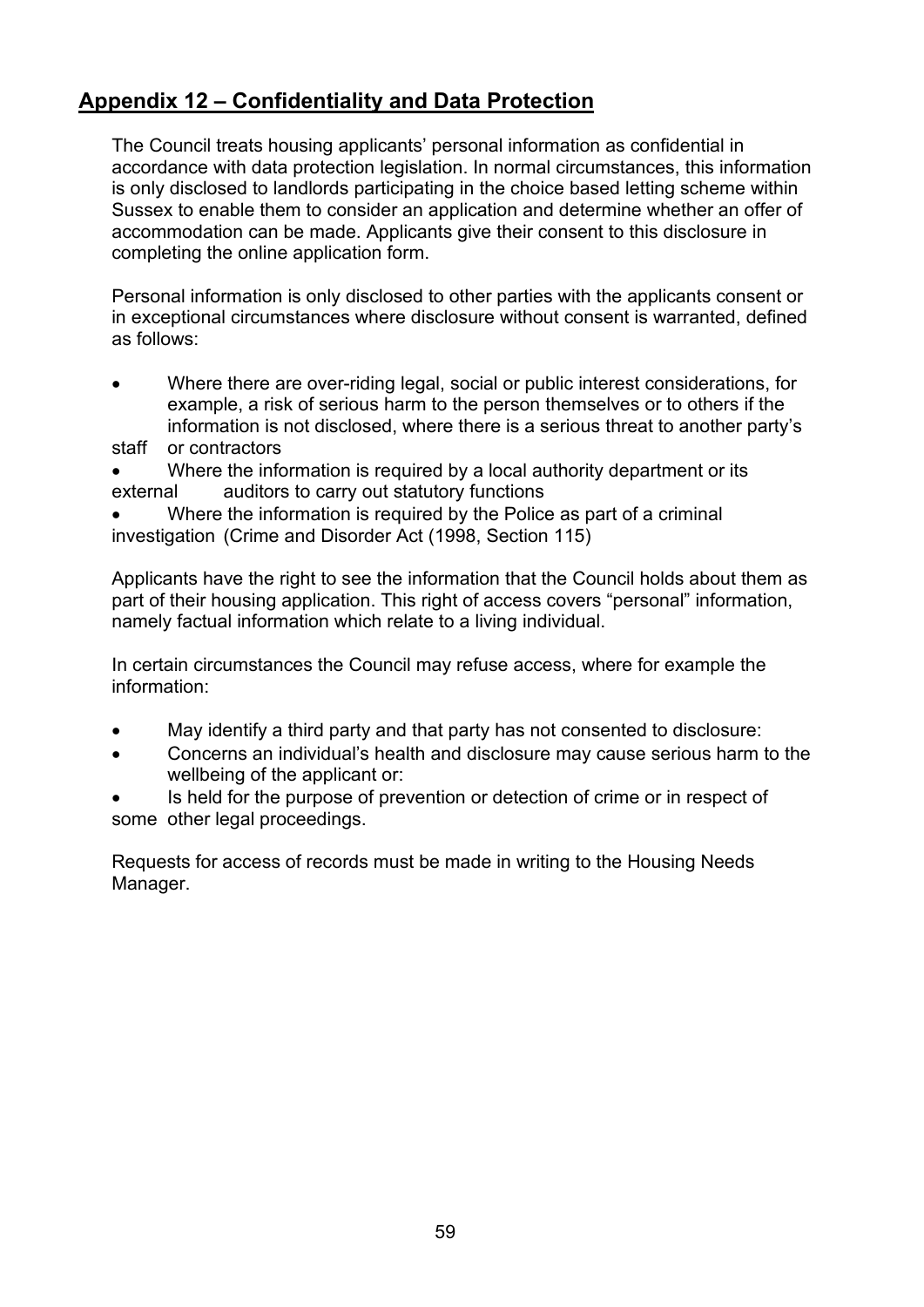## <span id="page-60-0"></span>**Appendix 13 - Joint protocol between Refuge and Rother District Council**

#### **Aims**

Prevent homelessness and make best use of resources to give positive outcomes for women fleeing domestic violence in Rother.

Allow Refuge to make best use of its resource in Rother to assist as many women fleeing domestic violence as possible

Promote joint working and best practice between Refuge (East Sussex) and Rother District Council (RDC) Housing Services.

#### **Joint protocol**

This protocol is applicable to staff delivering a service for Refuge or Rother District Council (RDC) Housing Services.

#### **Obligations of Refuge**

When a resident wishes to move on from Rother Refuge their key worker will contact RDC Housing Services to give background on a residents situation and arrange a meeting with a housing needs officer at the customer help point (CHP) at Bexhill Town Hall..

Specific information about the resident should be provided by Refuge either at or in advance of the meeting, giving details of the resident's support needs, domestic violence and details of any other agency involvement.

Refuge workers should continue to provide appropriate support in securing accommodation following any housing interview or housing registering application. This could include assistance with bidding on the Homemove scheme or searching for potentially suitable properties to rent privately.

#### **Obligations of Rother District Council Housing Services**

RDC Housing Services will meet with refuge residents and offer appropriate housing assistance as set out below

#### **Housing options meeting**

At the meeting the Housing Needs Officer will outline the four main housing options likely to be appropriate, namely:

- Joining the RDC housing register
- A referral to the RDC Landlord Link scheme
- Advice and details on financial assistance offered by RDC for a
- resident to find their own accommodation
- Making a homeless application